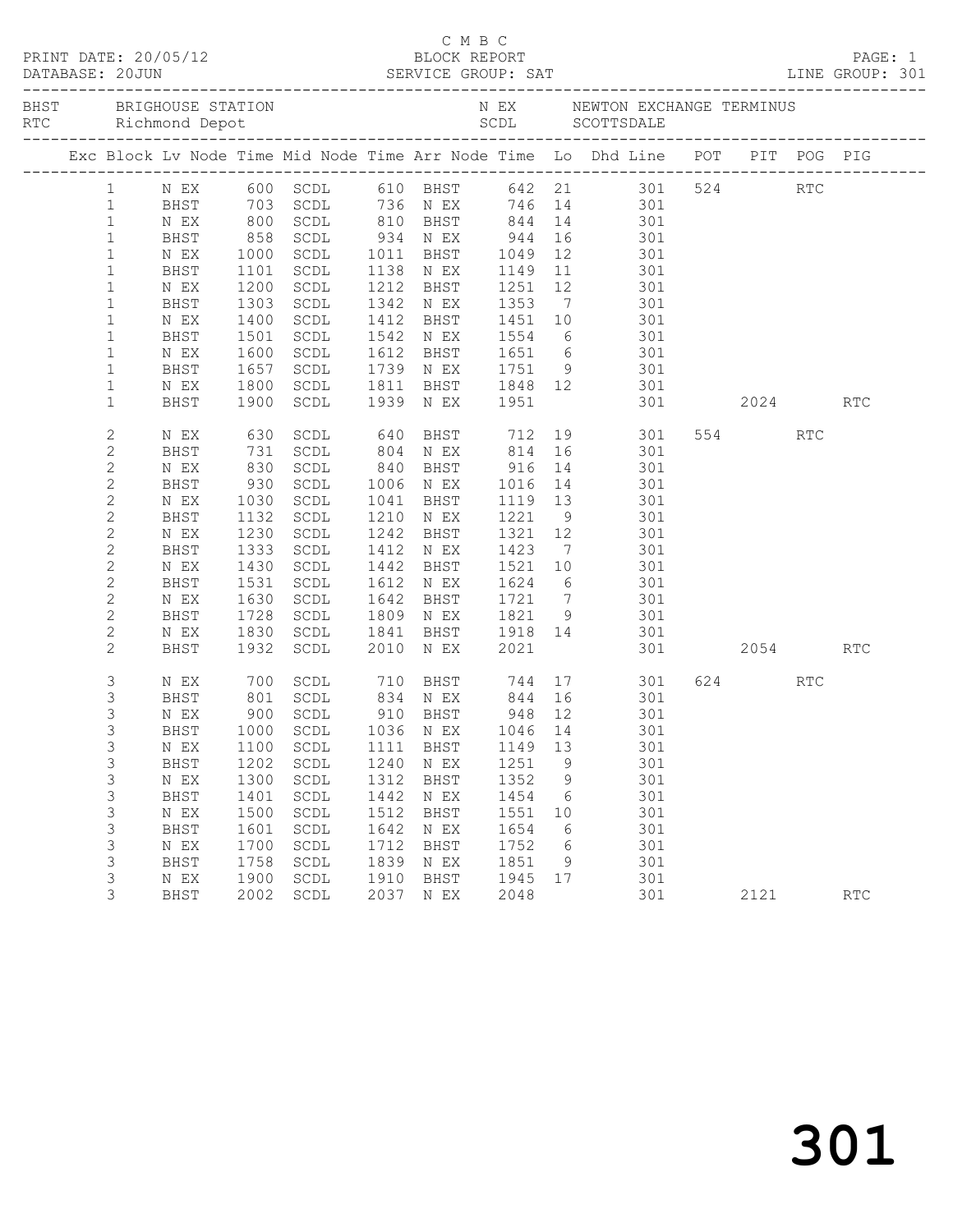## C M B C<br>BLOCK REPORT

PAGE: 2<br>LINE GROUP: 301

| DRIADAUE. ZUUUN |   |      |      |      |      | ABIVATOR GIVOOL. AAI |        |    |                                                                    |     |      |         | TIME GIVOL .<br>◡◡∸ |
|-----------------|---|------|------|------|------|----------------------|--------|----|--------------------------------------------------------------------|-----|------|---------|---------------------|
|                 |   |      |      |      |      |                      |        |    | Exc Block Lv Node Time Mid Node Time Arr Node Time Lo Dhd Line POT |     | PIT  | POG PIG |                     |
|                 | 4 | N EX | 730  | SCDL | 740  | BHST                 | 814 14 |    | 301                                                                | 654 |      | RTC     |                     |
|                 | 4 | BHST | 828  | SCDL | 904  | N EX                 | 914    | 16 | 301                                                                |     |      |         |                     |
|                 | 4 | N EX | 930  | SCDL | 940  | BHST                 | 1018   | 13 | 301                                                                |     |      |         |                     |
|                 | 4 | BHST | 1031 | SCDL | 1108 | N EX                 | 1119   | 11 | 301                                                                |     |      |         |                     |
|                 | 4 | N EX | 1130 | SCDL | 1141 | BHST                 | 1219   | 14 | 301                                                                |     |      |         |                     |
|                 | 4 | BHST | 1233 | SCDL | 1312 | N EX                 | 1323   | 7  | 301                                                                |     |      |         |                     |
|                 | 4 | N EX | 1330 | SCDL | 1342 | BHST                 | 1422   | 9  | 301                                                                |     |      |         |                     |
|                 | 4 | BHST | 1431 | SCDL | 1512 | N EX                 | 1524   | 6  | 301                                                                |     |      |         |                     |
|                 | 4 | N EX | 1530 | SCDL | 1542 | BHST                 | 1621   | 9  | 301                                                                |     |      |         |                     |
|                 | 4 | BHST | 1630 | SCDL | 1712 | N EX                 | 1724   | 6  | 301                                                                |     |      |         |                     |
|                 | 4 | N EX | 1730 | SCDL | 1742 | BHST                 | 1822   | 8  | 301                                                                |     |      |         |                     |
|                 | 4 | BHST | 1830 | SCDL | 1909 | N EX                 | 1921   | 9  | 301                                                                |     |      |         |                     |
|                 | 4 | N EX | 1930 | SCDL | 1940 | BHST                 | 2015   | 17 | 301                                                                |     |      |         |                     |
|                 | 4 | BHST | 2032 | SCDL | 2107 | N EX                 | 2118   |    | 301                                                                |     | 2151 |         | RTC                 |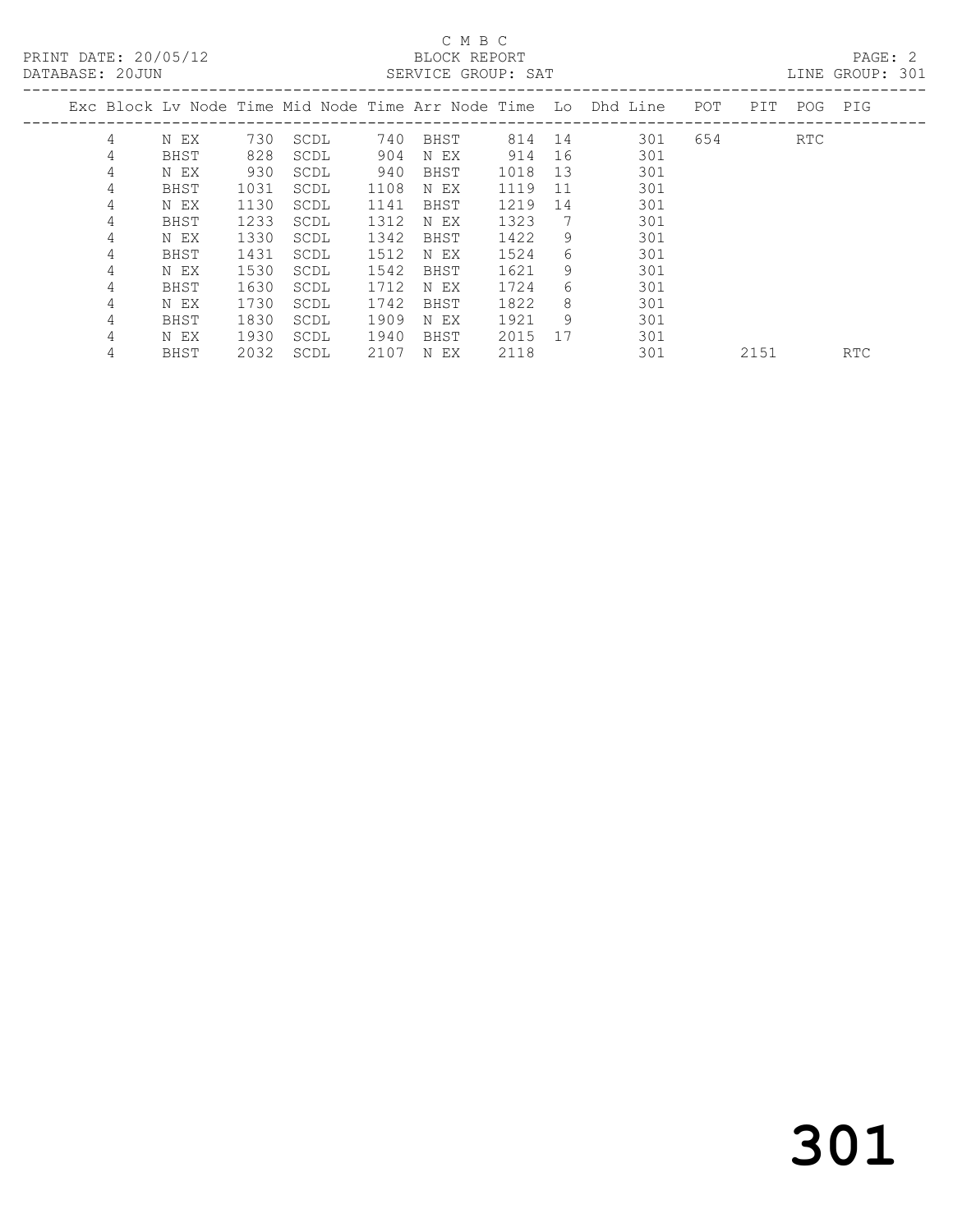| PRINT DATE: 20/05/12<br>15/12 BLOCK REPORT<br>SERVICE GROUP: SAT<br>DATABASE: 20JUN<br>2A52 2ND AV & 52A ST TERMINUS AC#3 ACKROYD RD FS NO. 3 RD |                                                                                                    |                                                                                                                              |                                                                                          |                        | C M B C           |      | LINE GROUP: 401                                                                                                                                                                                                                                                                                                             |  |          | PAGE: 3 |  |
|--------------------------------------------------------------------------------------------------------------------------------------------------|----------------------------------------------------------------------------------------------------|------------------------------------------------------------------------------------------------------------------------------|------------------------------------------------------------------------------------------|------------------------|-------------------|------|-----------------------------------------------------------------------------------------------------------------------------------------------------------------------------------------------------------------------------------------------------------------------------------------------------------------------------|--|----------|---------|--|
|                                                                                                                                                  |                                                                                                    | SERO SEYMOUR ST & ROBSON ST                                                                                                  |                                                                                          |                        |                   |      | AD3W WB ANDERSON & NO.3 RD BHST BRIGHOUSE STATION<br>BPST BRIDGEPORT STN CH2E CHATHAM & 2 AV EB<br>CH2W CHATHAM & 2 AV WB<br>HW#5 HORSESHOE WAY & NO.5 RD LADX LADNER EXCHANGE<br>MAKN MARINE & KNIGHT RCC RICHMOND CENTRE BA<br>RRCX RICERPORT RECREATION COMPLEX RTC RICHMOND CENTRE BA<br><br>RC09 RICHMOND CENTRE BAY 9 |  |          |         |  |
|                                                                                                                                                  |                                                                                                    |                                                                                                                              |                                                                                          |                        |                   |      | Exc Block Lv Node Time Mid Node Time Arr Node Time Lo Dhd Line POT PIT POG PIG                                                                                                                                                                                                                                              |  |          |         |  |
|                                                                                                                                                  | 55<br>55<br>55<br>55<br>55<br>55<br>55<br>55<br>55<br>55<br>55<br>55<br>55<br>55<br>55<br>55<br>55 | CH2W<br>AC#3<br>CH2W<br>AC#3<br>CH2W<br>AC#3<br>CH2W<br>AC#3<br>CH2W<br>AC#3<br>CH2W<br>AC#3<br>CH2W<br>AC#3<br>CH2W<br>AC#3 | 810<br>842<br>921<br>957<br>1035<br>1116<br>1201<br>1240<br>1325<br>1404<br>1451<br>1528 | AC#3 1230<br>AC#3 1518 |                   |      | 55 CH2W 440 AC#3 501 16 406 426<br>AC#3 517 CH2W 540 21 406<br>727 CH2W 752 18 406<br>AC#3 836 6 406<br>CH2W 909 12 406<br>AC#3 951 6 406<br>CH2W 1026 9 406<br>AC#3 1106 10 406<br>CH2W 1149 12 406<br>10 406<br>CH2W 1313 12 406<br>AC#3 1354 10 406<br>CH2W 1437 14 406<br>10 406<br>CH2W 1601 14 406                    |  | RTC      |         |  |
|                                                                                                                                                  | 55<br>55<br>55<br>55<br>55<br>55<br>55<br>55                                                       | CH2W<br>AC#3<br>CH2W<br>AC#3<br>CH2W<br>AC#3<br>CH2W<br>AC#3                                                                 | 1615<br>1651<br>1729<br>1802<br>1839<br>1911<br>1955<br>2026                             |                        | AC#3 1642<br>CH2W | 2056 | 9 406<br>CH2W 1723 6 406<br>AC#3 1754 8 406<br>CH2W 1834 5 406<br>AC#3 1903 8 406<br>CH2W 1943 12 406<br>AC#3 2018 8 406<br>CH2W 2056 406<br>406                                                                                                                                                                            |  | 2107 RTC |         |  |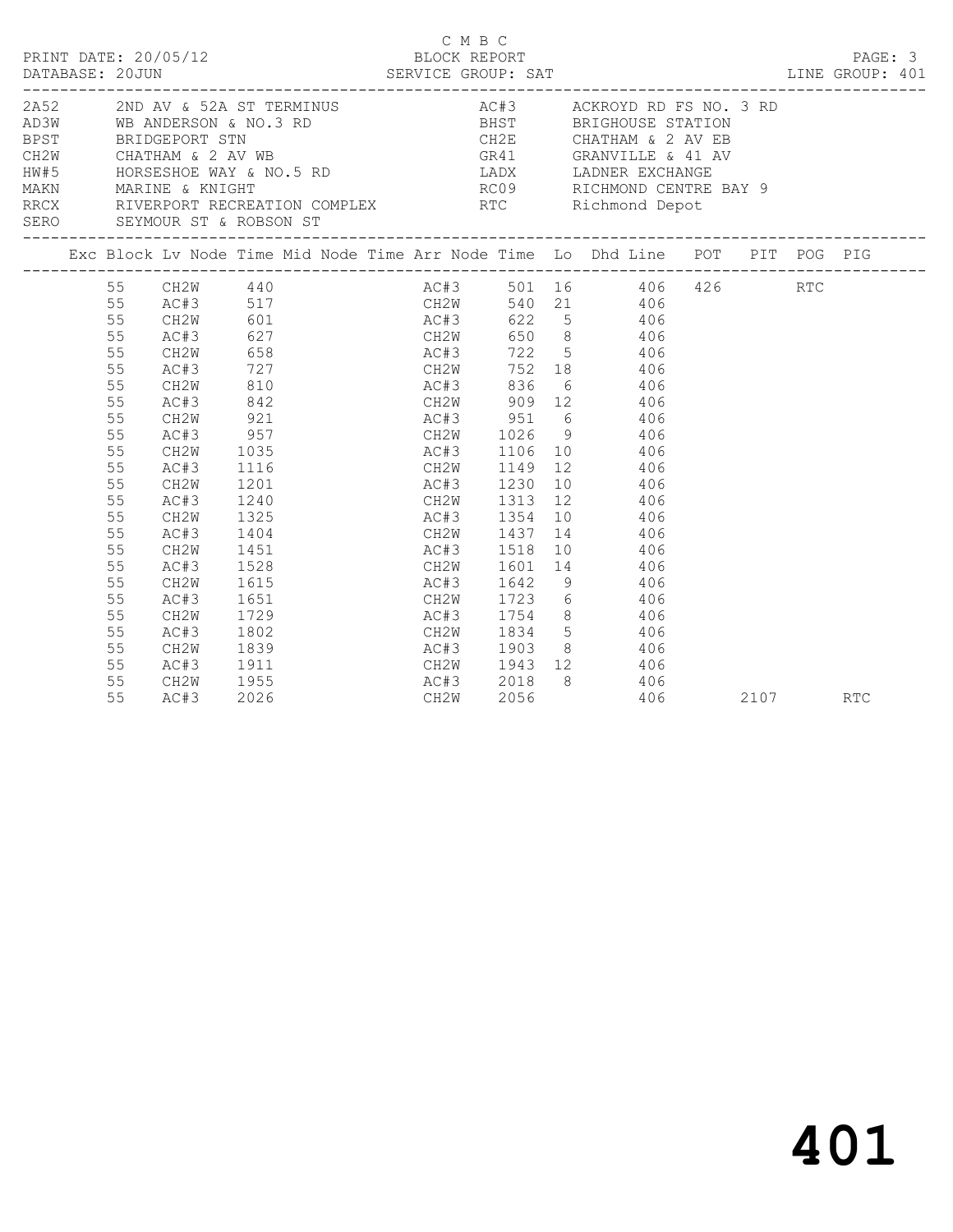PRINT DATE: 20/05/12 BLOCK REPORT PAGE: 4 DATABASE: 20JUN

### C M B C<br>BLOCK REPORT

| DATABASE: ZUJUN |    |                                                                |     |  |      | SERVICE GROUP: SAT |     |     |     |     |     | TINE GROUR: 40I |  |
|-----------------|----|----------------------------------------------------------------|-----|--|------|--------------------|-----|-----|-----|-----|-----|-----------------|--|
|                 |    | Exc Block Ly Node Time Mid Node Time Arr Node Time Lo Dhd Line |     |  |      |                    |     |     | POT | PIT | POG | PIG             |  |
|                 | 56 | CH2W                                                           | 457 |  | AC#3 | 518                | - 5 | 406 | 443 |     | RTC |                 |  |
|                 | 56 | AC#3                                                           | 523 |  | RRCX | 546                | - 6 | 408 |     |     |     |                 |  |
|                 | 56 | RRCX                                                           | 552 |  | AC#3 | 615                | - 5 | 408 |     |     |     |                 |  |
|                 | 56 | AC#3                                                           | 620 |  | RRCX | 643                | -9  | 408 |     |     |     |                 |  |
|                 | 56 | RRCX                                                           | 652 |  | AC#3 | 715                | - 5 | 408 |     |     |     |                 |  |
|                 | 56 | AC#3                                                           | 720 |  | RRCX | 744                | .5  | 408 |     |     |     |                 |  |
|                 | 56 | RRCX                                                           | 749 |  | AC#3 | 815                | - 5 | 408 |     |     |     |                 |  |
|                 | 56 | AC#3                                                           | 820 |  | RRCX | 846                | 12  | 408 |     |     |     |                 |  |

| 56 | AC#3                         | 620  | $\mathop{\rm RRCX}\nolimits$ | 643  | $\mathsf 9$      | 408 |     |      |                             |                             |
|----|------------------------------|------|------------------------------|------|------------------|-----|-----|------|-----------------------------|-----------------------------|
| 56 | $\mathop{\rm RRCX}\nolimits$ | 652  | AC#3                         | 715  | 5                | 408 |     |      |                             |                             |
| 56 | AC#3                         | 720  | <b>RRCX</b>                  | 744  | $\mathsf S$      | 408 |     |      |                             |                             |
| 56 | <b>RRCX</b>                  | 749  | AC#3                         | 815  | 5                | 408 |     |      |                             |                             |
| 56 | AC#3                         | 820  | $\mathop{\mathrm{RRCX}}$     | 846  | 12               | 408 |     |      |                             |                             |
| 56 | <b>RRCX</b>                  | 858  | AC#3                         | 925  | $\mathsf S$      | 408 |     |      |                             |                             |
| 56 | AC#3                         | 930  | RRCX                         | 959  | 17               | 408 |     |      |                             |                             |
| 56 | $\mathop{\rm RRCX}\nolimits$ | 1016 | AC#3                         | 1045 | $\mathsf S$      | 408 |     |      |                             |                             |
| 56 | AC#3                         | 1050 | <b>RRCX</b>                  | 1121 | $\,8\,$          | 408 |     |      |                             |                             |
| 56 | <b>RRCX</b>                  | 1129 | AC#3                         | 1202 | $\,8\,$          | 408 |     |      |                             |                             |
| 56 | AC#3                         | 1210 | $\mathop{\rm RRCX}\nolimits$ | 1242 | $\boldsymbol{7}$ | 408 |     |      |                             |                             |
| 56 | <b>RRCX</b>                  | 1249 | AC#3                         | 1322 | $\,8\,$          | 408 |     |      |                             |                             |
| 56 | AC#3                         | 1330 | $\mathop{\mathrm{RRCX}}$     | 1402 | $\boldsymbol{7}$ | 408 |     |      |                             |                             |
| 56 | $\mathop{\rm RRCX}\nolimits$ | 1409 | AC#3                         | 1442 | $\,8\,$          | 408 |     |      |                             |                             |
| 56 | AC#3                         | 1450 | $\mathop{\rm RRCX}\nolimits$ | 1524 | $\sqrt{6}$       | 408 |     |      |                             |                             |
| 56 | $\mathop{\rm RRCX}\nolimits$ | 1530 | AC#3                         | 1604 | $\epsilon$       | 408 |     |      |                             |                             |
| 56 | AC#3                         | 1610 | $\mathop{\rm RRCX}\nolimits$ | 1644 | 10               | 408 |     |      |                             |                             |
| 56 | $\mathop{\rm RRCX}\nolimits$ | 1654 | AC#3                         | 1724 | $\epsilon$       | 408 |     |      |                             |                             |
| 56 | AC#3                         | 1730 | $\mathop{\mathrm{RRCX}}$     | 1804 | $12$             | 408 |     |      |                             |                             |
| 56 | <b>RRCX</b>                  | 1816 | AC#3                         | 1844 | $\epsilon$       | 408 |     |      |                             |                             |
| 56 | AC#3                         | 1850 | $\mathop{\rm RRCX}\nolimits$ | 1918 |                  | 408 |     | 1924 |                             | RTC                         |
|    |                              |      |                              |      |                  |     |     |      |                             |                             |
| 57 | CH2E                         | 504  | BHST                         | 523  | 15               | 401 | 450 |      | $\mathop{\rm RTC}\nolimits$ |                             |
| 57 | BHST                         | 538  | CH2E                         | 556  | $8\,$            | 401 |     |      |                             |                             |
| 57 | CH2E                         | 604  | BHST                         | 623  | 13               | 401 |     |      |                             |                             |
| 57 | <b>BHST</b>                  | 636  | CH2E                         | 655  | $\epsilon$       | 401 |     |      |                             |                             |
| 57 | CH2E                         | 701  | <b>BHST</b>                  | 723  | 5                | 401 |     |      |                             |                             |
| 57 | BHST                         | 728  | CH2E                         | 748  | 12               | 401 |     |      |                             |                             |
| 57 | CH <sub>2E</sub>             | 800  | <b>BHST</b>                  | 823  | 10               | 401 |     |      |                             |                             |
| 57 | BHST                         | 833  | CH2E                         | 856  | 17               | 401 |     |      |                             |                             |
| 57 | CH2E                         | 913  | BHST                         | 938  | 10               | 401 |     |      |                             |                             |
| 57 | <b>BHST</b>                  | 948  | CH2E                         | 1012 | 15               | 401 |     |      |                             |                             |
| 57 | CH2E                         | 1027 | <b>BHST</b>                  | 1053 | 10               | 401 |     |      |                             |                             |
| 57 | BHST                         | 1103 | CH2E                         | 1127 | 13               | 401 |     |      |                             |                             |
| 57 | CH2E                         | 1140 | <b>BHST</b>                  | 1208 | 10               | 401 |     |      |                             |                             |
| 57 | <b>BHST</b>                  | 1218 | CH2E                         | 1244 | 11               | 401 |     |      |                             |                             |
| 57 | CH2E                         | 1255 | BHST                         | 1323 | 10               | 401 |     |      |                             |                             |
| 57 | BHST                         | 1333 | CH2E                         | 1359 | 12               | 401 |     |      |                             |                             |
| 57 | CH2E                         | 1411 | BHST                         | 1438 | 10               | 401 |     |      |                             |                             |
| 57 | BHST                         | 1448 | CH2E                         | 1514 | 12               | 401 |     |      |                             |                             |
| 57 | CH2E                         | 1526 | BHST                         | 1553 | 10               | 401 |     |      |                             |                             |
| 57 | BHST                         | 1603 | CH2E                         | 1630 | 13               | 401 |     |      |                             |                             |
| 57 | CH2E                         | 1643 | BHST                         | 1708 | 10               | 401 |     |      |                             |                             |
| 57 | <b>BHST</b>                  | 1718 | CH2E                         | 1745 |                  | 401 |     | 1756 |                             | $\mathop{\rm RTC}\nolimits$ |
|    |                              |      |                              |      |                  |     |     |      |                             |                             |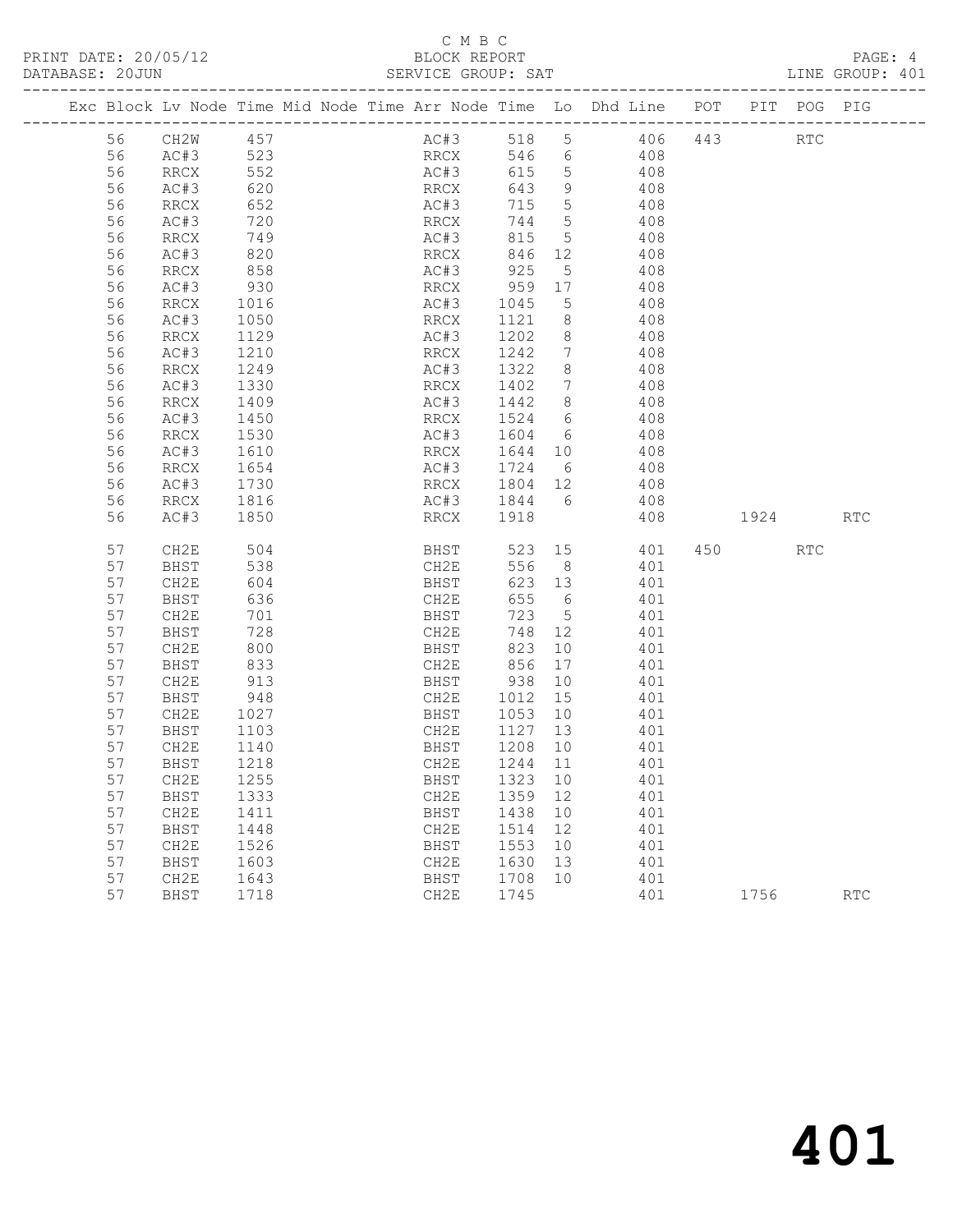#### C M B C<br>BLOCK REPORT SERVICE GROUP: SAT

|  |    |                   |      | Exc Block Lv Node Time Mid Node Time Arr Node Time Lo Dhd Line POT |                   |      |                              | ------------------------- |     |      | PIT POG PIG |            |
|--|----|-------------------|------|--------------------------------------------------------------------|-------------------|------|------------------------------|---------------------------|-----|------|-------------|------------|
|  | 58 | CH2W              | 519  |                                                                    | AC#3              | 540  | $7\phantom{0}$               | 406                       | 505 |      | <b>RTC</b>  |            |
|  | 58 | AC#3              | 547  |                                                                    | CH2W              | 610  | 11                           | 406                       |     |      |             |            |
|  | 58 | CH2W              | 621  |                                                                    | AC#3              | 642  | $5^{\circ}$                  | 406                       |     |      |             |            |
|  | 58 | AC#3              | 647  |                                                                    | CH2W              | 711  | $7\phantom{.0}\phantom{.0}7$ | 406                       |     |      |             |            |
|  | 58 | CH2W              | 718  |                                                                    | AC#3              | 742  | 5                            | 406                       |     |      |             |            |
|  | 58 | AC#3              | 747  |                                                                    | CH2W              | 812  | 11                           | 406                       |     |      |             |            |
|  | 58 | CH2W              | 823  |                                                                    | AC#3              | 851  | 6                            | 406                       |     |      |             |            |
|  | 58 | AC#3              | 857  |                                                                    | CH2W              | 924  | 12                           | 406                       |     |      |             |            |
|  | 58 | CH2W              | 936  |                                                                    | AC#3              | 1006 | 6                            | 406                       |     |      |             |            |
|  | 58 | AC#3              | 1012 |                                                                    | CH2W              | 1045 | 14                           | 406                       |     |      |             |            |
|  | 58 | CH2W              | 1059 |                                                                    | AC#3              | 1130 | 10                           | 406                       |     |      |             |            |
|  | 58 | AC#3              | 1140 |                                                                    | CH2W              | 1213 | 12                           | 406                       |     |      |             |            |
|  | 58 | CH2W              | 1225 |                                                                    | AC#3              | 1254 | 10                           | 406                       |     |      |             |            |
|  | 58 | AC#3              | 1304 |                                                                    | CH2W              | 1337 | 12                           | 406                       |     |      |             |            |
|  | 58 | CH <sub>2</sub> W | 1349 |                                                                    | AC#3              | 1418 | 10                           | 406                       |     |      |             |            |
|  | 58 | AC#3              | 1428 |                                                                    | CH2W              | 1501 | 14                           | 406                       |     |      |             |            |
|  | 58 | CH <sub>2</sub> W | 1515 |                                                                    | AC#3              | 1542 | 10 <sup>°</sup>              | 406                       |     |      |             |            |
|  | 58 | AC#3              | 1552 |                                                                    | CH2W              | 1625 | 16                           | 406                       |     |      |             |            |
|  | 58 | CH <sub>2</sub> W | 1641 |                                                                    | AC#3              | 1706 | 9                            | 406                       |     |      |             |            |
|  | 58 | AC#3              | 1715 |                                                                    | CH2W              | 1747 | 6                            | 406                       |     |      |             |            |
|  | 58 | CH <sub>2</sub> W | 1753 |                                                                    | AC#3              | 1818 | 8                            | 406                       |     |      |             |            |
|  | 58 | AC#3              | 1826 |                                                                    | CH2W              | 1858 | 11                           | 406                       |     |      |             |            |
|  | 58 | CH <sub>2</sub> W | 1909 |                                                                    | AC#3              | 1933 | 8                            | 406                       |     |      |             |            |
|  | 58 | AC#3              | 1941 |                                                                    | CH2W              | 2013 | 12                           | 406                       |     |      |             |            |
|  | 58 | CH2W              | 2025 |                                                                    | AC#3              | 2048 | - 8                          | 406                       |     |      |             |            |
|  | 58 | AC#3              | 2056 |                                                                    | CH2W              | 2126 | 13                           | 406                       |     |      |             |            |
|  | 58 | CH2W              | 2139 |                                                                    | AC#3              | 2202 | 5                            | 406                       |     |      |             |            |
|  | 58 | AC#3              | 2207 |                                                                    | CH2W              | 2235 | 7                            | 406                       |     |      |             |            |
|  | 58 | CH2W              | 2242 |                                                                    | AC#3              | 2302 | 5                            | 406                       |     |      |             |            |
|  | 58 | AC#3              | 2307 |                                                                    | CH2W              | 2334 | $8\,$                        | 406                       |     |      |             |            |
|  | 58 | CH <sub>2</sub> W | 2342 |                                                                    | AC#3              | 2402 | 5                            | 406                       |     |      |             |            |
|  | 58 | AC#3              | 2407 |                                                                    | CH2W              | 2434 | 9                            | 406                       |     |      |             |            |
|  | 58 | CH <sub>2</sub> W | 2443 |                                                                    | AC#3              | 2502 | 5                            | 406                       |     |      |             |            |
|  | 58 | AC#3              | 2507 |                                                                    | CH2W              | 2531 | $5^{\circ}$                  | 18 406                    |     |      |             |            |
|  | 58 | AC#3              | 2554 |                                                                    | CH <sub>2</sub> W | 2618 |                              | 406                       |     | 2629 |             | <b>RTC</b> |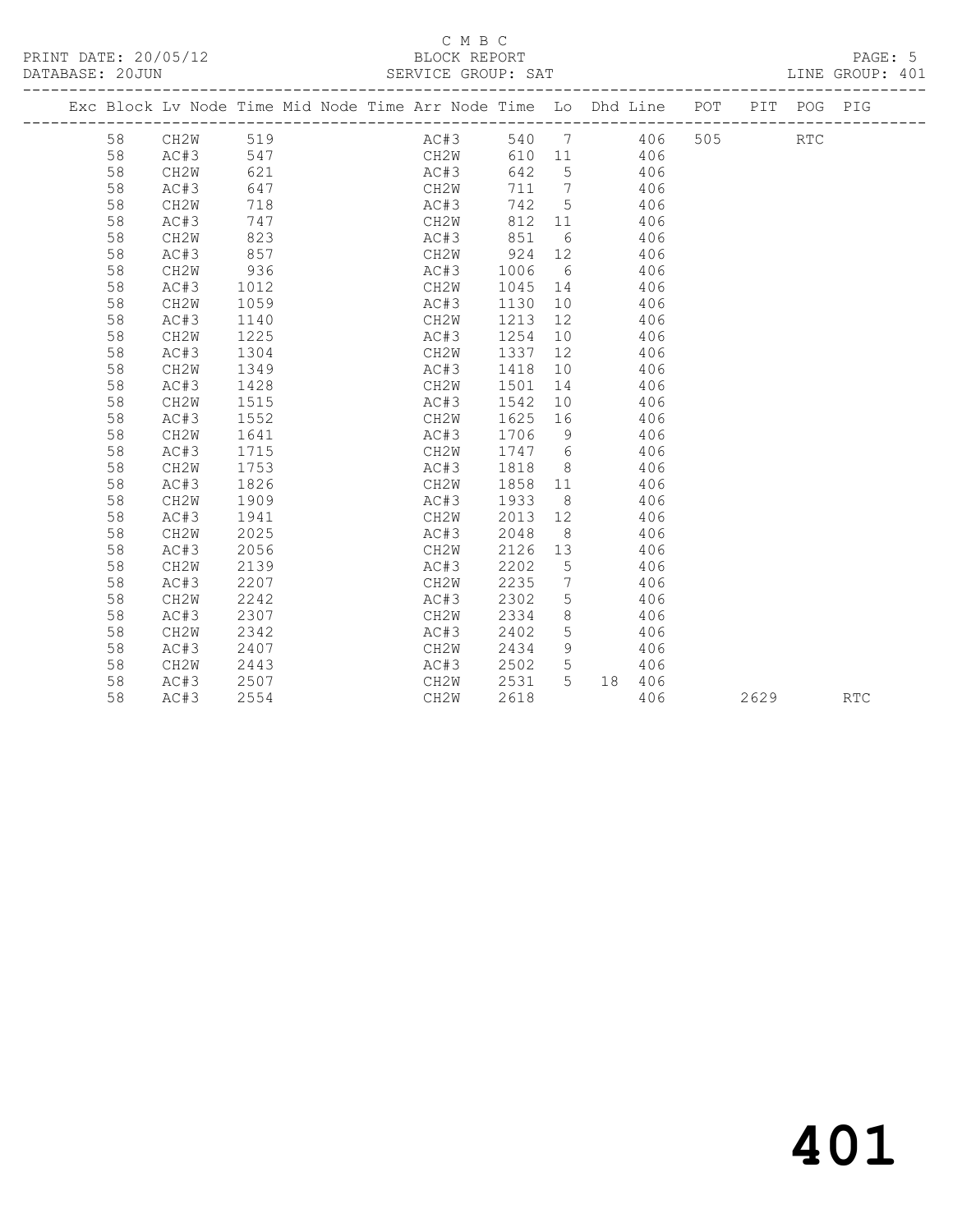PRINT DATE: 20/05/12<br>DATABASE: 20JUN

|    |                   |                                                                                |                                      |         |             |                                                                                             |          |         | PAGE: 6<br>LINE GROUP: 401 |
|----|-------------------|--------------------------------------------------------------------------------|--------------------------------------|---------|-------------|---------------------------------------------------------------------------------------------|----------|---------|----------------------------|
|    |                   | Exc Block Lv Node Time Mid Node Time Arr Node Time Lo Dhd Line POT PIT POG PIG |                                      |         |             |                                                                                             |          |         |                            |
|    |                   | 59 RRCX 818                                                                    | AC#3 845 5 408 810 RTC               |         |             |                                                                                             |          |         |                            |
| 59 | AC#3 850          |                                                                                | RRCX 916 21 408                      |         |             |                                                                                             |          |         |                            |
| 59 | RRCX              | 937                                                                            | AC#3 1005 5 408                      |         |             |                                                                                             |          |         |                            |
| 59 | AC#3              |                                                                                | RRCX                                 |         |             |                                                                                             |          |         |                            |
| 59 | RRCX              | 1010<br>1054                                                                   | AC#3                                 |         |             |                                                                                             |          |         |                            |
| 59 | AC#3              | 1130                                                                           | RRCX                                 |         |             | $\begin{array}{cccc} 1040 & 14 & & 408 \\ 1123 & 7 & & 408 \\ 1201 & 8 & & 408 \end{array}$ |          |         |                            |
| 59 | RRCX              | 1209                                                                           | AC#3                                 |         |             | 1242 8 408                                                                                  |          |         |                            |
| 59 | AC#3              | 1250                                                                           | RRCX                                 |         |             |                                                                                             |          |         |                            |
| 59 | RRCX              | 1329                                                                           | AC#3                                 |         |             |                                                                                             |          |         |                            |
| 59 | AC#3              | 1410                                                                           | RRCX                                 |         |             | $\begin{array}{cccc} 1322 & 7 & & 408 \\ 1402 & 8 & & 408 \\ 1443 & 6 & & 408 \end{array}$  |          |         |                            |
| 59 | RRCX              | 1449                                                                           | AC#3                                 |         |             | 1522 8 408                                                                                  |          |         |                            |
| 59 | AC#3              | 1530                                                                           | RRCX                                 |         |             | 1604 10 408                                                                                 |          |         |                            |
| 59 | RRCX              | 1614                                                                           | AC#3                                 | 1644 6  |             | 408                                                                                         |          |         |                            |
| 59 | AC#3              | 1650                                                                           | RRCX                                 |         |             | $1724$ 10 $408$                                                                             |          |         |                            |
| 59 | RRCX              | 1734                                                                           | AC#3                                 |         |             | 1804 6 408                                                                                  |          |         |                            |
| 59 | AC#3              | 1810                                                                           | RRCX                                 |         |             | 1842 5 408                                                                                  |          |         |                            |
| 59 | RRCX              |                                                                                | AC#3                                 |         |             |                                                                                             |          |         |                            |
| 59 | AC#3              | 1847<br>1917                                                                   | RRCX                                 |         |             | $1912$ 5 408<br>$1945$ 5 408                                                                |          |         |                            |
| 59 | RRCX              | 1950                                                                           | AC#3                                 |         |             | 2015 5 408                                                                                  |          |         |                            |
| 59 | AC#3              | 2020                                                                           | RRCX                                 |         |             | 2047 5 408                                                                                  |          |         |                            |
| 59 | RRCX              |                                                                                |                                      |         |             |                                                                                             |          |         |                            |
| 59 | AC#3              | 2052<br>2120                                                                   | AC#3 2115 5 408<br>RRCX 2147 5 408   |         |             |                                                                                             |          |         |                            |
| 59 | RRCX              | 2152                                                                           | AC#3 2215 5 408                      |         |             |                                                                                             |          |         |                            |
| 59 | AC#3              | 2220                                                                           | RRCX                                 | 2245    |             |                                                                                             | 408 2251 |         | <b>RTC</b>                 |
|    |                   | 541                                                                            |                                      |         |             | 602 5 406                                                                                   |          |         |                            |
| 60 | CH2W              | 607                                                                            | AC#3                                 |         |             | 630 8 406                                                                                   |          | 527 RTC |                            |
| 60 | AC#3              |                                                                                | CH2W                                 |         |             |                                                                                             |          |         |                            |
| 60 | CH2W              | 638                                                                            | AC#3                                 | 702     |             | 5 406                                                                                       |          |         |                            |
| 60 | AC#3              | 707                                                                            | CH2W                                 | 731     |             | 5 406<br>5 406                                                                              |          |         |                            |
| 60 | CH2W              | 736<br>807                                                                     | AC#3                                 | 802     |             | $833$ 18 $406$                                                                              |          |         |                            |
| 60 | AC#3              |                                                                                | CH2W                                 |         |             |                                                                                             |          |         |                            |
| 60 | CH2W              | 851                                                                            | AC#3 921 6 406                       |         |             |                                                                                             |          |         |                            |
| 60 | AC#3              | 927                                                                            | CH2W                                 |         |             | 955 5 406                                                                                   |          |         |                            |
| 60 | CH2W              |                                                                                | AC#3 1030 10 406<br>CH2W 1113 10 406 |         |             |                                                                                             |          |         |                            |
| 60 | AC#3              | 1040                                                                           |                                      |         |             |                                                                                             |          |         |                            |
| 60 | CH2W              | 1123                                                                           | AC#3 1154 10 406                     |         |             |                                                                                             |          |         |                            |
| 60 | AC#3              | 1204                                                                           | CH2W                                 | 1237 12 |             | 406                                                                                         |          |         |                            |
|    | 60 CH2W 1249      |                                                                                | AC#3 1318 10                         |         |             | 406                                                                                         |          |         |                            |
| 60 | AC#3              | 1328                                                                           | CH2W                                 | 1401    | 14          | 406                                                                                         |          |         |                            |
| 60 | CH2W              | 1415                                                                           | AC#3                                 | 1442    | 10          | 406                                                                                         |          |         |                            |
| 60 | AC#3              | 1452                                                                           | CH <sub>2</sub> W                    | 1525    | 14          | 406                                                                                         |          |         |                            |
| 60 | CH2W              | 1539                                                                           | AC#3                                 | 1606    | 10          | 406                                                                                         |          |         |                            |
| 60 | AC#3              | 1616                                                                           | CH2W                                 | 1648    | $17$        | 406                                                                                         |          |         |                            |
| 60 | CH <sub>2</sub> W | 1705                                                                           | AC#3                                 | 1730    | 9           | 406                                                                                         |          |         |                            |
| 60 | AC#3              | 1739                                                                           | CH2W                                 | 1811    | 12          | 406                                                                                         |          |         |                            |
| 60 | CH2W              | 1823                                                                           | AC#3                                 | 1848    | 8           | 406                                                                                         |          |         |                            |
| 60 | AC#3              | 1856                                                                           | CH2W                                 | 1928    | 12          | 406                                                                                         |          |         |                            |
| 60 | CH2W              | 1940                                                                           | AC#3                                 | 2003    | 8           | 406                                                                                         |          |         |                            |
| 60 | AC#3              | 2011                                                                           | CH2W                                 | 2041    | 14          | 406                                                                                         |          |         |                            |
| 60 | CH2W              | 2055                                                                           | AC#3                                 | 2118    | $\mathsf 9$ | 406                                                                                         |          |         |                            |
| 60 | AC#3              | 2127                                                                           | CH2W                                 | 2157    | 22          | 406                                                                                         |          |         |                            |
| 60 | CH2W              | 2219                                                                           | AC#3                                 | 2242    | 5           | 406                                                                                         |          |         |                            |
| 60 | AC#3              | 2247                                                                           | CH2W                                 | 2315    | 7           | 406                                                                                         |          |         |                            |
| 60 | CH2W              | 2322                                                                           | AC#3                                 | 2342    | 5           | 406                                                                                         |          |         |                            |
| 60 | AC#3              | 2347                                                                           | CH2W                                 | 2414    | 8           | 406                                                                                         |          |         |                            |
| 60 | CH2W              | 2422                                                                           | AC#3                                 | 2442    | 5           | 406                                                                                         |          |         |                            |
| 60 | AC#3              | 2447                                                                           | CH2W                                 | 2514    | 5           | 25<br>406                                                                                   |          |         |                            |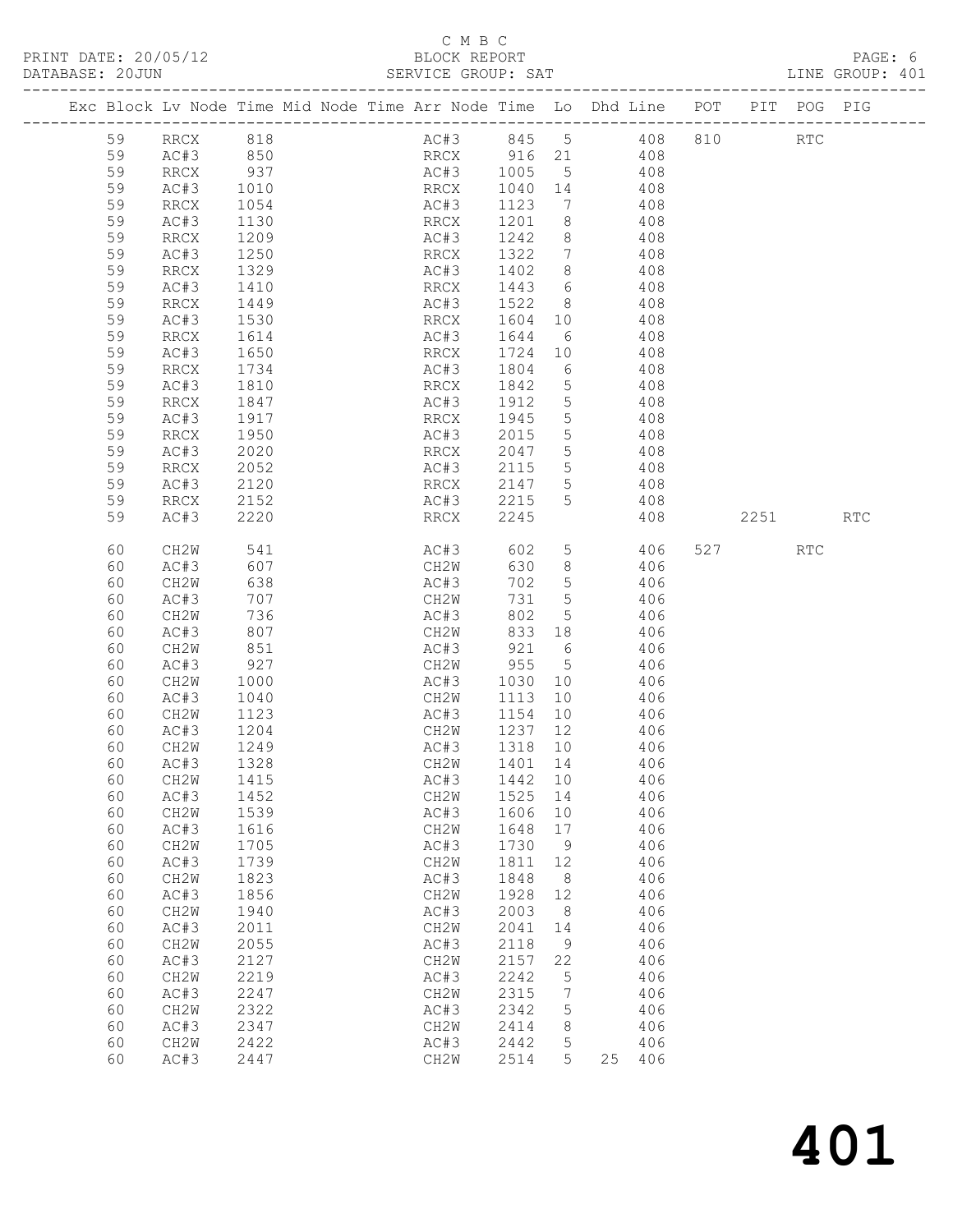#### C M B C DATA:<br>BATASE: 2000 SERVICE GROUP: 581

| DATABASE: ZUJUN |    |      |      |      | SERVICE GROUP: SAT         |      |                 |                                                                    |      |             | TIME GROOF: 40T |
|-----------------|----|------|------|------|----------------------------|------|-----------------|--------------------------------------------------------------------|------|-------------|-----------------|
|                 |    |      |      |      |                            |      |                 | Exc Block Lv Node Time Mid Node Time Arr Node Time Lo Dhd Line POT |      | PIT POG PIG |                 |
|                 | 60 | BPST |      |      | 2544 LADX 2601 2A52 2628 5 |      |                 | 601                                                                |      |             |                 |
|                 | 60 | 2A52 | 2633 | LADX | 2658 BPST                  | 2716 |                 | 601                                                                | 2729 |             | RTC             |
|                 | 61 | CH2E | 721  |      | BHST                       | 743  | 5               | 401                                                                | 707  | RTC         |                 |
|                 | 61 | BHST | 748  |      | CH2E                       | 808  | 7               | 401                                                                |      |             |                 |
|                 | 61 | CH2E | 815  |      | BHST                       | 838  | 10              | 401                                                                |      |             |                 |
|                 | 61 | BHST | 848  |      | CH2E                       | 911  | 17              | 401                                                                |      |             |                 |
|                 | 61 | CH2E | 928  |      | BHST                       | 953  | 10 <sup>°</sup> | 401                                                                |      |             |                 |
|                 | 61 | BHST | 1003 |      | CH2E                       | 1027 | 15              | 401                                                                |      |             |                 |
|                 | 61 | CH2E | 1042 |      | BHST                       | 1108 | 10              | 401                                                                |      |             |                 |
|                 | 61 | BHST | 1118 |      | CH2E                       | 1142 | 13              | 401                                                                |      |             |                 |
|                 | 61 | CH2E | 1155 |      | BHST                       | 1223 | 10              | 401                                                                |      |             |                 |
|                 | 61 | BHST | 1233 |      | CH2E                       | 1259 | 11              | 401                                                                |      |             |                 |
|                 | 61 | CH2E | 1310 |      | BHST                       | 1338 | 10              | 401                                                                |      |             |                 |
|                 | 61 | BHST | 1348 |      | CH2E                       | 1414 | 12              | 401                                                                |      |             |                 |
|                 | 61 | CH2E | 1426 |      | BHST                       | 1453 | 10              | 401                                                                |      |             |                 |
|                 | 61 | BHST | 1503 |      | CH2E                       | 1530 | 11              | 401                                                                |      |             |                 |
|                 | 61 | CH2E | 1541 |      | BHST                       | 1608 | 10              | 401                                                                |      |             |                 |
|                 | 61 | BHST | 1618 |      | CH2E                       | 1645 | 13              | 401                                                                |      |             |                 |
|                 | 61 | CH2E | 1658 |      | BHST                       | 1723 | 10              | 401                                                                |      |             |                 |
|                 | 61 | BHST | 1733 |      | CH2E                       | 1759 | $5^{\circ}$     | 401                                                                |      |             |                 |
|                 | 61 | CH2E | 1804 |      | BHST                       | 1829 | $7\phantom{.0}$ | 401                                                                |      |             |                 |
|                 | 61 | BHST | 1836 |      | CH2E                       | 1902 |                 | 401                                                                | 1913 |             | RTC             |
|                 |    |      |      |      |                            |      |                 |                                                                    |      |             |                 |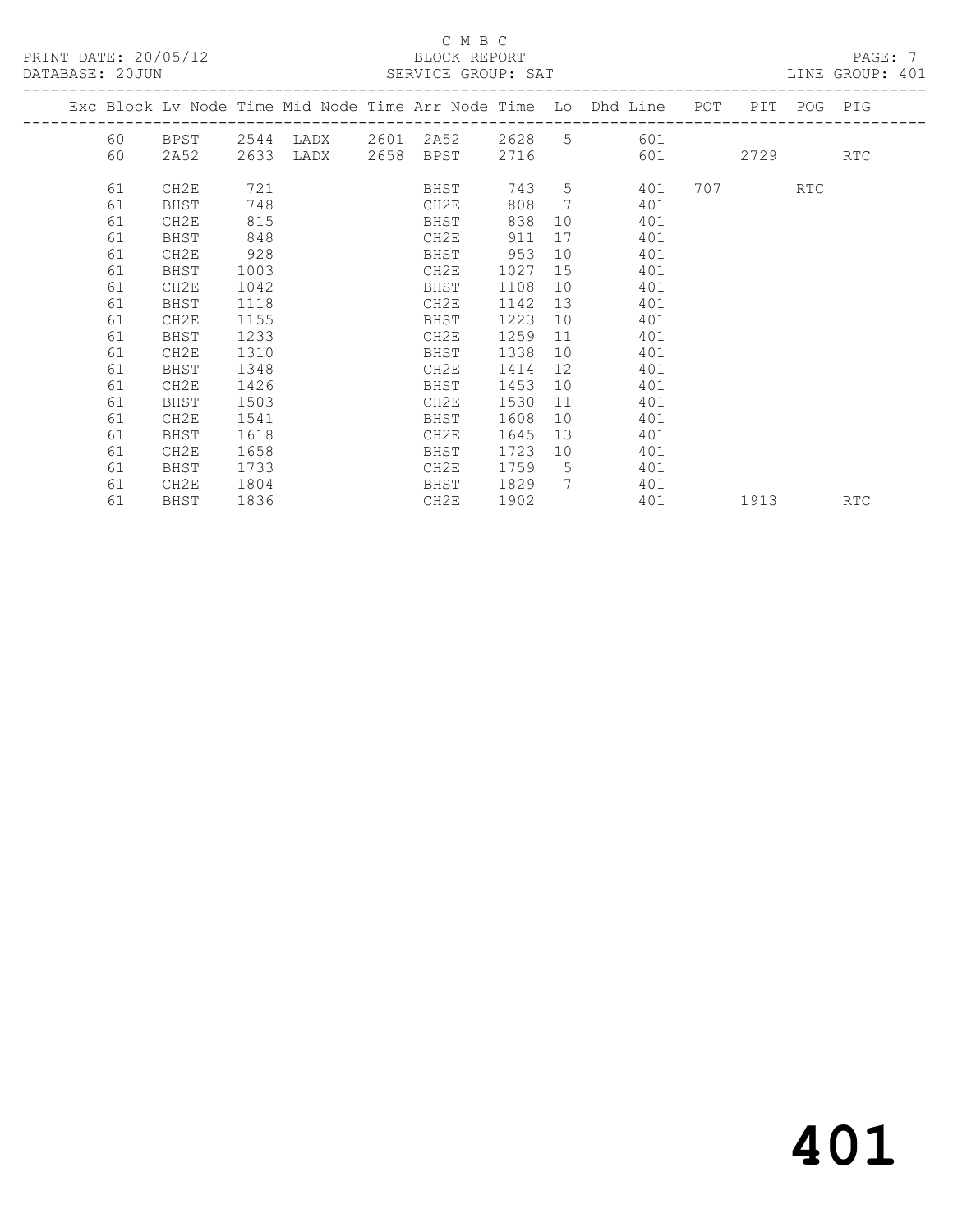|  |    |                   |      | Exc Block Lv Node Time Mid Node Time Arr Node Time Lo Dhd Line POT |      |                     |             |             |     |      | PIT POG PIG |            |
|--|----|-------------------|------|--------------------------------------------------------------------|------|---------------------|-------------|-------------|-----|------|-------------|------------|
|  | 62 | CH2E 741          |      |                                                                    |      | BHST 803 15 401 727 |             |             |     |      | <b>RTC</b>  |            |
|  | 62 | BHST              | 818  |                                                                    |      | CH2E 839 5 401      |             |             |     |      |             |            |
|  | 62 | CH2E              | 844  |                                                                    |      | BHST 908 10 401     |             |             |     |      |             |            |
|  | 62 | BHST              | 918  |                                                                    |      | CH2E 941            |             | 16 401      |     |      |             |            |
|  | 62 | CH2E              | 957  |                                                                    |      | BHST 1023           |             | 10 401      |     |      |             |            |
|  | 62 | BHST              | 1033 |                                                                    |      | CH2E                | 1057 15     |             | 401 |      |             |            |
|  | 62 | CH2E              | 1112 |                                                                    |      | BHST                | 1138 10     |             | 401 |      |             |            |
|  | 62 | BHST              | 1148 |                                                                    |      | CH2E                | 1212 13     |             | 401 |      |             |            |
|  | 62 | CH2E              | 1225 |                                                                    |      | BHST                | 1253 10     |             | 401 |      |             |            |
|  | 62 | BHST              | 1303 |                                                                    |      | CH2E                | 1329 11     |             | 401 |      |             |            |
|  | 62 | CH2E              | 1340 |                                                                    |      | BHST                | 1408 10     | 401         |     |      |             |            |
|  | 62 | BHST              | 1418 |                                                                    |      | CH2E                | 1444 12     | 401         |     |      |             |            |
|  | 62 | CH2E              | 1456 |                                                                    |      | BHST                | 1523 10     | 401         |     |      |             |            |
|  | 62 | BHST              | 1533 |                                                                    |      | CH2E                | 1600 12     |             | 401 |      |             |            |
|  | 62 | CH2E              | 1612 |                                                                    |      | BHST                | 1638 10     |             | 401 |      |             |            |
|  | 62 | BHST              | 1648 |                                                                    |      | CH2E                | 1715 13 401 |             |     |      |             |            |
|  | 62 | CH2E              | 1728 |                                                                    |      | BHST                | 1753 10     | 401         |     |      |             |            |
|  | 62 | <b>BHST</b>       | 1803 |                                                                    |      | CH2E                | 1829 16     | 401         |     |      |             |            |
|  | 62 | CH2E              | 1845 |                                                                    |      | BHST                | 1908 6      |             | 401 |      |             |            |
|  | 62 | BHST              | 1914 |                                                                    |      | CH2E                | 1940 6      |             | 401 |      |             |            |
|  | 62 | CH2E              | 1946 |                                                                    |      | BHST                | 2008 6      |             | 401 |      |             |            |
|  | 62 | BHST              | 2014 |                                                                    |      | CH2E                | 2037 10     |             | 401 |      |             |            |
|  | 62 | CH2E              | 2047 |                                                                    |      | BHST                | 2108 12     |             | 401 |      |             |            |
|  | 62 | BHST              | 2120 |                                                                    |      | CH2E                | 2143 6      |             | 401 |      |             |            |
|  | 62 | CH2E              | 2149 |                                                                    |      | BHST                | 2210 10 401 |             |     |      |             |            |
|  | 62 | BHST              | 2220 |                                                                    |      | CH2E                | 2243 19     | 401         |     |      |             |            |
|  | 62 | CH2E              | 2302 |                                                                    |      | RC09                | 2321 8      | 402         |     |      |             |            |
|  | 62 | RC09              | 2329 |                                                                    |      | CH2E                | 2355 8      | 402         |     |      |             |            |
|  | 62 | CH2E              | 2403 |                                                                    |      | RC09                | 2422 5      | 402         |     |      |             |            |
|  | 62 | RC09              | 2427 |                                                                    |      | CH2W                | 2447 5      | 402         |     |      |             |            |
|  | 62 | CH <sub>2</sub> W | 2452 | BHST 2510 MAKN                                                     |      |                     | 2536 6      | 407         |     |      |             |            |
|  | 62 | MAKN              | 2542 | <b>BPST</b>                                                        | 2553 | BHST                | 2604        | 26          | 407 |      |             |            |
|  | 62 | BHST              | 2630 |                                                                    |      | CH2W                | 2649        | 16  15  401 |     |      |             |            |
|  | 62 | AD3W              | 2720 | GR41                                                               |      | 2739 SERO           | 2754 15     |             | N10 |      |             |            |
|  | 62 | SERO              | 2809 | GR41 2824 AD3W                                                     |      |                     | 2850 17     |             | N10 |      |             |            |
|  | 62 | AD3W              |      | 2907 GR41                                                          |      | 2926 SERO           | 2941        |             | N10 | 3011 |             | <b>RTC</b> |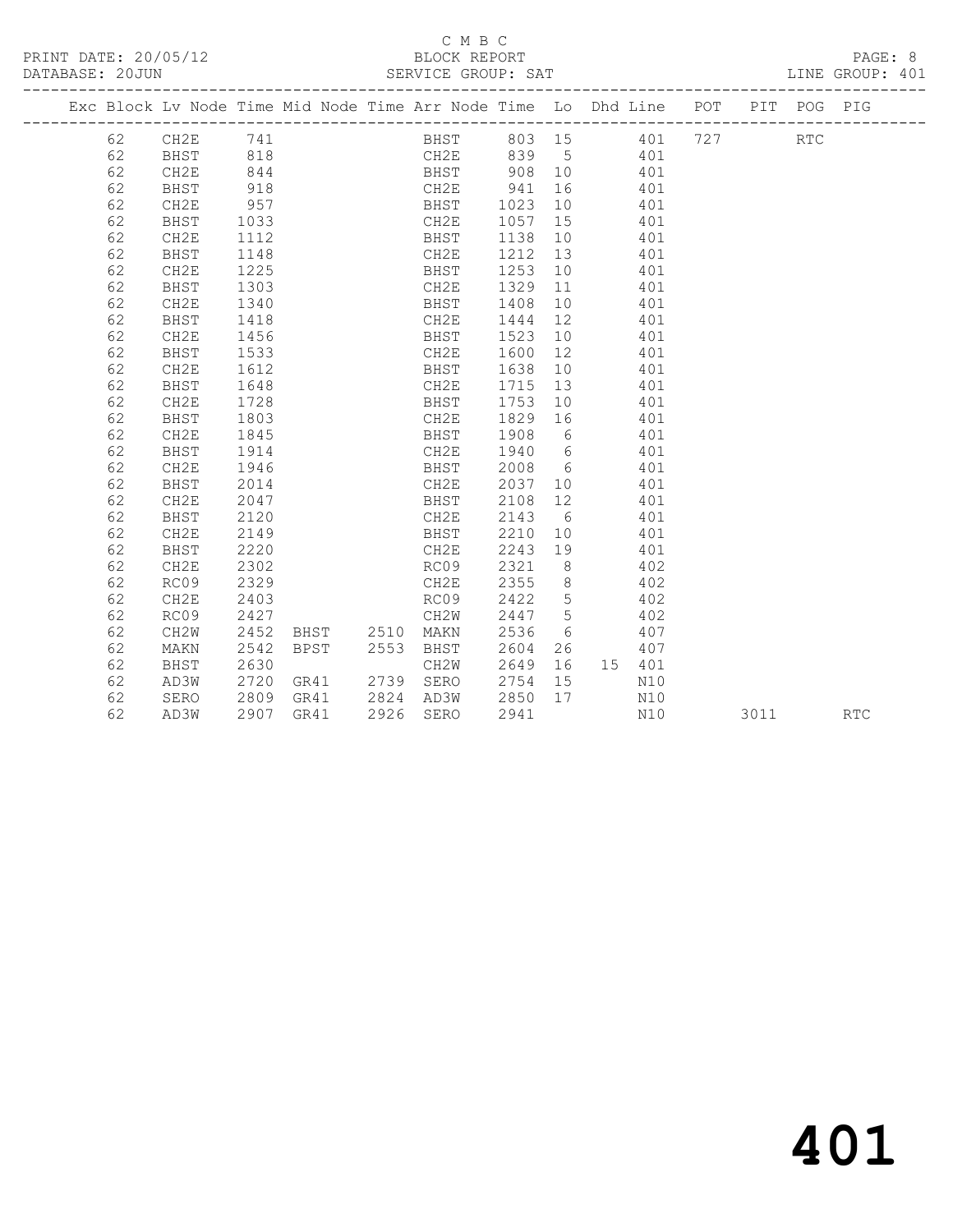|    |             |                  |  |                                      |                  |    | Exc Block Lv Node Time Mid Node Time Arr Node Time Lo Dhd Line POT |      | PIT POG PIG |                             |
|----|-------------|------------------|--|--------------------------------------|------------------|----|--------------------------------------------------------------------|------|-------------|-----------------------------|
| 63 | <b>BHST</b> | 803              |  |                                      |                  |    | CH2E 824 6 401 748                                                 |      | <b>RTC</b>  |                             |
| 63 | CH2E        | 830<br>903       |  |                                      |                  |    | BHST 853 10 401<br>CH2E 926 16 401<br>401                          |      |             |                             |
| 63 | BHST        |                  |  |                                      |                  |    |                                                                    |      |             |                             |
| 63 | CH2E        | 942              |  | BHST 1008                            |                  |    | 10 401                                                             |      |             |                             |
| 63 | BHST        | 1018<br>1057     |  | CH2E                                 | 1042 15          |    | 401                                                                |      |             |                             |
| 63 | CH2E        |                  |  | BHST                                 | 1123 10          |    | 401                                                                |      |             |                             |
| 63 | BHST        | 1133             |  | CH2E                                 | 1157 13          |    | 401                                                                |      |             |                             |
| 63 | CH2E        | 1210             |  | BHST                                 | 1238             | 10 | 401                                                                |      |             |                             |
| 63 | BHST        | 1248<br>1325     |  | CH2E<br>CH2E 1314 11<br>BHST 1353 10 | 1314 11          |    | 401                                                                |      |             |                             |
| 63 | CH2E        |                  |  |                                      |                  |    | 401                                                                |      |             |                             |
| 63 | BHST        | 1403             |  | CH2E                                 | 1429 12          |    | 401                                                                |      |             |                             |
| 63 | CH2E        | 1441             |  | BHST                                 | 1508             | 10 | 401                                                                |      |             |                             |
| 63 | BHST        | 1518             |  | CH2E                                 | 1545             | 11 | 401                                                                |      |             |                             |
| 63 | CH2E        | 1556             |  | BHST                                 | 1623 10          |    | 401                                                                |      |             |                             |
| 63 | BHST        | 1633             |  | CH2E                                 | 1700             | 13 | 401                                                                |      |             |                             |
| 63 | CH2E        | 1713             |  | BHST                                 | 1738             | 10 | 401                                                                |      |             |                             |
| 63 | BHST        | 1748             |  | CH2E                                 | 1814 11          |    | 401                                                                |      |             |                             |
| 63 | CH2E        | $\frac{1}{1825}$ |  | BHST 1848 6                          |                  |    | 401                                                                |      |             |                             |
| 63 | BHST        | 1854             |  | CH2E                                 |                  |    | 1920 6 401                                                         |      |             |                             |
| 63 | CH2E        | 1926             |  | BHST                                 | 1948 6<br>2018 9 |    | 401                                                                |      |             |                             |
| 63 | BHST        | 1954             |  | CH2E                                 |                  |    | 401                                                                |      |             |                             |
| 63 | CH2E        | 2027             |  | BHST 2048 10                         |                  |    | 401                                                                |      |             |                             |
| 63 | BHST        | 2058             |  | CH2E                                 | 2121             |    | 401                                                                | 2132 |             | $\mathop{\rm RTC}\nolimits$ |
| 64 | CH2W        | 756              |  |                                      |                  |    | AC#3 822 5 406                                                     | 742  | <b>RTC</b>  |                             |
| 64 | AC#3        | 827              |  |                                      |                  |    | CH2W 853 13 406                                                    |      |             |                             |
| 64 | CH2W        | 906              |  |                                      |                  |    | AC#3 936 6 406                                                     |      |             |                             |
| 64 | AC#3        | 942<br>1024      |  | CH2W 1011 13<br>AC#3 1054 10         |                  |    | 406                                                                |      |             |                             |
| 64 | CH2W        |                  |  | AC#3                                 | 1054 10          |    | 406                                                                |      |             |                             |
| 64 | AC#3        | 1104             |  | CH2W 1137 12                         |                  |    | 406                                                                |      |             |                             |
| 64 | CH2W        | 1149             |  | AC#3                                 | 1218             | 10 | 406                                                                |      |             |                             |
| 64 | AC#3        | 1228             |  | CH2W                                 | 1301             | 12 | 406                                                                |      |             |                             |
| 64 | CH2W        | $\frac{1}{1313}$ |  | AC#3                                 | 1342             | 10 | 406                                                                |      |             |                             |
| 64 | AC#3        | 1352             |  | CH2W                                 | 1425             |    | 14 406                                                             |      |             |                             |
| 64 | CH2W        | 1439             |  | AC#3                                 | 1506             | 10 | 406                                                                |      |             |                             |
| 64 | AC#3        | 1516             |  | CH2W                                 | 1549 14          |    | 406                                                                |      |             |                             |
| 64 | CH2W        | 1603             |  | AC#3                                 | 1630 9           |    |                                                                    |      |             |                             |
| 64 | AC#3        | 1639             |  | CH2W 1711 6                          |                  |    | 406                                                                |      |             |                             |
| 64 | CH2W        | 1717             |  | AC#3                                 | 1742 9           |    | 406                                                                |      |             |                             |
| 64 | AC#3        | 1751             |  | CH <sub>2</sub> W                    | 1823             |    | 406                                                                | 1834 |             | <b>RTC</b>                  |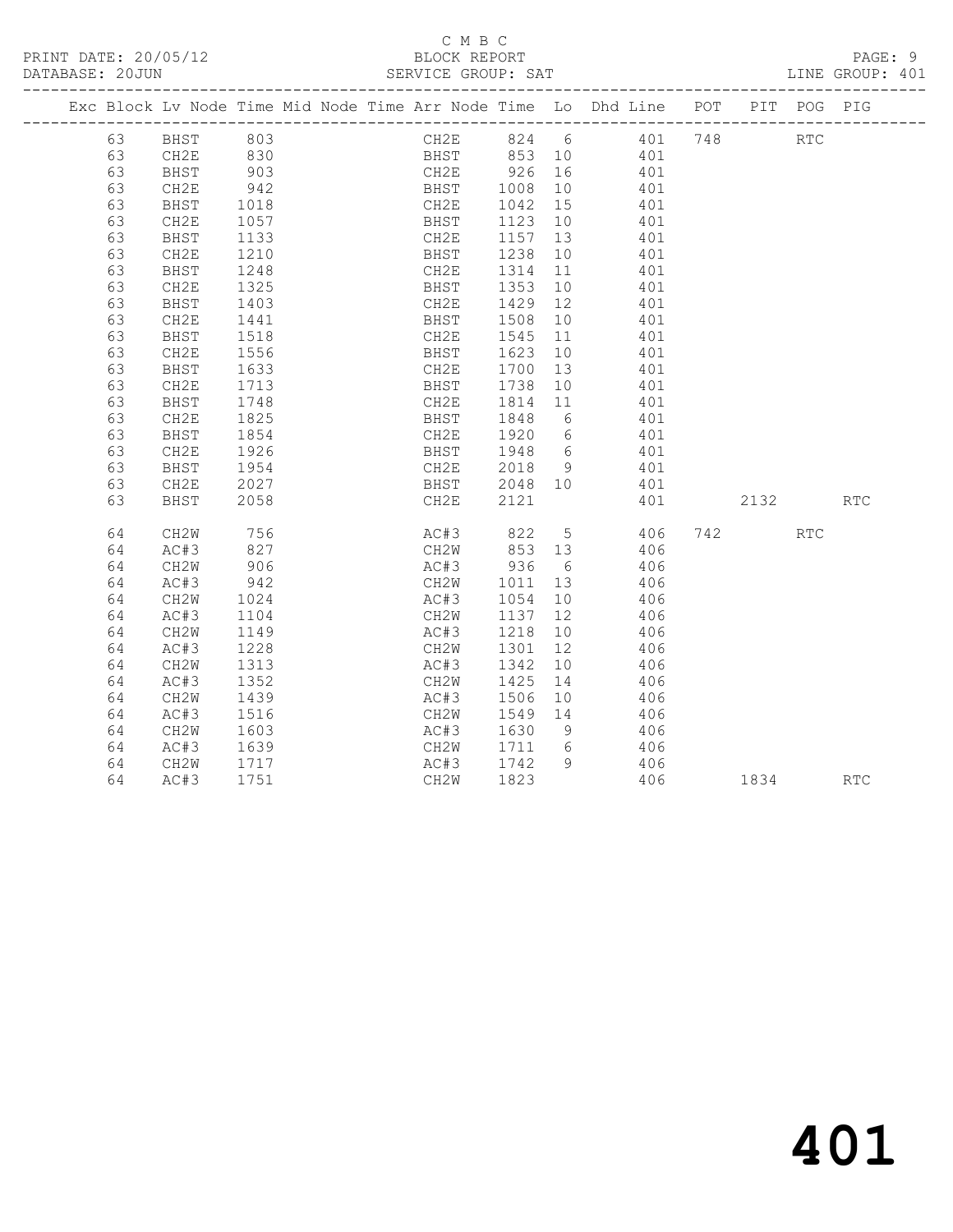PRINT DATE: 20/05/12 BLOCK REPORT<br>DATABASE: 20JUN SERVICE GROUP: SAT

#### C M B C<br>BLOCK REPORT

PAGE: 10<br>LINE GROUP: 401

|    | Exc Block Lv Node Time Mid Node Time Arr Node Time Lo Dhd Line POT |      |  |      |      |       |                 |            |     |     |      | PIT POG PIG |            |
|----|--------------------------------------------------------------------|------|--|------|------|-------|-----------------|------------|-----|-----|------|-------------|------------|
| 65 | RRCX                                                               | 518  |  |      | AC#3 | 541   | 9               |            | 408 | 510 |      | <b>RTC</b>  |            |
| 65 | AC#3                                                               | 550  |  |      | RRCX | 613 9 |                 |            | 408 |     |      |             |            |
| 65 | RRCX                                                               | 622  |  | AC#3 |      | 645   | $5^{\circ}$     |            | 408 |     |      |             |            |
| 65 | AC#3                                                               | 650  |  | RRCX |      | 713   | $\overline{7}$  |            | 408 |     |      |             |            |
| 65 | RRCX                                                               | 720  |  | AC#3 |      | 745   | $5\overline{)}$ |            | 408 |     |      |             |            |
| 65 | AC#3                                                               | 750  |  | RRCX |      | 814   | 24              |            | 408 |     |      |             |            |
| 65 | RRCX                                                               | 838  |  | AC#3 |      | 905   | $5\overline{)}$ |            | 408 |     |      |             |            |
| 65 | AC#3                                                               | 910  |  | RRCX |      | 939   | 18              |            | 408 |     |      |             |            |
| 65 | RRCX                                                               | 957  |  | AC#3 |      | 1025  | 5               |            | 408 |     |      |             |            |
| 65 | AC#3                                                               | 1030 |  | RRCX |      | 1101  | 8 <sup>8</sup>  |            | 408 |     |      |             |            |
| 65 | RRCX                                                               | 1109 |  | AC#3 |      | 1142  | 8               |            | 408 |     |      |             |            |
| 65 | AC#3                                                               | 1150 |  | RRCX |      | 1221  | 8               |            | 408 |     |      |             |            |
| 65 | RRCX                                                               | 1229 |  | AC#3 |      | 1302  | 8               |            | 408 |     |      |             |            |
| 65 | AC#3                                                               | 1310 |  | RRCX |      | 1342  | $\overline{7}$  |            | 408 |     |      |             |            |
| 65 | RRCX                                                               | 1349 |  | AC#3 |      | 1422  | 8               |            | 408 |     |      |             |            |
| 65 | AC#3                                                               | 1430 |  | RRCX |      | 1504  | $5\overline{)}$ |            | 408 |     |      |             |            |
| 65 | RRCX                                                               | 1509 |  | AC#3 |      | 1544  | 6               |            | 408 |     |      |             |            |
| 65 | AC#3                                                               | 1550 |  | RRCX |      | 1624  | 10              |            | 408 |     |      |             |            |
| 65 | RRCX                                                               | 1634 |  | AC#3 |      | 1704  | 6               |            | 408 |     |      |             |            |
| 65 | AC#3                                                               | 1710 |  | RRCX |      | 1744  | 10              |            | 408 |     |      |             |            |
| 65 | RRCX                                                               | 1754 |  | AC#3 |      | 1824  |                 | $6\degree$ | 408 |     |      |             |            |
| 65 | AC#3                                                               | 1830 |  | RRCX |      | 1902  | 13              |            | 408 |     |      |             |            |
| 65 | RRCX                                                               | 1915 |  | AC#3 |      | 1942  | $5\phantom{.0}$ |            | 408 |     |      |             |            |
| 65 | AC#3                                                               | 1947 |  | RRCX |      | 2015  | 5               |            | 408 |     |      |             |            |
| 65 | RRCX                                                               | 2020 |  | AC#3 |      | 2045  | 5               |            | 408 |     |      |             |            |
| 65 | AC#3                                                               | 2050 |  | RRCX |      | 2117  | 5               |            | 408 |     |      |             |            |
| 65 | RRCX                                                               | 2122 |  | AC#3 |      | 2145  | 5               |            | 408 |     |      |             |            |
| 65 | AC#3                                                               | 2150 |  | RRCX |      | 2217  | 5               |            | 408 |     |      |             |            |
| 65 | RRCX                                                               | 2222 |  | AC#3 |      | 2245  | 5               |            | 408 |     |      |             |            |
| 65 | AC#3                                                               | 2250 |  | RRCX |      | 2315  | 7               |            | 408 |     |      |             |            |
| 65 | RRCX                                                               | 2322 |  | AC#3 |      | 2344  | 5 <sup>5</sup>  |            | 408 |     |      |             |            |
| 65 | AC#3                                                               | 2349 |  | RRCX |      | 2414  | 8 <sup>8</sup>  |            | 408 |     |      |             |            |
| 65 | RRCX                                                               | 2422 |  | AC#3 |      | 2444  | $5\overline{)}$ |            | 408 |     |      |             |            |
| 65 | AC#3                                                               | 2449 |  | HW#5 |      | 2509  | 15              |            | 408 |     |      |             |            |
| 65 | HW#5                                                               | 2524 |  | AC#3 |      | 2542  | $5^{\circ}$     |            | 408 |     |      |             |            |
| 65 | AC#3                                                               | 2547 |  | HW#5 |      | 2607  |                 |            | 408 |     | 2610 |             | <b>RTC</b> |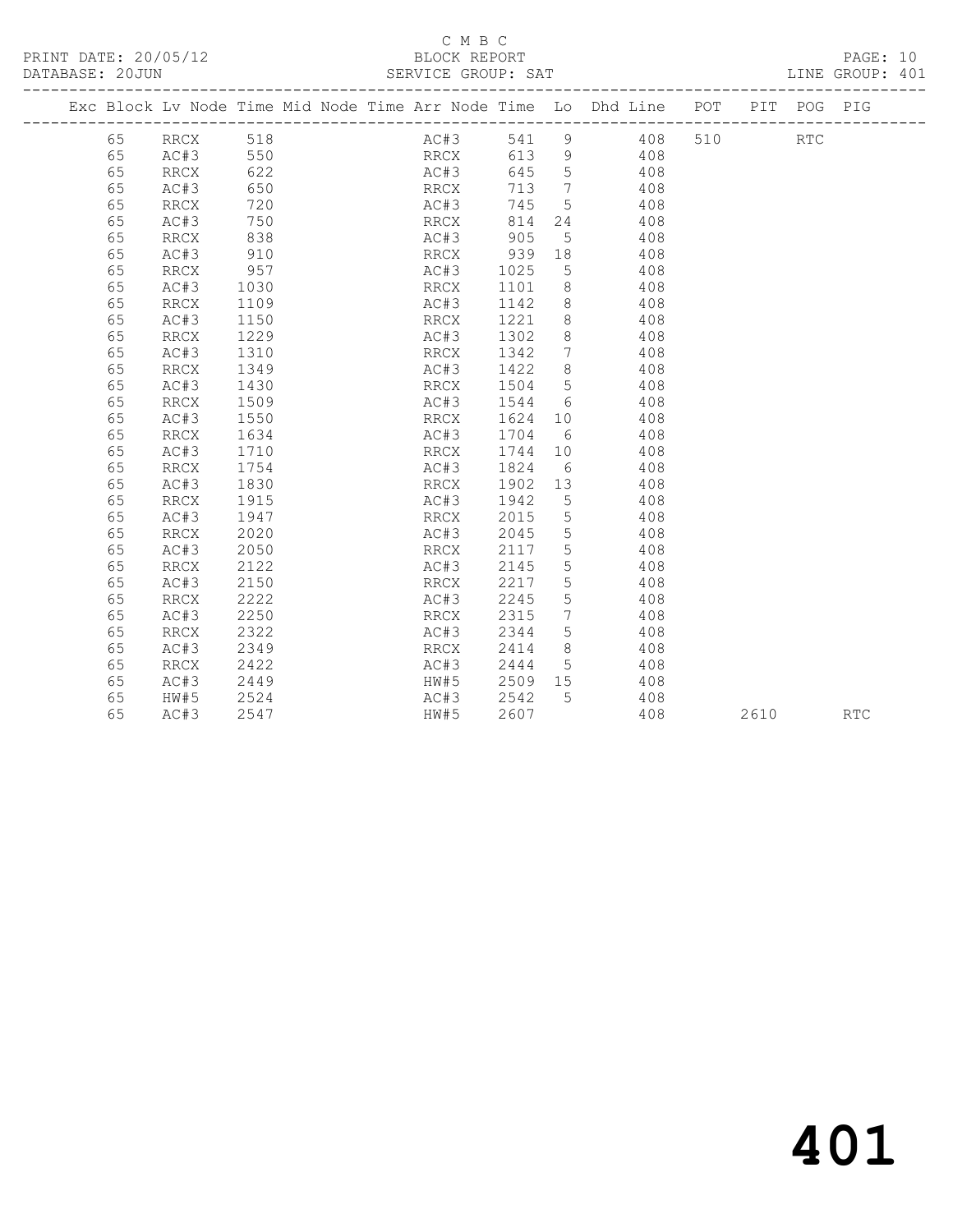### C M B C<br>BLOCK REPORT

|  | DATABASE: 20JUN |                   |      |  | SERVICE GROUP: SAT |         |                |                                                                                |  |            | LINE GROUP: 401 |  |
|--|-----------------|-------------------|------|--|--------------------|---------|----------------|--------------------------------------------------------------------------------|--|------------|-----------------|--|
|  |                 |                   |      |  |                    |         |                | Exc Block Lv Node Time Mid Node Time Arr Node Time Lo Dhd Line POT PIT POG PIG |  |            |                 |  |
|  | 66              | CH2W 836          |      |  | AC#3               |         |                | 906 6 406 822                                                                  |  | <b>RTC</b> |                 |  |
|  | 66              | AC#3              | 912  |  |                    |         |                | CH2W 940 8 406                                                                 |  |            |                 |  |
|  | 66              | CH2W              | 948  |  | AC#3               | 1018 9  |                | 406                                                                            |  |            |                 |  |
|  | 66              | AC#3              | 1027 |  | CH2W               | 1100 11 |                | 406                                                                            |  |            |                 |  |
|  | 66              | CH2W              | 1111 |  | AC#3               | 1142    |                | 10<br>406                                                                      |  |            |                 |  |
|  | 66              | AC#3              | 1152 |  | CH2W               | 1225    | 12             | 406                                                                            |  |            |                 |  |
|  | 66              | CH <sub>2</sub> W | 1237 |  | AC#3               | 1306    | 10             | 406                                                                            |  |            |                 |  |
|  | 66              | AC#3              | 1316 |  | CH2W               | 1349    |                | 14<br>406                                                                      |  |            |                 |  |
|  | 66              | CH2W              | 1403 |  | AC#3               | 1430    | 10             | 406                                                                            |  |            |                 |  |
|  | 66              | AC#3              | 1440 |  | CH2W               | 1513    |                | 406                                                                            |  |            |                 |  |
|  | 66              | CH2W              | 1527 |  | AC#3               | 1554    | 10             | 406                                                                            |  |            |                 |  |
|  | 66              | AC#3              | 1604 |  | CH2W               | 1636    | 17             | 406                                                                            |  |            |                 |  |
|  | 66              | CH2W              | 1653 |  | AC#3               | 1718 9  |                | 406                                                                            |  |            |                 |  |
|  | 66              | AC#3              | 1727 |  | CH2W               | 1759 9  |                | 406                                                                            |  |            |                 |  |
|  | 66              | CH2W              | 1808 |  | AC#3               | 1833    |                | $8 \overline{)}$<br>406                                                        |  |            |                 |  |
|  | 66              | AC#3              | 1841 |  | CH2W               | 1913    | 11             | 406                                                                            |  |            |                 |  |
|  | 66              | CH2W              | 1924 |  | AC#3               | 1948    |                | $8 \overline{)}$<br>406                                                        |  |            |                 |  |
|  | 66              | AC#3              | 1956 |  | CH2W               | 2028    |                | 406                                                                            |  |            |                 |  |
|  | 66              | CH <sub>2</sub> W | 2040 |  | AC#3               | 2103    | 8 <sup>8</sup> | 406                                                                            |  |            |                 |  |
|  | 66              | AC#3              | 2111 |  | CH2W               | 2141    | 18             | 406                                                                            |  |            |                 |  |
|  | 66              | CH <sub>2</sub> W | 2159 |  | AC#3               | 2222    | 5              | 406                                                                            |  |            |                 |  |
|  | 66              | AC#3              | 2227 |  | CH2W               | 2255    |                | $7\overline{ }$<br>406                                                         |  |            |                 |  |
|  | 66              | CH2W              | 2302 |  | AC#3               | 2322    | 5              | 406                                                                            |  |            |                 |  |
|  | 66              | AC#3              | 2327 |  | CH2W               | 2354    | 8              | 406                                                                            |  |            |                 |  |
|  | 66              | CH2W              | 2402 |  | AC#3               | 2422    | 5              | 406                                                                            |  |            |                 |  |
|  | 66              | AC#3              | 2427 |  | CH2W               | 2454    | 9              | 406                                                                            |  |            |                 |  |
|  | 66              | CH2W              | 2503 |  | AC#3               | 2522    | 5              | 406                                                                            |  |            |                 |  |
|  |                 |                   |      |  |                    |         |                |                                                                                |  |            |                 |  |

 66 AC#3 2527 CH2W 2551 10 15 406 66 AD3W 2616 GR41 2647 SERO 2702 7 N10 66 SERO 2709 GR41 2724 AD3W 2801 21 N10

66 AD3W 2822 GR41 2841 SERO 2856 N10 2926 RTC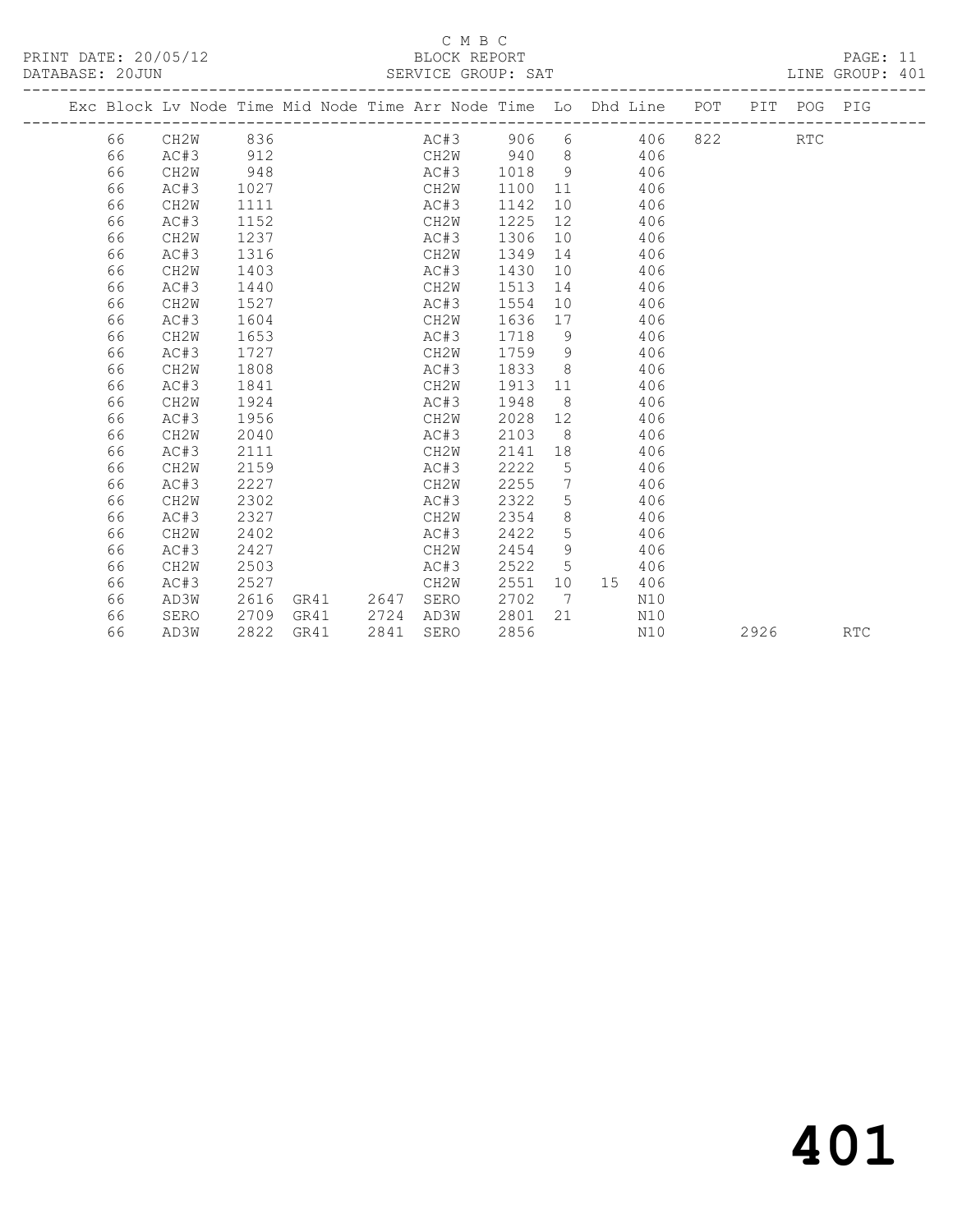#### C M B C<br>BLOCK REPORT

| DATABASE: 20JUN |    |                   |              |                                                                                | SERVICE GROUP: SAT                         |            |                 |                |     |     |          |            | LINE GROUP: 401      |  |
|-----------------|----|-------------------|--------------|--------------------------------------------------------------------------------|--------------------------------------------|------------|-----------------|----------------|-----|-----|----------|------------|----------------------|--|
|                 |    |                   |              | Exc Block Lv Node Time Mid Node Time Arr Node Time Lo Dhd Line POT PIT POG PIG |                                            |            |                 |                |     |     |          |            |                      |  |
|                 | 67 |                   |              | CH2E 859<br>BHST 933<br>BHST 933<br>AF 1012                                    | BHST 923 10 401 845 RTC<br>CH2E 957 15 401 |            |                 |                |     |     |          |            |                      |  |
|                 | 67 |                   |              |                                                                                |                                            |            |                 |                |     |     |          |            |                      |  |
|                 | 67 |                   |              |                                                                                | BHST 1038 10 401                           |            |                 |                |     |     |          |            |                      |  |
|                 | 67 | BHST              | 1048         |                                                                                | CH2E 1112 15                               |            |                 | 401            |     |     |          |            |                      |  |
|                 | 67 | CH2E              |              |                                                                                | BHST                                       | 1153 10    |                 |                | 401 |     |          |            |                      |  |
|                 | 67 | BHST              | 1127<br>1203 |                                                                                | CH2E                                       | 1229 11    |                 |                | 401 |     |          |            |                      |  |
|                 | 67 | CH2E              | 1240         |                                                                                | <b>BHST</b>                                | 1308       |                 | 10 401         |     |     |          |            |                      |  |
|                 | 67 | BHST              | 1318         |                                                                                | CH2E                                       | 1344       |                 | 11 401         |     |     |          |            |                      |  |
|                 | 67 | CH2E              | 1355         |                                                                                | BHST                                       | 1423       | 10              |                | 401 |     |          |            |                      |  |
|                 | 67 | BHST              | 1433         |                                                                                | CH2E                                       | 1459       | 12              |                | 401 |     |          |            |                      |  |
|                 | 67 | CH2E              | 1511         |                                                                                | BHST                                       | 1538       |                 | 10             | 401 |     |          |            |                      |  |
|                 | 67 | BHST              | 1548         |                                                                                | CH2E                                       | 1615       | 12              | 401            |     |     |          |            |                      |  |
|                 | 67 | CH2E              | 1627         |                                                                                | BHST                                       | 1653       | 10              |                | 401 |     |          |            |                      |  |
|                 | 67 | BHST              | 1703         |                                                                                | CH2E                                       | 1730       | 13              |                | 401 |     |          |            |                      |  |
|                 | 67 | CH2E              | 1743         |                                                                                | <b>BHST</b>                                | 1808       |                 | 10 401         |     |     |          |            |                      |  |
|                 | 67 | BHST              | 1818         |                                                                                | CH2E                                       | 1844       | 21              | 401            |     |     |          |            |                      |  |
|                 | 67 |                   |              |                                                                                |                                            | 1928 6     |                 |                |     |     |          |            |                      |  |
|                 |    | CH2E              | 1905         |                                                                                | BHST                                       | 1958 8     |                 |                | 401 |     |          |            |                      |  |
|                 | 67 | BHST              | 1934         |                                                                                | CH2E                                       |            |                 |                | 401 |     |          |            |                      |  |
|                 | 67 | CH2E              | 2006         |                                                                                | BHST                                       | 2028 8     |                 |                | 401 |     |          |            |                      |  |
|                 | 67 | BHST              | 2036         |                                                                                | CH2E                                       | 2059       |                 | 18 401         |     |     |          |            |                      |  |
|                 | 67 | CH2E              | 2117         |                                                                                | BHST                                       | 2138       | 12              | 401            |     |     |          |            |                      |  |
|                 | 67 | BHST              | 2150         |                                                                                | CH2E                                       | 2213       | 9               |                | 401 |     |          |            |                      |  |
|                 | 67 | CH2E              | 2222         |                                                                                | BHST                                       | 2243       | $7\overline{ }$ |                | 401 |     |          |            |                      |  |
|                 | 67 | BHST              | 2250         |                                                                                | CH2E                                       | 2313 9     |                 | 401            |     |     |          |            |                      |  |
|                 | 67 | CH2E              | 2322         |                                                                                | BHST                                       | 2343 5 401 |                 |                |     |     |          |            |                      |  |
|                 | 67 | BHST              | 2348         |                                                                                | CH2E                                       | 2411 14    |                 |                | 401 |     |          |            |                      |  |
|                 | 67 | CH2E              | 2425         |                                                                                | BHST                                       | 2443 5     |                 |                | 401 |     |          |            |                      |  |
|                 | 67 | BHST              | 2448         |                                                                                | CH2E                                       | 2508 18    |                 | 401            |     |     |          |            |                      |  |
|                 | 67 | CH2E              | 2526         |                                                                                | <b>BHST</b>                                | 2544       | 5 <sup>5</sup>  |                | 401 |     |          |            |                      |  |
|                 | 67 | BHST              | 2549         |                                                                                | CH2E                                       | 2609       |                 |                | 401 |     | 2620     |            | <b>RTC</b>           |  |
|                 | 68 | RRCX              | 918          |                                                                                | AC#3 945                                   |            |                 | $5\overline{}$ | 408 |     | 910 — 10 | <b>RTC</b> |                      |  |
|                 | 68 | AC#3              | 950          |                                                                                | RRCX                                       | 1019 16    |                 |                | 408 |     |          |            |                      |  |
|                 | 68 | RRCX              | 1035         |                                                                                | AC#3                                       | 1104       | 6               |                | 408 |     |          |            |                      |  |
|                 | 68 | AC#3              | 1110         |                                                                                | RRCX                                       | 1141 8     |                 |                | 408 |     |          |            |                      |  |
|                 | 68 | RRCX              | 1149         |                                                                                | AC#3 1222 8 408                            |            |                 |                |     |     |          |            |                      |  |
|                 | 68 | AC#3              | 1230         |                                                                                | RRCX                                       | 1302 7     |                 |                | 408 |     |          |            |                      |  |
|                 | 68 | RRCX              | 1309         |                                                                                | AC#3                                       | 1342       | 8 <sup>8</sup>  |                | 408 |     |          |            |                      |  |
|                 |    | 68 AC#3 1350      |              |                                                                                | RRCX 1422 7                                |            |                 |                | 408 |     |          |            |                      |  |
|                 | 68 | RRCX              | 1429         |                                                                                | AC#3                                       | 1502       | 8               |                | 408 |     |          |            |                      |  |
|                 | 68 | AC#3              | 1510         |                                                                                | RRCX                                       | 1544       | 10              |                | 408 |     |          |            |                      |  |
|                 | 68 | <b>RRCX</b>       | 1554         |                                                                                | AC#3                                       | 1624       | 6               |                | 408 |     |          |            |                      |  |
|                 | 68 | AC#3              | 1630         |                                                                                | $\mathop{\rm RRCX}\nolimits$               | 1703       | 11              |                | 408 |     |          |            |                      |  |
|                 | 68 | <b>RRCX</b>       | 1714         |                                                                                | AC#3                                       | 1744       | 6               |                | 408 |     |          |            |                      |  |
|                 | 68 | AC#3              | 1750         |                                                                                | RRCX                                       | 1824       |                 |                | 408 |     | 1830     |            | $\operatorname{RTC}$ |  |
|                 | 69 | CH2W              | 1012         |                                                                                | AC#3                                       | 1042       | 10              |                | 406 | 958 |          | <b>RTC</b> |                      |  |
|                 | 69 | AC#3              | 1052         |                                                                                | CH2W                                       | 1125       | 12              |                | 406 |     |          |            |                      |  |
|                 | 69 | CH <sub>2</sub> W | 1137         |                                                                                | AC#3                                       | 1206       | $10$            |                | 406 |     |          |            |                      |  |
|                 | 69 | AC#3              | 1216         |                                                                                | CH2W                                       | 1249       | 12              |                | 406 |     |          |            |                      |  |
|                 | 69 | CH2W              | 1301         |                                                                                | AC#3                                       | 1330       | 10              |                | 406 |     |          |            |                      |  |
|                 | 69 | AC#3              | 1340         |                                                                                | CH2W                                       | 1413       | 14              |                | 406 |     |          |            |                      |  |
|                 | 69 | CH2W              | 1427         |                                                                                | AC#3                                       | 1454       | 10              |                | 406 |     |          |            |                      |  |
|                 | 69 | AC#3              | 1504         |                                                                                | CH2W                                       | 1537       | 14              |                | 406 |     |          |            |                      |  |
|                 | 69 | CH2W              | 1551         |                                                                                | AC#3                                       | 1618       | 9               |                | 406 |     |          |            |                      |  |
|                 | 69 | AC#3              | 1627         |                                                                                | CH2W                                       | 1659       |                 |                | 406 |     | 1710     |            | $\operatorname{RTC}$ |  |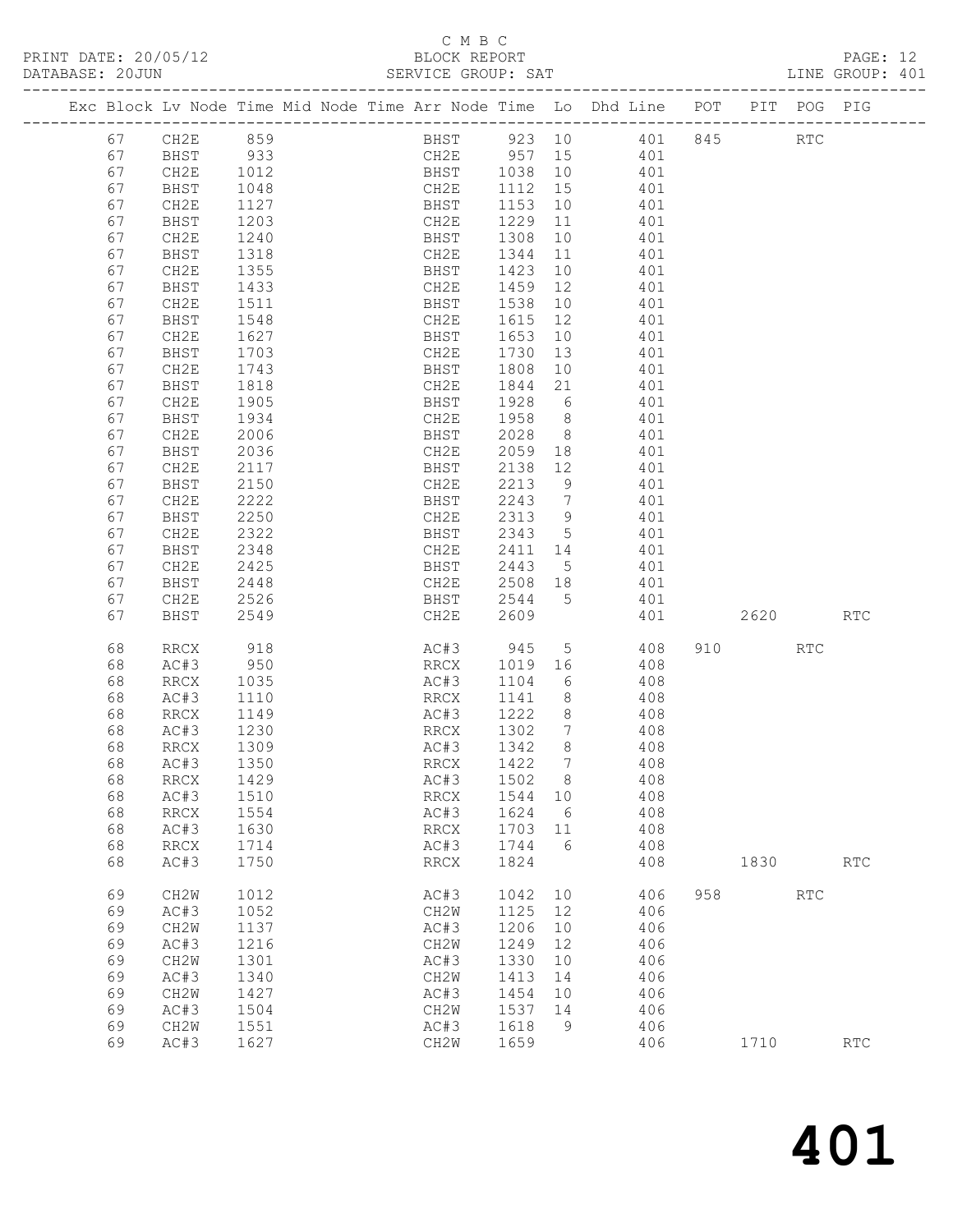PRINT DATE: 20/05/12 BLOCK REPORT<br>DATABASE: 20JUN SERVICE GROUP: SAT

#### C M B C<br>BLOCK REPORT

PAGE: 13<br>LINE GROUP: 401

|    |                   |      |  |      |      |                 | Exc Block Lv Node Time Mid Node Time Arr Node Time Lo Dhd Line POT |          |      | PIT POG PIG |            |
|----|-------------------|------|--|------|------|-----------------|--------------------------------------------------------------------|----------|------|-------------|------------|
| 70 | CH2W              | 1047 |  | AC#3 | 1118 |                 |                                                                    | 406 1033 |      | RTC.        |            |
| 70 | AC#3              | 1128 |  | CH2W | 1201 | 12              | 406                                                                |          |      |             |            |
| 70 | CH2W              | 1213 |  | AC#3 | 1242 | 10              | 406                                                                |          |      |             |            |
| 70 | AC#3              | 1252 |  | CH2W | 1325 | 12              | 406                                                                |          |      |             |            |
| 70 | CH <sub>2</sub> W | 1337 |  | AC#3 | 1406 | 10              | 406                                                                |          |      |             |            |
| 70 | AC#3              | 1416 |  | CH2W | 1449 | 14              | 406                                                                |          |      |             |            |
| 70 | CH2W              | 1503 |  | AC#3 | 1530 | 10              | 406                                                                |          |      |             |            |
| 70 | AC#3              | 1540 |  | CH2W | 1613 | 14              | 406                                                                |          |      |             |            |
| 70 | CH2W              | 1627 |  | AC#3 | 1654 | 9               | 406                                                                |          |      |             |            |
| 70 | AC#3              | 1703 |  | CH2W | 1735 | 6               | 406                                                                |          |      |             |            |
| 70 | CH <sub>2</sub> W | 1741 |  | AC#3 | 1806 | 8               | 406                                                                |          |      |             |            |
| 70 | AC#3              | 1814 |  | CH2W | 1846 | 8               | 406                                                                |          |      |             |            |
| 70 | CH <sub>2</sub> W | 1854 |  | AC#3 | 1918 | 8               | 406                                                                |          |      |             |            |
| 70 | AC#3              | 1926 |  | CH2W | 1958 | 12 <sup>°</sup> | 406                                                                |          |      |             |            |
| 70 | CH2W              | 2010 |  | AC#3 | 2033 | 8               | 406                                                                |          |      |             |            |
| 70 | AC#3              | 2041 |  | CH2W | 2111 | 6               | 406                                                                |          |      |             |            |
| 70 | CH2W              | 2117 |  | AC#3 | 2140 | 7               | 406                                                                |          |      |             |            |
| 70 | AC#3              | 2147 |  | CH2W | 2217 |                 | 406                                                                |          | 2228 |             | <b>RTC</b> |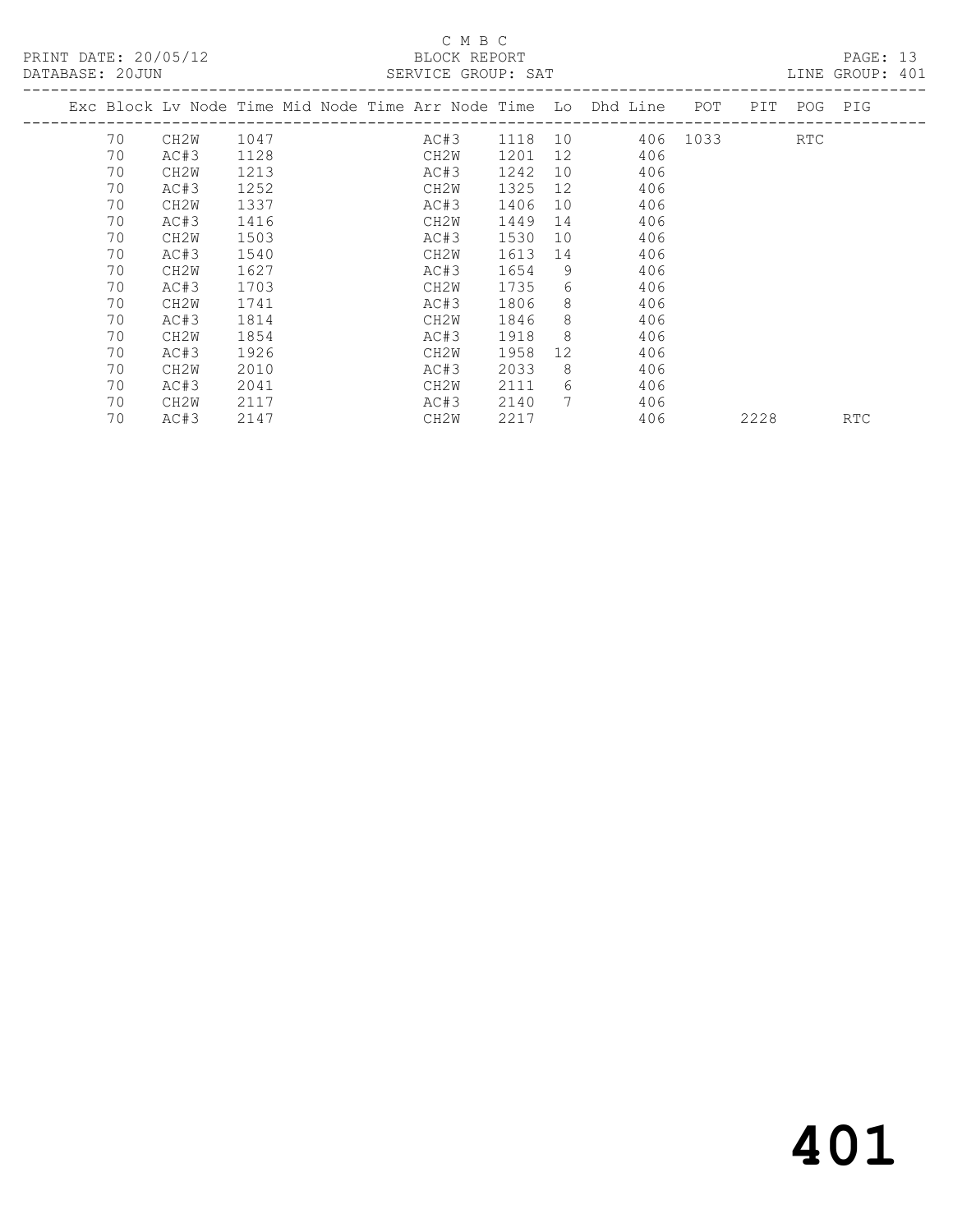|          |                    |              |              | C M B C        |                      |                 |                 |                                                                                                                          |      |     |  |
|----------|--------------------|--------------|--------------|----------------|----------------------|-----------------|-----------------|--------------------------------------------------------------------------------------------------------------------------|------|-----|--|
|          |                    |              |              |                |                      |                 |                 |                                                                                                                          |      |     |  |
|          |                    |              |              |                |                      |                 |                 |                                                                                                                          |      |     |  |
|          |                    |              |              |                |                      |                 |                 |                                                                                                                          |      |     |  |
|          |                    |              |              |                |                      |                 |                 |                                                                                                                          |      |     |  |
|          |                    |              |              |                |                      |                 |                 |                                                                                                                          |      |     |  |
|          |                    |              |              |                |                      |                 |                 |                                                                                                                          |      |     |  |
|          |                    |              |              |                |                      |                 |                 |                                                                                                                          |      |     |  |
|          |                    |              |              |                |                      |                 |                 | Exc Block Lv Node Time Mid Node Time Arr Node Time Lo Dhd Line POT PIT POG PIG                                           |      |     |  |
|          |                    |              |              |                |                      |                 |                 | 20 RRCX 430 BHST 449 BPST 457 8 403 422 RTC                                                                              |      |     |  |
|          |                    |              |              |                |                      |                 |                 | 20 BPST 505 BHST 516 RRCX 531 5 403<br>20 RRCX 536 BHST 555 BPST 604 5 403<br>20 BPST 609 BHST 620 RRCX 635 5 403        |      |     |  |
|          |                    |              |              |                |                      |                 |                 |                                                                                                                          |      |     |  |
|          |                    |              |              |                |                      |                 |                 |                                                                                                                          |      |     |  |
| 20       |                    |              |              |                |                      |                 |                 | RRCX 640 BHST 700 BPST 710 5 403                                                                                         |      |     |  |
| 20       |                    |              |              |                |                      |                 |                 |                                                                                                                          |      |     |  |
| 20<br>20 |                    |              |              |                |                      |                 |                 |                                                                                                                          |      |     |  |
| 20       |                    |              |              |                |                      |                 |                 | REST 715 BHST 726 RRCX 742 5<br>RRCX 747 SHSW 753 RC09 809 5 404<br>RC09 814 CH2E 838 22 402<br>CH2E 900 RC09 927 17 402 |      |     |  |
| 20       | RC09               |              |              |                |                      |                 |                 | 944 CH2W 1008 8 402                                                                                                      |      |     |  |
| 20       | CH2W               |              |              |                |                      |                 |                 |                                                                                                                          |      |     |  |
| 20       | MAKN               |              |              |                |                      |                 |                 |                                                                                                                          |      |     |  |
| 20       | MA5E               |              |              |                |                      |                 |                 | 1016 BHST 1042 MAKN 1115 22 407<br>1137 BHST 1201 MA5E 1221 11 405<br>1232 BHST 1252 MAKN 1317 6 405                     |      |     |  |
| 20       | MAKN               |              |              |                |                      |                 |                 | 1323 BHST 1359 CH2E 1422 8 407                                                                                           |      |     |  |
| 20       | CH2E               | 1430         |              |                |                      |                 |                 | RC09 1458 16 402                                                                                                         |      |     |  |
| 20       | RC09               | 1514<br>1546 |              |                |                      |                 |                 | CH2W 1541 5 402<br>RC09 1615 10 407                                                                                      |      |     |  |
| 20       | CH2W               |              |              |                |                      |                 |                 |                                                                                                                          |      |     |  |
| 20       | RC09               |              |              |                |                      |                 |                 | 1625 CH2E 1652 8 407                                                                                                     |      |     |  |
| 20<br>20 | CH2E<br>RC09       | 1700         |              |                |                      |                 |                 |                                                                                                                          |      |     |  |
| 20       | CH2W               |              |              |                |                      |                 |                 |                                                                                                                          |      |     |  |
| 20       |                    |              |              |                |                      |                 |                 | MAKN 1941 BHST 2001 MA5W 2017 405 2021 RTC                                                                               |      |     |  |
| 21       |                    |              |              |                |                      |                 |                 | RRCX 505 BHST 524 BPST 532 5 403 457 RTC<br>BPST 537 BHST 548 RRCX 603 5 403                                             |      |     |  |
| 21       |                    |              |              |                |                      |                 |                 |                                                                                                                          |      |     |  |
|          |                    |              |              |                |                      |                 |                 | 21 RRCX 608 BHST 627 BPST 636 6 403                                                                                      |      |     |  |
| 21<br>21 | BPST               | 642<br>716   | BHST         |                | 653 RRCX<br>721 RC09 | 709<br>737 5    | $\overline{7}$  | 403<br>404                                                                                                               |      |     |  |
| 21       | RRCX<br>RC09       | 742          | SHSW<br>SHSE |                | 755 RRCX             | 800             | 15              | 404                                                                                                                      |      |     |  |
| 21       | RRCX               | 815          | SHSW         | 821            | RC09                 | 837             | $\overline{7}$  | 404                                                                                                                      |      |     |  |
| 21       | RC09               | 844          |              |                | CH2E                 | 908             | 22              | 402                                                                                                                      |      |     |  |
| 21       | CH2E               | 930          |              |                | RC09                 | 957             | 13              | 402                                                                                                                      |      |     |  |
| 21       | RC09               | 1010         |              | SHSE 1025 RRCX |                      | 1031            | 10              | 404                                                                                                                      |      |     |  |
| 21       | RRCX               | 1041         | SHSW         | 1047           | RC09                 | 1105            | $\overline{9}$  | 404                                                                                                                      |      |     |  |
| 21       | RC09               | 1114         |              |                | CH2W                 | 1140            | $6\overline{6}$ | 402                                                                                                                      |      |     |  |
| 21       | CH2W               | 1146         |              |                | RC09                 | 1214            | 24              | 407                                                                                                                      |      |     |  |
| 21       | RC09               | 1238         | SHSE         |                | 1255 RRCX            | 1303            | 6               | 404                                                                                                                      |      |     |  |
| 21       | RRCX               | 1309         | SHSW         | 1317           | RC09                 | 1338 12         |                 | 404                                                                                                                      |      |     |  |
| 21       | RC09               | 1350         | 49KN         | 1432           | MTST                 | 1453            | $\overline{7}$  | 430                                                                                                                      |      |     |  |
| 21       | $\mathtt{MTST}$    | 1500         | KBMI         | 1523<br>1623   | RC09                 | 1554 11         |                 | 430                                                                                                                      |      |     |  |
| 21<br>21 | RC09<br>$\rm RRCX$ | 1605<br>1642 | SHSE<br>BHST | 1709           | RRCX<br>BPST         | 1631 11<br>1725 | 6               | 404<br>403                                                                                                               |      |     |  |
| 21       | BPST               | 1731         | BHST         | 1747           | RRCX                 | 1810            | $\overline{7}$  | 403                                                                                                                      |      |     |  |
| 21       | RRCX               | 1817         | BHST         | 1841           | BPST                 | 1859            | 6               | 403                                                                                                                      |      |     |  |
| 21       | BPST               | 1905         | BHST         | 1920 RRCX      |                      | 1942            |                 | 403                                                                                                                      | 1948 | RTC |  |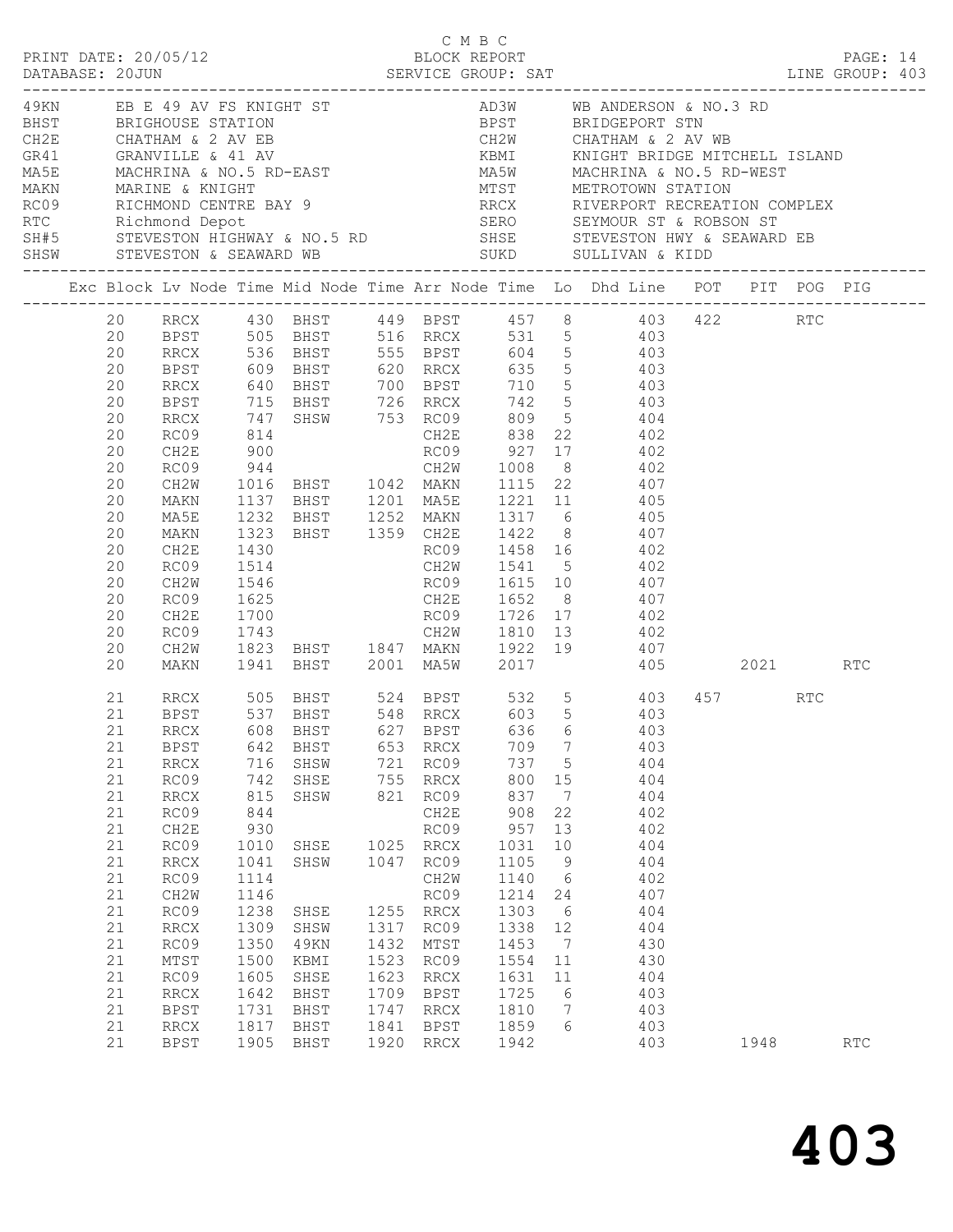|    |             |                              |                                              |                                        |                   |                 | Exc Block Lv Node Time Mid Node Time Arr Node Time Lo Dhd Line POT PIT POG PIG                             |          |            |            |
|----|-------------|------------------------------|----------------------------------------------|----------------------------------------|-------------------|-----------------|------------------------------------------------------------------------------------------------------------|----------|------------|------------|
|    |             |                              |                                              |                                        |                   |                 | 22 SH#5 514 RC09 531 12 404 510 RTC                                                                        |          |            |            |
| 22 |             |                              |                                              |                                        |                   |                 | RC09 543 SHSE 555 RRCX 600 11 404<br>RRCX 611 SHSW 616 RC09 632 10 404<br>RC09 642 SHSE 655 RRCX 700 6 404 |          |            |            |
| 22 |             |                              |                                              |                                        |                   |                 |                                                                                                            |          |            |            |
| 22 |             |                              |                                              |                                        |                   |                 |                                                                                                            |          |            |            |
| 22 | RRCX        |                              | 706 BHST<br>744 BHST<br>823 BHST<br>904 BHST |                                        |                   |                 |                                                                                                            |          |            |            |
| 22 | <b>BPST</b> |                              |                                              |                                        |                   |                 |                                                                                                            |          |            |            |
| 22 | RRCX        |                              |                                              |                                        |                   |                 | 6 403                                                                                                      |          |            |            |
| 22 | BPST        |                              |                                              |                                        |                   |                 | 403                                                                                                        |          |            |            |
| 22 | RRCX        | 953                          | BHST                                         | 1018 BPST 1033 15                      |                   |                 | 403                                                                                                        |          |            |            |
| 22 | <b>BPST</b> | 1048<br>1137                 | BHST                                         | 1103 RRCX 1127 10<br>1203 BPST 1219 12 |                   |                 | $403$<br>$403$                                                                                             |          |            |            |
| 22 | RRCX        |                              | BHST                                         |                                        |                   |                 |                                                                                                            |          |            |            |
| 22 | BPST        | 1231<br>1319                 | BHST                                         | 1248 RRCX                              |                   |                 | 1248 RRCX 1313 6 403<br>1347 BPST 1409 7 403                                                               |          |            |            |
| 22 | RRCX        |                              | BHST                                         |                                        |                   |                 |                                                                                                            |          |            |            |
| 22 | BPST        | 1416<br>1416<br>1507<br>1550 | BHST                                         | 1435 RRCX                              |                   |                 | 1458 9 403                                                                                                 |          |            |            |
| 22 | RRCX        |                              | SHSW                                         |                                        |                   |                 | 1517 RC09 1536 14 404<br>1634 MTST 1655 5 430                                                              |          |            |            |
| 22 | RC09        |                              | 49KN                                         | 1634 MTST                              |                   |                 |                                                                                                            |          |            |            |
| 22 | MTST        | 1700<br>1806                 | KBMI                                         |                                        |                   |                 | 1723 RC09 1754 12 430<br>1825 RRCX 1833 6 404                                                              |          |            |            |
| 22 | RC09        |                              | SHSE                                         | 1825 RRCX                              |                   |                 |                                                                                                            |          |            |            |
| 22 | RRCX        |                              |                                              |                                        |                   |                 | 1839 BHST 1902 BPST 1918 7 403<br>1925 BHST 1940 RRCX 2002 10 403                                          |          |            |            |
| 22 | BPST        |                              |                                              |                                        |                   |                 |                                                                                                            |          |            |            |
| 22 | RRCX        |                              | 2012 BHST 2032 BPST 2048 15                  |                                        |                   |                 | 403                                                                                                        |          |            |            |
| 22 | <b>BPST</b> | 2103                         |                                              | BHST 2117 RRCX 2139                    |                   |                 | 403                                                                                                        | 2145     |            | <b>RTC</b> |
| 23 | CH2E        | 534<br>607                   |                                              | BHST 553 14<br>CH2E 626 8              |                   |                 | $\frac{14}{8}$ $\frac{401}{401}$                                                                           | 520      | <b>RTC</b> |            |
| 23 | BHST        |                              |                                              |                                        |                   |                 | 401                                                                                                        |          |            |            |
| 23 | CH2E        | 634                          |                                              | <b>BHST</b>                            | 653 13            |                 | 401                                                                                                        |          |            |            |
| 23 | BHST        | 706                          |                                              | CH2E                                   | 726               | $7\overline{ }$ | 401                                                                                                        |          |            |            |
| 23 | CH2E        |                              |                                              |                                        |                   |                 |                                                                                                            |          |            |            |
| 23 | RC09        |                              |                                              |                                        |                   |                 |                                                                                                            |          |            |            |
| 23 | RRCX        |                              |                                              |                                        |                   |                 |                                                                                                            |          |            |            |
| 23 | RC09        |                              | 910 SHSE<br>939 BHST                         |                                        |                   |                 | 404                                                                                                        |          |            |            |
| 23 | RRCX        |                              |                                              |                                        |                   |                 | 403                                                                                                        |          |            |            |
| 23 | BPST        | 1033                         | BHST                                         | 1048 RRCX                              | 1112 10           |                 | 403                                                                                                        |          |            |            |
| 23 | <b>RRCX</b> | 1122<br>1216                 | BHST                                         | 1148 BPST                              |                   |                 | 1204 12 403<br>1256 7 403                                                                                  |          |            |            |
| 23 | <b>BPST</b> |                              | BHST                                         | 1232 RRCX                              |                   |                 |                                                                                                            |          |            |            |
| 23 | RRCX        | 1303<br>1401                 | BHST                                         | 1331 BPST                              | 1353 8<br>1443 11 |                 | $403$<br>$403$                                                                                             |          |            |            |
| 23 | <b>BPST</b> |                              | BHST                                         | 1420 RRCX                              |                   |                 |                                                                                                            |          |            |            |
| 23 | RRCX        | $1454$<br>$1546$<br>$1637$   | BHST                                         | 1522 BPST                              | 1540 6            |                 | 403                                                                                                        |          |            |            |
| 23 | BPST        |                              | BHST                                         | 1605 RRCX 1630 7<br>1647 RC09 1705 15  |                   |                 | 403                                                                                                        |          |            |            |
| 23 | RRCX        |                              | SHSW                                         |                                        |                   |                 | 404                                                                                                        |          |            |            |
| 23 | RC09        | 1720<br>1827                 | 49KN                                         | 1759 MTST 1816 11<br>1847 RC09 1915 5  |                   |                 | 430<br>430                                                                                                 |          |            |            |
| 23 | MTST        |                              | KBMI                                         |                                        |                   |                 |                                                                                                            |          |            |            |
| 23 | RC09        | 1920<br>2025                 | 49KN                                         |                                        |                   |                 |                                                                                                            |          |            |            |
| 23 | MTST        |                              | 2025 KBMI                                    | 2042 RC09                              | 2107              |                 | 430                                                                                                        | 2119 RTC |            |            |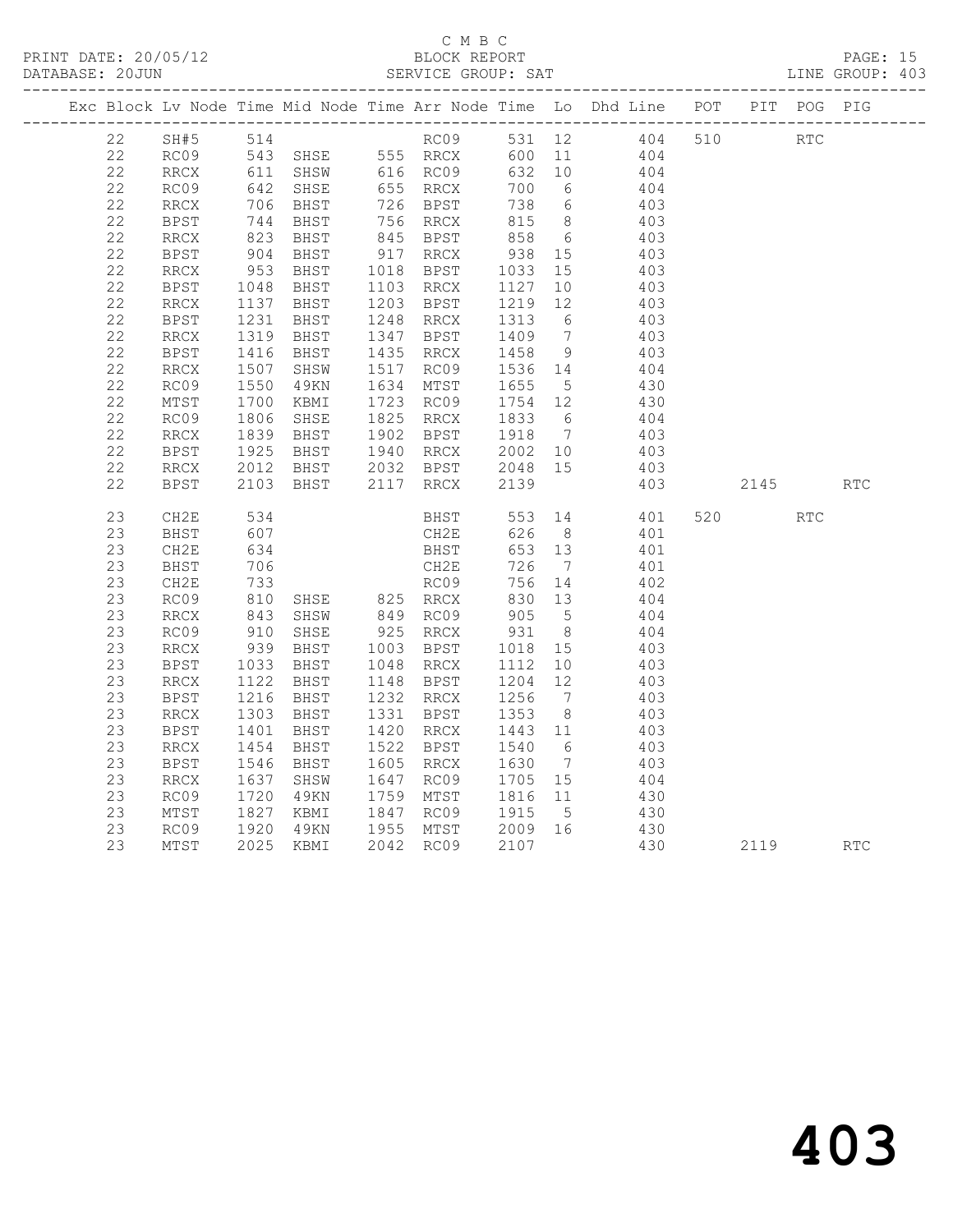### C M B C<br>BLOCK REPORT

| DATABASE: 20JUN |    | ------------------- |                   |                |      | SERVICE GROUP: SAT                                                                                                      |             |                |                                                                          |            |      |     | LINE GROUP: 403 |  |
|-----------------|----|---------------------|-------------------|----------------|------|-------------------------------------------------------------------------------------------------------------------------|-------------|----------------|--------------------------------------------------------------------------|------------|------|-----|-----------------|--|
|                 |    |                     |                   |                |      | Exc Block Lv Node Time Mid Node Time Arr Node Time Lo Dhd Line POT PIT POG PIG                                          |             |                |                                                                          |            |      |     |                 |  |
|                 | 24 |                     |                   |                |      | BPST 1006 BHST 1021 RRCX 1043 8 403 946 RTC                                                                             |             |                |                                                                          |            |      |     |                 |  |
|                 | 24 |                     |                   |                |      | RRCX 1051 BHST 1117 BPST 1133 14 403                                                                                    |             |                |                                                                          |            |      |     |                 |  |
|                 | 24 | <b>BPST</b>         |                   |                |      | 1147 BHST 1203 RRCX 1227 6 403<br>1233 BHST 1301 BPST 1321 10 403<br>1331 BHST 1348 RRCX 1413 8 403                     |             |                |                                                                          |            |      |     |                 |  |
|                 | 24 | RRCX                |                   |                |      |                                                                                                                         |             |                |                                                                          |            |      |     |                 |  |
|                 | 24 | BPST                |                   |                |      |                                                                                                                         |             |                |                                                                          |            |      |     |                 |  |
|                 | 24 | RRCX                | 1421              |                |      | BHST 1450 BPST 1510 6 403                                                                                               |             |                |                                                                          |            |      |     |                 |  |
|                 | 24 | <b>BPST</b>         | 1516              | <b>BHST</b>    |      | 1535 RRCX 1600 12 403                                                                                                   |             |                |                                                                          |            |      |     |                 |  |
|                 | 24 | RRCX                | 1612<br>1701      |                |      | 1639 BPST 1655 6 403<br>1719 RRCX 1742 16 403                                                                           |             |                |                                                                          |            |      |     |                 |  |
|                 | 24 | BPST                |                   | BHST<br>BHST   |      |                                                                                                                         |             |                |                                                                          |            |      |     |                 |  |
|                 | 24 | RRCX                | 1758              |                |      | BHST 1822 BPST 1840 5 403                                                                                               |             |                |                                                                          |            |      |     |                 |  |
|                 | 24 | BPST                | 1845              | BHST           |      | 1901 RRCX                                                                                                               | 1924 17 403 |                |                                                                          |            |      |     |                 |  |
|                 | 24 | RRCX                | 1941<br>2014      | SHSW 1947 RC09 |      |                                                                                                                         |             |                |                                                                          |            |      |     |                 |  |
|                 | 24 | RC09                |                   |                |      | CH2W                                                                                                                    |             |                | $\begin{array}{cccc} 2003 & 11 & & 404 \\ 2038 & 16 & & 402 \end{array}$ |            |      |     |                 |  |
|                 | 24 | CH2W                | 2054              |                |      | BHST 2113 MAKN                                                                                                          |             |                | 2143 19 407                                                              |            |      |     |                 |  |
|                 | 24 | MAKN                | 2202              |                |      | BHST 2228 CH2W                                                                                                          | 2247 5      |                | 407                                                                      |            |      |     |                 |  |
|                 | 24 | CH2W                | 2252              |                |      | BHST 2311 MAKN 2337 7<br>BHST 2410 CH2E 2430 15                                                                         |             |                |                                                                          | 407        |      |     |                 |  |
|                 | 24 | MAKN                | 2344              |                |      |                                                                                                                         | $2430$ 15   |                |                                                                          | 407        |      |     |                 |  |
|                 | 24 | CH2E                | 2445              |                |      | ENSI 2110 00209<br>RC09<br>GR41 2547 SERO                                                                               |             |                | $2504$ 9 3 402                                                           |            |      |     |                 |  |
|                 | 24 | AD3W                | 2516              |                |      |                                                                                                                         | 2602 7      |                |                                                                          | N10        |      |     |                 |  |
|                 | 24 | SERO                | 2609              |                |      |                                                                                                                         |             |                |                                                                          |            |      |     |                 |  |
|                 | 24 | SERO                |                   |                |      | 2609 GR41 2624 AD3W 2701 6 32 N10<br>2739 GR41 2754 AD3W 2820 N10                                                       |             |                |                                                                          | N10        | 2831 |     | <b>RTC</b>      |  |
|                 | 25 | RC09                | 612               |                |      | SHSE 625 RRCX 630 14 404                                                                                                |             |                |                                                                          |            |      | RTC |                 |  |
|                 | 25 | RRCX                | 644<br>710<br>746 |                |      | SHSW 649 RC09<br>CH2W                                                                                                   | 705 5       |                |                                                                          | 404        |      |     |                 |  |
|                 | 25 | RC09                |                   |                |      |                                                                                                                         | 732 14      |                |                                                                          | 402        |      |     |                 |  |
|                 | 25 | CH2W                | 746               |                |      | RC09                                                                                                                    |             |                | 809 7 407                                                                |            |      |     |                 |  |
|                 | 25 | RC09                | 816               |                |      | CH2W 837 9 407                                                                                                          |             |                |                                                                          |            |      |     |                 |  |
|                 | 25 | CH2W                | 846               |                |      | RC09 911 15<br>CH2E 949 11<br>RC09 1027 17                                                                              |             |                | 15 407                                                                   |            |      |     |                 |  |
|                 | 25 | RC09                | 926               |                |      |                                                                                                                         |             |                |                                                                          | 407        |      |     |                 |  |
|                 | 25 | CH2E                | 1000              |                |      |                                                                                                                         |             |                | $\frac{407}{17}$ 402                                                     |            |      |     |                 |  |
|                 | 25 | RC09                | 1044              |                |      | RCUS 1027 17<br>CH2W 1110 6 402<br>BHST 1143 MAKN 1220 15 407<br>BHST 1301 MA5E 1323 8 405<br>BHST 1351 MAKN 1418 5 405 |             |                |                                                                          |            |      |     |                 |  |
|                 | 25 | CH2W                | 1116              |                |      |                                                                                                                         |             |                |                                                                          |            |      |     |                 |  |
|                 | 25 | MAKN                | 1235<br>1331      |                |      |                                                                                                                         |             |                |                                                                          |            |      |     |                 |  |
|                 | 25 | MA5E                |                   |                |      |                                                                                                                         |             |                |                                                                          |            |      |     |                 |  |
|                 | 25 | MAKN                | 1423              | BHST 1459 CH2E |      |                                                                                                                         | 1524 6 407  |                |                                                                          |            |      |     |                 |  |
|                 | 25 | CH2E                | 1530              |                |      | RC09                                                                                                                    | 1558 16 402 |                |                                                                          |            |      |     |                 |  |
|                 | 25 | RC09                | 1614<br>1650      |                |      | CH2W                                                                                                                    | 1642 8      |                |                                                                          | 402<br>407 |      |     |                 |  |
|                 | 25 | CH2W                |                   |                |      | RC09                                                                                                                    | $1716$ 9    |                |                                                                          |            |      |     |                 |  |
|                 | 25 |                     |                   | RC09 1725      |      | CH2E 1752 9 407                                                                                                         |             |                |                                                                          |            |      |     |                 |  |
|                 | 25 | CH2E                | 1801              |                |      | RC09                                                                                                                    | 1827        | 16             |                                                                          | 402        |      |     |                 |  |
|                 | 25 | RC09                | 1843              |                |      | CH2E                                                                                                                    | 1912 19     |                |                                                                          | 402        |      |     |                 |  |
|                 | 25 | CH2E                | 1931              |                |      | RC09                                                                                                                    | 1953        | 17             |                                                                          | 402        |      |     |                 |  |
|                 | 25 | RC09                | 2010              | SHSE           |      | 2027 RRCX                                                                                                               | 2034        | 10             |                                                                          | 404        |      |     |                 |  |
|                 | 25 | RRCX                | 2044              | BHST           | 2104 | BPST                                                                                                                    | 2118        | 15             |                                                                          | 403        |      |     |                 |  |
|                 | 25 | <b>BPST</b>         | 2133              | BHST           | 2147 | RRCX                                                                                                                    | 2209        | 9              |                                                                          | 403        |      |     |                 |  |
|                 | 25 | RRCX                | 2218              | BHST           | 2238 | <b>BPST</b>                                                                                                             | 2248        | 13             |                                                                          | 403        |      |     |                 |  |
|                 | 25 | BPST                | 2301              | BHST           | 2313 | RRCX                                                                                                                    | 2332        | 8 <sup>8</sup> |                                                                          | 403        |      |     |                 |  |
|                 | 25 | RRCX                | 2340              | BHST           | 2357 | BPST                                                                                                                    | 2406        | $5^{\circ}$    |                                                                          | 403        |      |     |                 |  |
|                 | 25 | BPST                | 2411              | BHST           | 2422 | RRCX                                                                                                                    | 2440        | 5              |                                                                          | 403        |      |     |                 |  |
|                 | 25 | RRCX                | 2445              | BHST           | 2502 | BPST                                                                                                                    | 2511        | $5\phantom{0}$ |                                                                          | 403        |      |     |                 |  |
|                 | 25 | <b>BPST</b>         | 2516              | BHST           | 2526 | RRCX                                                                                                                    | 2543        | 5              |                                                                          | 403        |      |     |                 |  |
|                 | 25 | RRCX                | 2548              |                |      | SH#5                                                                                                                    | 2552        |                |                                                                          | 403        | 2555 |     | RTC             |  |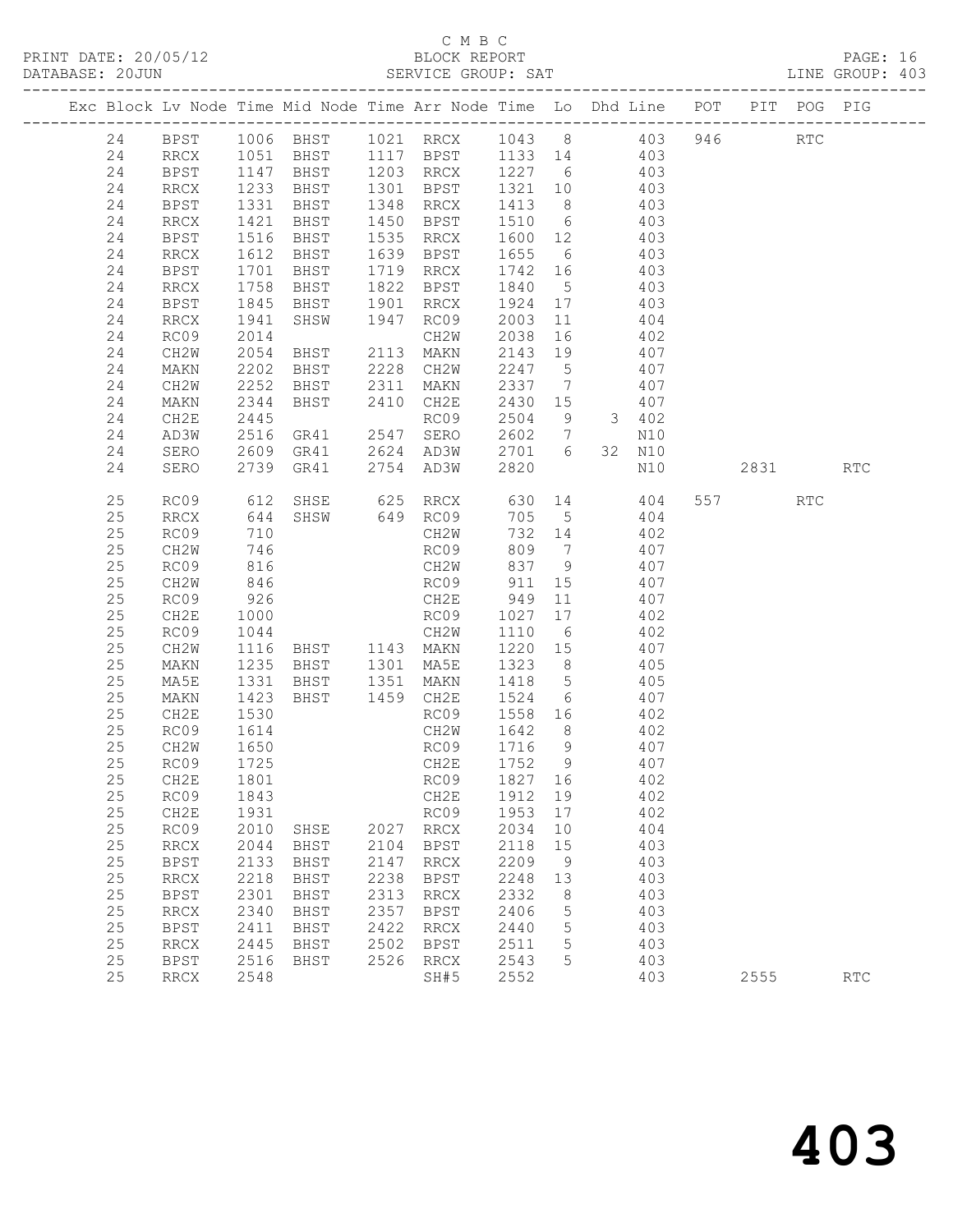#### C M B C

|            |                                |              |                |             |                                                    |              |                 | PRINT DATE: 20/05/12<br>BLOCK REPORT BLOCK REPORT DATABASE: 20JUN SERVICE GROUP: SAT LINE GROUP: 403                                                                                                                                                                               |         |            |            |  |
|------------|--------------------------------|--------------|----------------|-------------|----------------------------------------------------|--------------|-----------------|------------------------------------------------------------------------------------------------------------------------------------------------------------------------------------------------------------------------------------------------------------------------------------|---------|------------|------------|--|
|            |                                |              |                |             |                                                    |              |                 | Exc Block Lv Node Time Mid Node Time Arr Node Time Lo Dhd Line POT PIT POG PIG                                                                                                                                                                                                     |         |            |            |  |
|            |                                |              |                |             |                                                    |              |                 | 26 BHST 618 BHST 618 MAKN 638 5 405 603<br>26 MAKN 643 BHST 702 MA5E 720 21 405<br>26 MA5E 741 BHST 756 MAKN 814 9 405                                                                                                                                                             |         | <b>RTC</b> |            |  |
|            |                                |              |                |             |                                                    |              |                 |                                                                                                                                                                                                                                                                                    |         |            |            |  |
|            |                                |              |                |             |                                                    |              |                 |                                                                                                                                                                                                                                                                                    |         |            |            |  |
| 26         | MAKN                           |              |                |             |                                                    |              |                 | 823 BHST 849 CH2W 908 8 407                                                                                                                                                                                                                                                        |         |            |            |  |
| 26         | CH2W                           |              |                |             |                                                    |              |                 |                                                                                                                                                                                                                                                                                    |         |            |            |  |
| 26         | MAKN                           |              |                |             |                                                    |              |                 | 916 BHST 940 MAKN 1013 24 407<br>1037 BHST 1101 MA5E 1121 12 405<br>1133 BHST 1153 MAKN 1216 10 405                                                                                                                                                                                |         |            |            |  |
| 26         | MA5E                           |              |                |             |                                                    |              |                 |                                                                                                                                                                                                                                                                                    |         |            |            |  |
| 26         | MAKN                           | 1226         |                |             |                                                    |              |                 | BHST 1259 CH2E 1322 8 407                                                                                                                                                                                                                                                          |         |            |            |  |
| 26         | CH2E                           |              |                |             |                                                    |              |                 | $\begin{array}{cccc} 1359 & 15 & & 402 \\ 1441 & 5 & & 402 \\ 1515 & 10 & & 407 \end{array}$<br>1330 RC09 1359 15 402<br>1414 CH2W 1441 5 402<br>1446 RC09 1515 10 407<br>1525 CH2E 1553 7 407<br>1600 RC09 1628 16 402<br>1644 CH2W 1712 9 402<br>1721 BHST 1745 MAKN 1823 14 407 |         |            |            |  |
| 26         | RC09                           |              |                |             |                                                    |              |                 |                                                                                                                                                                                                                                                                                    |         |            |            |  |
| 26         | CH2W                           |              |                |             |                                                    |              |                 |                                                                                                                                                                                                                                                                                    |         |            |            |  |
| 26         | RC09                           |              |                |             |                                                    |              |                 |                                                                                                                                                                                                                                                                                    |         |            |            |  |
| 26         | CH2E                           |              |                |             |                                                    |              |                 |                                                                                                                                                                                                                                                                                    |         |            |            |  |
| 26         | RC09                           |              |                |             |                                                    |              |                 |                                                                                                                                                                                                                                                                                    |         |            |            |  |
| 26         | CH2W                           |              |                |             |                                                    |              |                 |                                                                                                                                                                                                                                                                                    |         |            |            |  |
| 26         | MAKN                           |              |                |             |                                                    |              |                 | 1837 BHST 1901 MA5W 1919 7 405                                                                                                                                                                                                                                                     |         |            |            |  |
| 26         | MA5W                           | 1926         |                |             | BHST 1948 MAKN                                     |              |                 | 2009 405 2022                                                                                                                                                                                                                                                                      |         |            | <b>RTC</b> |  |
| 27         | RC09                           | 622          |                |             |                                                    |              |                 | CH2W 642 8 407                                                                                                                                                                                                                                                                     | 607 RTC |            |            |  |
| 27         | CH2W                           | 650          |                |             |                                                    |              |                 | RC09 713 8 407                                                                                                                                                                                                                                                                     |         |            |            |  |
| 27         | RC09                           |              |                |             |                                                    |              |                 |                                                                                                                                                                                                                                                                                    |         |            |            |  |
| 27         | MTST                           |              |                |             |                                                    |              |                 |                                                                                                                                                                                                                                                                                    |         |            |            |  |
| 27         | RC09                           |              |                |             |                                                    |              |                 |                                                                                                                                                                                                                                                                                    |         |            |            |  |
| 27         | MTST                           |              |                |             |                                                    |              |                 | 721 49KN 749 MTST 802 24 430<br>826 KBMI 845 RC09 908 13 430<br>921 49KN 954 MTST 1009 16 430<br>1025 KBMI 1047 RC09 1112 9 430                                                                                                                                                    |         |            |            |  |
| 27         | RC09                           | 1121         |                |             |                                                    |              |                 | 49KN 1156 MTST 1215 6 430                                                                                                                                                                                                                                                          |         |            |            |  |
| 27         | MTST                           | 1221         | KBMI 1244 RC09 |             |                                                    |              |                 |                                                                                                                                                                                                                                                                                    |         |            |            |  |
| 27         | RC09                           | 1326         |                |             | CH2E                                               |              |                 | $\begin{array}{cccc} 1316 & 10 & & 430 \\ 1352 & 8 & & 407 \\ 1428 & 16 & & 402 \end{array}$                                                                                                                                                                                       |         |            |            |  |
| 27         | CH2E                           | 1400         |                |             | RC09                                               |              |                 |                                                                                                                                                                                                                                                                                    |         |            |            |  |
| 27         | RC09                           |              |                |             | 1444<br>1516 BHST 1541 MAKN<br>1635 BHST 1701 MA5W |              |                 | 1511 5 402                                                                                                                                                                                                                                                                         |         |            |            |  |
| 27         | CH2W                           |              |                |             |                                                    |              |                 | 1541 MAKN 1620 15 407<br>1701 MA5W 1719 8 405<br>1751 MAKN 1816 11 405                                                                                                                                                                                                             |         |            |            |  |
| 27         | MAKN                           |              |                |             |                                                    |              |                 |                                                                                                                                                                                                                                                                                    |         |            |            |  |
| 27         | MA5W                           |              | 1727 BHST      |             |                                                    |              |                 |                                                                                                                                                                                                                                                                                    |         |            |            |  |
| 27         | MAKN                           |              |                |             |                                                    |              |                 | 1827 BHST 1858 CH2W 1919 5 407                                                                                                                                                                                                                                                     |         |            |            |  |
| 27         | CH2W                           | 1924         |                |             |                                                    |              |                 |                                                                                                                                                                                                                                                                                    |         |            |            |  |
| 27         | MAKN                           | 2030<br>2131 |                |             |                                                    |              |                 | BHST 1944 MAKN 2015 15 407<br>BHST 2058 CH2E 2119 12 407<br>RC09 2151 402 2203 RTC                                                                                                                                                                                                 |         |            |            |  |
| 27         | CH2E                           | 2131         |                |             |                                                    |              |                 |                                                                                                                                                                                                                                                                                    |         |            |            |  |
| $2\,8$     | MTST                           |              |                |             |                                                    |              |                 | 655 KBMI 713 RC09 736 6 430 625                                                                                                                                                                                                                                                    |         | <b>RTC</b> |            |  |
| 28         | RC09                           | 742          |                |             | CH <sub>2</sub> M                                  | 804          | 11              | 402                                                                                                                                                                                                                                                                                |         |            |            |  |
| 28         | CH2W                           | 815          | BHST           | 837         | MAKN                                               | 904          | 5               | 407                                                                                                                                                                                                                                                                                |         |            |            |  |
| 28<br>$28$ | MAKN                           | 909          | BHST           | 934<br>1023 | MA5E                                               | 956          | 8               | 405<br>405                                                                                                                                                                                                                                                                         |         |            |            |  |
| 28         | MA5E<br>MAKN                   | 1004<br>1107 | BHST<br>BHST   | 1131        | MAKN<br>MA5E                                       | 1047<br>1151 | 20<br>12        | 405                                                                                                                                                                                                                                                                                |         |            |            |  |
| 28         | MA5E                           | 1203         | BHST           | 1223        | MAKN                                               | 1248         | 17              | 405                                                                                                                                                                                                                                                                                |         |            |            |  |
| $28$       | MAKN                           | 1305         | BHST           | 1331        | MA5E                                               | 1353         | 8               | 405                                                                                                                                                                                                                                                                                |         |            |            |  |
| $28$       | MA5E                           | 1401         | BHST           | 1421        | MAKN                                               | 1448         | 17              | 405                                                                                                                                                                                                                                                                                |         |            |            |  |
| $2\,8$     | MAKN                           | 1505         | <b>BHST</b>    | 1531        | MA5W                                               | 1549         | 6               | 405                                                                                                                                                                                                                                                                                |         |            |            |  |
| $28$       | MA5W                           | 1555         | <b>BHST</b>    | 1621        | MAKN                                               | 1646         | 19              | 405                                                                                                                                                                                                                                                                                |         |            |            |  |
| $28$       | MAKN                           | 1705         | <b>BHST</b>    | 1731        | MA5W                                               | 1749         | 8               | 405                                                                                                                                                                                                                                                                                |         |            |            |  |
| $28$       | MA5W                           | 1757         | <b>BHST</b>    | 1821        | MAKN                                               | 1846         | 23              | 405                                                                                                                                                                                                                                                                                |         |            |            |  |
| $2\,8$     | MAKN                           | 1909         | BHST           | 1931        | MA5W                                               | 1947         | 7               | 405                                                                                                                                                                                                                                                                                |         |            |            |  |
| $2\,8$     | MA5W                           | 1954         | <b>BHST</b>    | 2016        | MAKN                                               | 2037         | $\mathsf S$     | 405                                                                                                                                                                                                                                                                                |         |            |            |  |
| $2\,8$     | MAKN                           | 2042         |                |             | BHST                                               | 2102         | 8               | 405                                                                                                                                                                                                                                                                                |         |            |            |  |
| $28$       | BHST                           | 2110         | <b>BHST</b>    | 2110        | MAKN                                               | 2129         | 13              | 405                                                                                                                                                                                                                                                                                |         |            |            |  |
| $2\,8$     | $\operatorname{\mathsf{MAXN}}$ | 2142         |                |             | <b>BHST</b>                                        | 2200         | 10              | 405                                                                                                                                                                                                                                                                                |         |            |            |  |
| 28         | BHST                           | 2210         | BHST           | 2210        | MAKN                                               | 2229         | 16              | 405                                                                                                                                                                                                                                                                                |         |            |            |  |
| 28         | MAKN                           | 2245         |                |             | BHST                                               | 2303         | $7\phantom{.0}$ | 405                                                                                                                                                                                                                                                                                |         |            |            |  |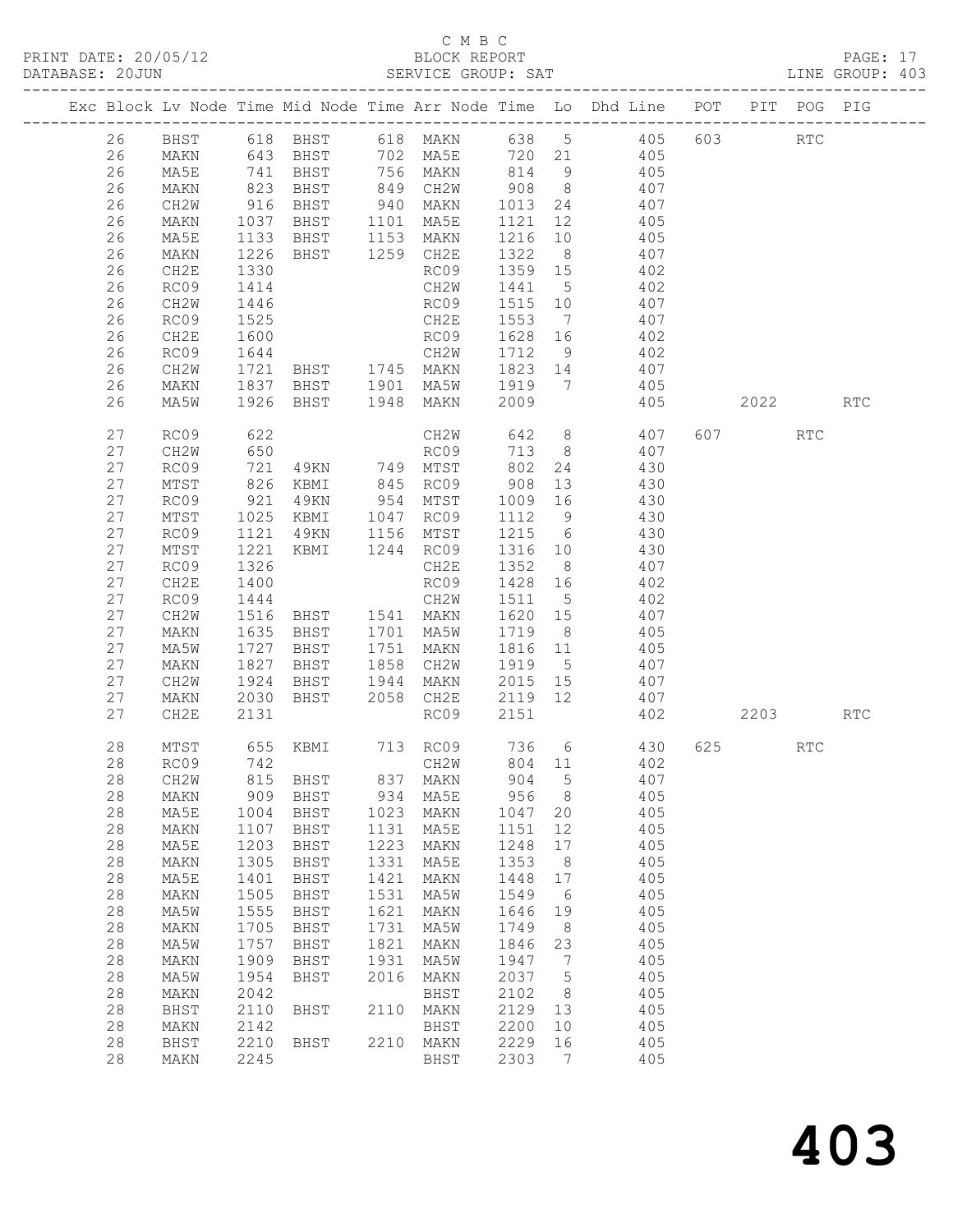PRINT DATE: 20/05/12<br>DATABASE: 20JUN

## C M B C<br>BLOCK REPORT<br>SERVICE GROUP: SAT

| PRINT DATE: 20/05/12<br>DATABASE: 20JUN |    |             |                  |                        |      |            |      | 5/12 BLOCK REPORT PAGE: 18<br>SERVICE GROUP: SAT LINE GROUP: 403                                                 |          |     |  |
|-----------------------------------------|----|-------------|------------------|------------------------|------|------------|------|------------------------------------------------------------------------------------------------------------------|----------|-----|--|
|                                         |    |             |                  |                        |      |            |      | Exc Block Lv Node Time Mid Node Time Arr Node Time Lo Dhd Line POT PIT POG PIG                                   |          |     |  |
|                                         | 28 | BHST        |                  |                        |      |            |      | 2310 BHST 2310 MAKN 2329 21 405                                                                                  |          |     |  |
|                                         | 28 | MAKN        | 2350             |                        |      |            |      | BHST 2408 405 2422                                                                                               |          | RTC |  |
|                                         | 29 | RC09        |                  |                        |      |            |      | 651 49KN 719 MTST 732 25 430 636 RTC<br>757 KBMI 815 RC09 838 13 430<br>851 49KN 924 MTST 937 18 430             |          |     |  |
|                                         | 29 | MTST        |                  |                        |      |            |      |                                                                                                                  |          |     |  |
|                                         | 29 | RC09        |                  |                        |      | $924$ MTST |      |                                                                                                                  |          |     |  |
|                                         | 29 | MTST        | 955              | KBMI                   |      | 1015 RC09  |      | 1040 11 430                                                                                                      |          |     |  |
|                                         | 29 | RC09        | 1051             | 49KN                   |      | 1125 MTST  |      | 1143 10 430                                                                                                      |          |     |  |
|                                         | 29 | MTST        | 1153             | KBMI                   |      | 1216 RC09  |      | 1244 24 430                                                                                                      |          |     |  |
|                                         | 29 | RC09        | 1308             | SHSE                   | 1325 | RRCX       |      | 1333 6 404                                                                                                       |          |     |  |
|                                         | 29 | <b>RRCX</b> | 1339             | SHSW                   |      | 1347 RC09  |      | $\begin{array}{cccc} 1408 & 12 & & 404 \\ 1523 & 7 & & 430 \\ 1624 & 11 & & 430 \\ 1701 & 6 & & 404 \end{array}$ |          |     |  |
|                                         | 29 | RC09        | 1420             | 49KN                   | 1502 | MTST       |      |                                                                                                                  |          |     |  |
|                                         | 29 | MTST        | 1530             | KBMI                   |      | 1553 RC09  |      |                                                                                                                  |          |     |  |
|                                         | 29 | RC09        | 1635             | SHSE                   |      | 1653 RRCX  |      |                                                                                                                  |          |     |  |
|                                         | 29 | RRCX        | 1707             | SHSW                   |      | 1717 RC09  |      | 1735 15 404                                                                                                      |          |     |  |
|                                         | 29 | RC09        | 1750             | 49KN                   |      | 1827 MTST  |      | 1844 13 430                                                                                                      |          |     |  |
|                                         | 29 | MTST        | 1857             | KBMI                   |      | 1917 RC09  |      | 1943 8 430                                                                                                       |          |     |  |
|                                         | 29 | RC09        | 1951             | 49KN                   |      | 2024 MTST  |      | 2037 16 430                                                                                                      |          |     |  |
|                                         | 29 | MTST        | 2053             | KBMI                   |      | 2110 RC09  | 2135 | 430                                                                                                              | 2147 RTC |     |  |
|                                         | 30 | MA5E        |                  |                        |      |            |      | 651 BHST 706 MAKN 724 17 405 647 RTC                                                                             |          |     |  |
|                                         | 30 | MAKN        | 741              | BHST 801 MA5E          |      |            |      | $821 - 5$ 405                                                                                                    |          |     |  |
|                                         | 30 | MA5E        | 826              | BHST 843 MAKN          |      |            |      | 904 27 405                                                                                                       |          |     |  |
|                                         | 30 | MAKN        | 931              | BHST 959 CH2E          |      |            |      | 1019 11 407                                                                                                      |          |     |  |
|                                         | 30 | CH2E        | 1030             |                        |      |            |      | 1058 12 402                                                                                                      |          |     |  |
|                                         | 30 | RC09        | 1110             | RC09<br>SHSE 1125 RRCX |      |            |      | $\begin{array}{cccc} 1133 & 8 & 404 \\ 1205 & 9 & 404 \\ 1240 & 6 & 402 \\ 1315 & 23 & 407 \end{array}$          |          |     |  |
|                                         | 30 | <b>RRCX</b> | 1141             | SHSW 1147 RC09         |      |            | 1205 |                                                                                                                  |          |     |  |
|                                         | 30 | RC09        | 1214             |                        |      | CH2W       | 1240 |                                                                                                                  |          |     |  |
|                                         | 30 | CH2W        | 1246             |                        |      | RC09       |      |                                                                                                                  |          |     |  |
|                                         | 30 | RC09        | 1338             | SHSE 1355 RRCX         |      |            | 1403 | 6 404                                                                                                            |          |     |  |
|                                         | 30 | RRCX        | 1409             | SHSW                   |      | 1417 RC09  |      | 1438 12 404                                                                                                      |          |     |  |
|                                         | 30 | RC09        | 1450             | 49KN                   |      | 1534 MTST  |      | 1555 5 430                                                                                                       |          |     |  |
|                                         | 30 | MTST        | 1600             | KBMI                   |      | 1623 RC09  |      | 1654 11 430                                                                                                      |          |     |  |
|                                         | 30 | RC09        | $1705$<br>$1743$ | SHSE                   |      | 1723 RRCX  |      | 1731 12 404<br>1825 403                                                                                          |          |     |  |
|                                         | 30 | <b>RRCX</b> |                  | 1743 BHST              |      | 1809 BPST  |      |                                                                                                                  | 1838 RTC |     |  |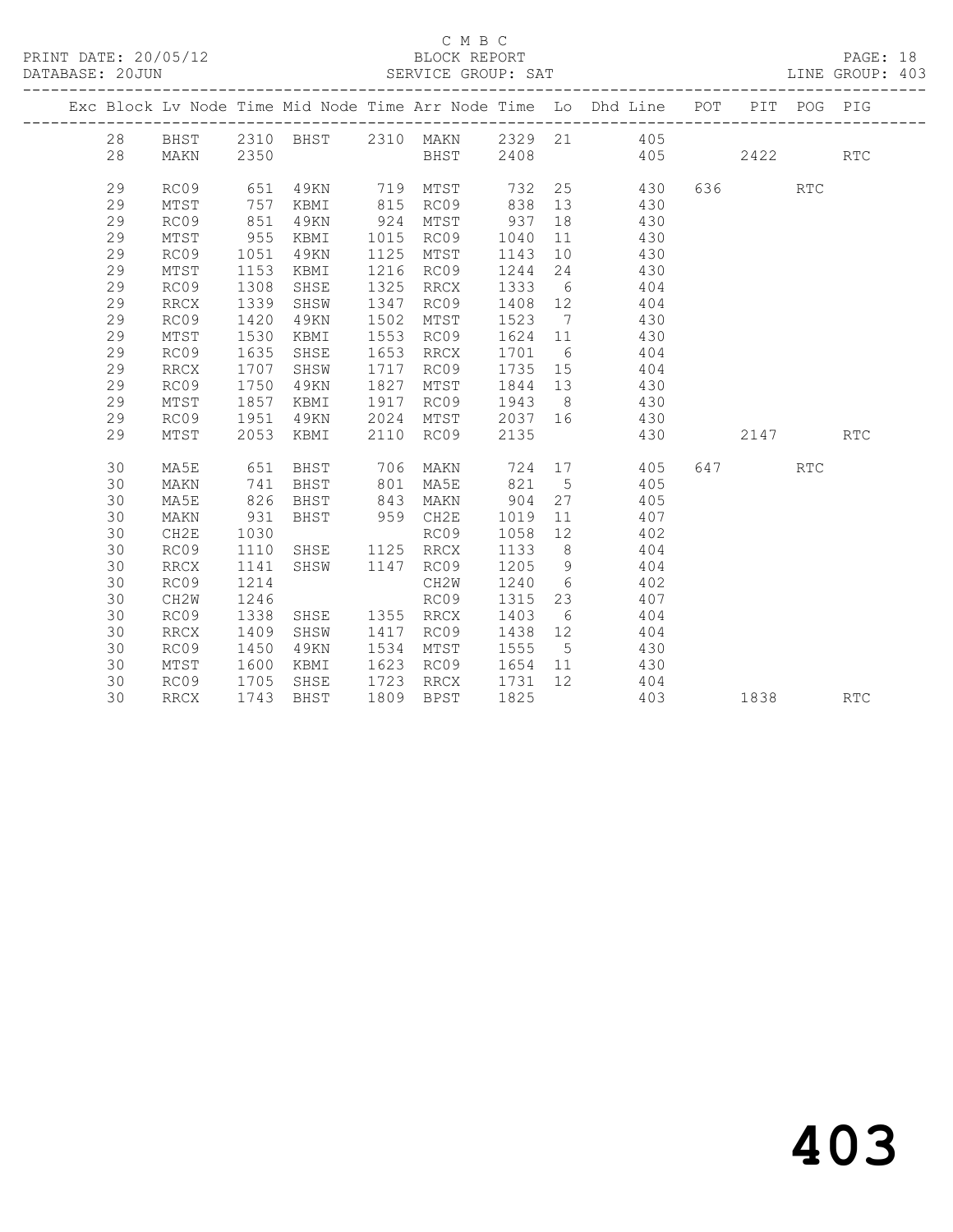#### C M B C<br>BLOCK REPORT

| DATABASE: 20JUN |          |                        |                           |                                |      |                                                                                                                                 |                  |                                | SERVICE GROUP: SAT                                                                                        |          | LINE GROUP: 403 |  |
|-----------------|----------|------------------------|---------------------------|--------------------------------|------|---------------------------------------------------------------------------------------------------------------------------------|------------------|--------------------------------|-----------------------------------------------------------------------------------------------------------|----------|-----------------|--|
|                 |          | ---------------------- |                           |                                |      |                                                                                                                                 |                  |                                | Exc Block Lv Node Time Mid Node Time Arr Node Time Lo Dhd Line POT PIT POG PIG                            |          |                 |  |
|                 | 31       |                        |                           |                                |      |                                                                                                                                 |                  |                                | MTST 725 KBMI 743 RC09 806 15 430 655 RTC                                                                 |          |                 |  |
|                 | 31       |                        |                           |                                |      |                                                                                                                                 |                  |                                | RC09 821 49KN 849 MTST 902 21 430                                                                         |          |                 |  |
|                 | 31       | MTST                   |                           |                                |      |                                                                                                                                 |                  |                                | 923 KBMI 943 RC09 1008 13<br>1021 49KN 1055 MTST 1112 13 430<br>1125 KBMI 1147 RC09 1214 12 430           |          |                 |  |
|                 | 31       | RC09                   |                           |                                |      |                                                                                                                                 |                  |                                |                                                                                                           |          |                 |  |
|                 | 31       | MTST                   |                           |                                |      |                                                                                                                                 |                  |                                |                                                                                                           |          |                 |  |
|                 | 31       | RC09                   | 1226                      |                                |      | CH2E                                                                                                                            |                  |                                | 1252 8 407                                                                                                |          |                 |  |
|                 | 31       | CH2E                   | 1300                      |                                |      | RC09                                                                                                                            |                  |                                | 1329 15 402                                                                                               |          |                 |  |
|                 | 31       | RC09                   |                           |                                |      |                                                                                                                                 |                  |                                | 1344 CH2W 1411 5 402<br>1416 BHST 1442 MAKN 1521 14 407                                                   |          |                 |  |
|                 | 31       | CH2W                   |                           |                                |      |                                                                                                                                 |                  |                                |                                                                                                           |          |                 |  |
|                 | 31       | MAKN                   | 1535                      |                                |      |                                                                                                                                 |                  |                                | BHST 1601 MA5W 1619 6 405                                                                                 |          |                 |  |
|                 | 31       | MA5W                   |                           |                                |      |                                                                                                                                 |                  |                                | BHST 1651 MAKN 1716 8 405                                                                                 |          |                 |  |
|                 | 31       | MAKN                   | 1625<br>1724<br>1831      | BHST 1758 CH2E                 |      |                                                                                                                                 | 1822 9           |                                | 407                                                                                                       |          |                 |  |
|                 | 31       | CH2E                   |                           |                                |      | RC09                                                                                                                            |                  |                                | $1855$ 18 $402$                                                                                           |          |                 |  |
|                 | 31       | RC09                   | 1913                      |                                |      | CH2E                                                                                                                            |                  |                                | 1942 19 402                                                                                               |          |                 |  |
|                 | 31       | CH2E                   | 2001                      |                                |      |                                                                                                                                 |                  |                                | 2023 17 402                                                                                               |          |                 |  |
|                 | 31       | RC09                   | 2040                      |                                |      |                                                                                                                                 |                  |                                | $\frac{404}{404}$                                                                                         |          |                 |  |
|                 | 31       | RRCX                   | 2112                      |                                |      |                                                                                                                                 |                  |                                |                                                                                                           |          |                 |  |
|                 | 31       | RC09                   | 2144                      |                                |      |                                                                                                                                 |                  |                                | CH2W 2208 8 402                                                                                           |          |                 |  |
|                 | 31       | CH2W                   | 2216                      |                                |      | RC09 2023 17<br>SHSE 2057 RRCX 2104 8<br>SHSW 2117 RC09 2133 11<br>CH2W 2208 8<br>BHST 2235 MAKN 2301 5<br>THE 2000 CH2W 2301 5 |                  |                                | 2301 5 407                                                                                                |          |                 |  |
|                 | 31       | MAKN                   | 2306<br>2356              |                                |      |                                                                                                                                 | 2351 5<br>2440 5 |                                | 407                                                                                                       |          |                 |  |
|                 | 31       | CH2W                   | 2356                      |                                |      |                                                                                                                                 |                  |                                | 407                                                                                                       |          |                 |  |
|                 | 31       | MAKN                   | 2445                      | BHST                           |      |                                                                                                                                 |                  |                                | 2509 CH2W 2526 5 15 407                                                                                   |          |                 |  |
|                 | 31       | AD3W                   | 2546                      |                                |      | GR41  2617  SERO                                                                                                                |                  |                                | 2632 7 N10                                                                                                |          |                 |  |
|                 | 31       | SERO                   |                           |                                |      |                                                                                                                                 |                  |                                |                                                                                                           |          |                 |  |
|                 | 31       | AD3W                   |                           |                                |      |                                                                                                                                 |                  |                                | 2639 GR41 2654 AD3W 2731 22 N10<br>2753 GR41 2812 SERO 2827 12 N10<br>2839 GR41 2854 AD3W 2920 N10<br>N10 |          |                 |  |
|                 | 31       | SERO                   |                           |                                |      |                                                                                                                                 |                  |                                | $N+1$                                                                                                     | 2931 RTC |                 |  |
|                 | 32       | MAKN                   | 713                       |                                |      |                                                                                                                                 |                  |                                | BHST 738 CH2E 757 5 407                                                                                   | 657 RTC  |                 |  |
|                 | 32       | CH2E                   | 802<br>840                |                                |      | RC09                                                                                                                            | 827 13           |                                | 402                                                                                                       |          |                 |  |
|                 | 32       | RC09                   |                           | SHSE 855 RRCX                  |      |                                                                                                                                 |                  |                                |                                                                                                           |          |                 |  |
|                 | 32       | RRCX                   | 911                       | SHSW                           |      |                                                                                                                                 |                  |                                | 917 RC09 935 5 404                                                                                        |          |                 |  |
|                 | 32       | RC09                   | $940$<br>$1011$<br>$1040$ | SHSE                           |      | 955 RRCX                                                                                                                        | 1001 10          |                                | 404                                                                                                       |          |                 |  |
|                 | 32       | RRCX                   |                           | SHSW                           |      | 1017 RC09                                                                                                                       | 1035 5           |                                | 404                                                                                                       |          |                 |  |
|                 | 32       | RC09                   |                           | SHSE                           |      | 1055 RRCX                                                                                                                       |                  |                                | $1103$ 8 $404$                                                                                            |          |                 |  |
|                 | 32       | RRCX                   | 1111                      |                                |      |                                                                                                                                 |                  |                                | SHSW 1117 RC09 1135 9 404                                                                                 |          |                 |  |
|                 | 32       | RC09                   |                           | 1144<br>1216 BHST<br>1335 BHST |      |                                                                                                                                 |                  |                                | CH2W 1210 6 402                                                                                           |          |                 |  |
|                 | 32       | CH2W                   |                           |                                |      | BHST 1243 MAKN 1320 15<br>BHST 1401 MA5E 1423 8                                                                                 |                  |                                | 407<br>405                                                                                                |          |                 |  |
|                 | 32       | MAKN                   |                           |                                |      |                                                                                                                                 |                  |                                |                                                                                                           |          |                 |  |
|                 | 32       |                        |                           |                                |      |                                                                                                                                 |                  |                                | MA5E 1431 BHST 1451 MAKN 1518 5 405                                                                       |          |                 |  |
|                 | 32       | MAKN                   | 1523                      | BHST                           |      | 1558 CH2E                                                                                                                       | 1622             | 8 <sup>8</sup>                 | 407                                                                                                       |          |                 |  |
|                 | 32       | CH2E                   | 1630                      |                                |      | RC09                                                                                                                            | 1658 16          |                                | 402                                                                                                       |          |                 |  |
|                 | 32<br>32 | RC09                   | 1714                      |                                |      | CH2W<br>RC09                                                                                                                    | 1741<br>1817     | 11                             | 402<br>407                                                                                                |          |                 |  |
|                 | 32       | CH2W                   | 1752<br>1825              |                                |      |                                                                                                                                 | 1849             | 8                              | 407                                                                                                       |          |                 |  |
|                 | 32       | RC09<br>CH2W           | 1854                      |                                |      | CH2W<br>RC09                                                                                                                    | 1919             | $5^{\circ}$<br>$6\overline{6}$ | 407                                                                                                       |          |                 |  |
|                 | 32       | RC09                   | 1925                      |                                |      | CH2W                                                                                                                            | 1949             | $5\overline{)}$                | 407                                                                                                       |          |                 |  |
|                 | 32       |                        | 1954                      |                                |      | 2014 MAKN                                                                                                                       | 2044             |                                | 407                                                                                                       |          |                 |  |
|                 | 32       | CH2W<br>MAKN           | 2100                      | BHST<br>BHST                   |      | 2128 CH2E                                                                                                                       | 2149             | 16<br>12                       | 407                                                                                                       |          |                 |  |
|                 | 32       | CH2E                   | 2201                      |                                |      | RC09                                                                                                                            | 2221             | 6                              | 402                                                                                                       |          |                 |  |
|                 | 32       | RC09                   | 2227                      | SHSE                           |      | 2242 RRCX                                                                                                                       | 2247             | 13                             | 404                                                                                                       |          |                 |  |
|                 | 32       | $\operatorname{RRCX}$  | 2300                      | SHSW                           |      | 2305 RC09                                                                                                                       | 2319             | 6                              | 404                                                                                                       |          |                 |  |
|                 | 32       | RC09                   | 2325                      | SHSE                           | 2340 | RRCX                                                                                                                            | 2345 15          |                                | 404                                                                                                       |          |                 |  |
|                 | 32       | RRCX                   | 2400                      | SHSW                           | 2405 | RC09                                                                                                                            | 2419             | 6                              | 404                                                                                                       |          |                 |  |
|                 | 32       | RC09                   | 2425                      | SHSE                           |      | 2438 RRCX                                                                                                                       | 2443             |                                | 404                                                                                                       | 2449     | <b>RTC</b>      |  |
|                 |          |                        |                           |                                |      |                                                                                                                                 |                  |                                |                                                                                                           |          |                 |  |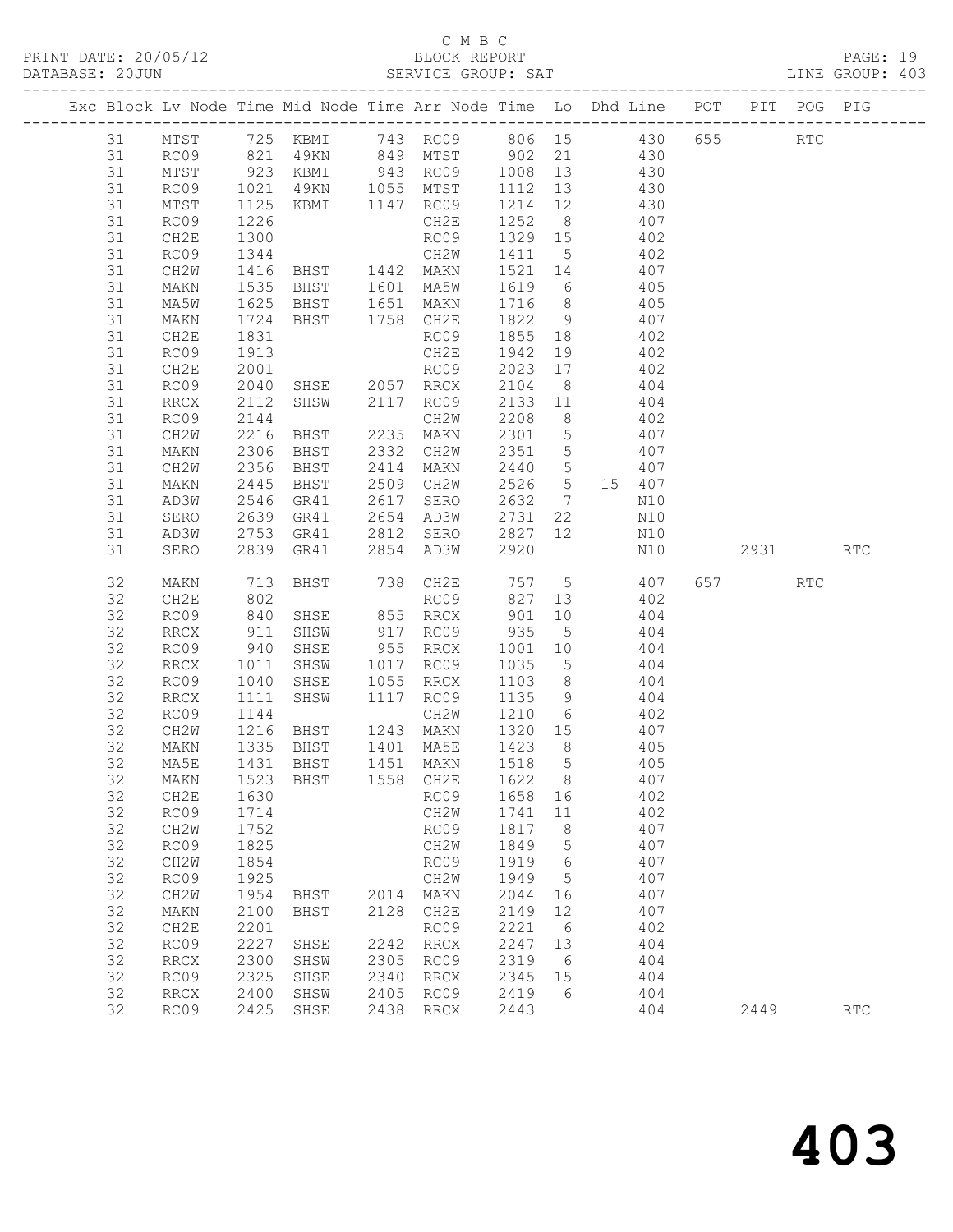|          |              |              |                        |      |                                             |                               |                | Exc Block Lv Node Time Mid Node Time Arr Node Time Lo Dhd Line POT PIT POG PIG |          |            |            |
|----------|--------------|--------------|------------------------|------|---------------------------------------------|-------------------------------|----------------|--------------------------------------------------------------------------------|----------|------------|------------|
| 33       |              |              |                        |      |                                             |                               |                | CH2W 718 BHST 738 MAKN 805 5 407 704 RTC<br>MAKN 810 BHST 832 MA5E 854 10 405  |          |            |            |
| 33       |              |              |                        |      |                                             |                               |                |                                                                                |          |            |            |
| 33       | MA5E         |              | 904 BHST               |      |                                             |                               |                | 923 MAKN 944 24 405                                                            |          |            |            |
| 33       | MAKN         | 1008         | BHST                   |      | 1032 MA5E 1052 11                           |                               |                | 405                                                                            |          |            |            |
| 33       | MA5E         | 1103         | BHST                   |      | 1123 MAKN                                   | 1146 19                       |                | 405                                                                            |          |            |            |
| 33       | MAKN         | 1205         | BHST                   |      | 1231 MA5E                                   | 1253 8                        |                | $\frac{1}{405}$                                                                |          |            |            |
| 33       | MA5E         | 1301         |                        |      | BHST 1321 MAKN 1346 19                      |                               |                | 405                                                                            |          |            |            |
| 33       | MAKN         | 1405         | BHST 1431              |      | MA5E                                        | 1455 6                        |                | 405                                                                            |          |            |            |
| 33       | MA5E         | 1501         | BHST                   |      | 1521 MAKN<br>1631 MA5W                      | 1548 17                       |                | 405<br>405                                                                     |          |            |            |
| 33       | MAKN         | 1605         | BHST                   |      | 1631 MA5W 1649 6                            |                               |                |                                                                                |          |            |            |
| 33       | MA5W         | 1655         | BHST                   |      | 1721 MAKN 1746 21                           |                               |                | 405                                                                            |          |            |            |
| 33       | MAKN         | 1807         | BHST                   | 1831 | MA5W                                        | 1850 7                        |                | 405                                                                            |          |            |            |
| 33<br>33 | MA5W         | 1857<br>1959 | BHST                   |      | 1920 MAKN<br>2028 CH2E                      | 1943 16<br>2049 12<br>2049 12 |                | $405$<br>$407$                                                                 |          |            |            |
| 33       | MAKN         | 2101         | BHST                   |      | RC09                                        |                               |                | 2121 19 402                                                                    |          |            |            |
| 33       | CH2E<br>RC09 | 2140         | SHSE 2157 RRCX         |      |                                             |                               |                | 2202 8 404                                                                     |          |            |            |
| 33       | RRCX         | 2210         |                        |      |                                             |                               |                | 404                                                                            |          |            |            |
| 33       | RC09         | 2244         |                        |      | SHSW 2215 RC09 2231 13<br>CH2E 2310<br>CH2E | 2310                          |                | 402                                                                            | 2321 RTC |            |            |
|          |              |              |                        |      |                                             |                               |                |                                                                                |          |            |            |
| 34       | RC09         | 751          |                        |      |                                             |                               |                | 49KN 819 MTST 832 23 430                                                       | 736 730  | RTC        |            |
| 34       | MTST         |              | 855 KBMI<br>951 49KN   |      |                                             |                               |                | 915 RC09 938 13 430                                                            |          |            |            |
| 34       | RC09         |              | 49KN 1024 MTST         |      |                                             | 1039 17                       |                | 430                                                                            |          |            |            |
| 34       | MTST         | 1056         | KBMI                   |      | 1118 RC09                                   | 1144 7                        |                | 430                                                                            |          |            |            |
| 34       | RC09         | 1151         | 49KN 1229 MTST         |      |                                             | 1248 5                        |                | 430                                                                            |          |            |            |
| 34       | MTST         | 1253         | KBMI                   |      | 1316 RC09                                   | $1348$ $-$<br>$1432$ 5        |                | 430                                                                            |          |            |            |
| 34       | RC09         | 1407         | SHSE                   |      | 1424 RRCX                                   |                               |                | 404                                                                            |          |            |            |
| 34       | RRCX         | 1437         | SHSW                   |      |                                             |                               |                | 1447 RC09 1508 12 404                                                          |          |            |            |
| 34       | RC09         | 1520         |                        |      | 49KN 1604 MTST 1625 5                       |                               |                | 430                                                                            |          |            |            |
| 34       | MTST         | 1630         | KBMI                   |      | 1653 RC09 1724 12<br>1754 RRCX 1802         |                               |                | 430                                                                            |          |            |            |
| 34       | RC09         | 1736         | SHSE                   |      |                                             |                               |                |                                                                                | 404 1808 |            | <b>RTC</b> |
| 35       | <b>BPST</b>  | 804          | BHST                   |      |                                             |                               |                | 816 RRCX 835 7 403                                                             | 744      | <b>RTC</b> |            |
| 35       | RRCX         | 842          | BHST                   |      | 904 BPST 918 6                              |                               |                | 403                                                                            |          |            |            |
| 35       | BPST         | 924          | BHST                   |      |                                             |                               |                | 937 RRCX 958 10 403<br>1033 BPST 1048 15 403                                   |          |            |            |
| 35       | RRCX         | 1008         | BHST                   |      | 1118 RRCX 1142 8                            |                               |                | 403                                                                            |          |            |            |
| 35<br>35 | BPST         | 1103         | BHST                   |      |                                             |                               |                |                                                                                |          |            |            |
| 35       | RRCX<br>BPST | 1150         | BHST<br>BHST           |      | 1216 BPST 1234 12<br>1303 RRCX              | 1328 7                        |                | 403                                                                            |          |            |            |
| 35       | RRCX         |              | 1246 BHST<br>1335 BHST |      | 1403 BPST                                   | $\frac{1}{1425}$ 6            |                | 403<br>403                                                                     |          |            |            |
| 35       |              |              |                        |      |                                             |                               |                | BPST 1431 BHST 1450 RRCX 1513 12 403                                           |          |            |            |
| 35       | RRCX         | 1525         | BHST                   | 1552 | BPST                                        | 1610                          | - 6            | 403                                                                            |          |            |            |
| 35       | <b>BPST</b>  | 1616         | BHST                   | 1634 | RRCX                                        | 1659 14                       |                | 403                                                                            |          |            |            |
| 35       | RRCX         | 1713         | BHST                   | 1739 | BPST                                        | 1755                          | 12             | 403                                                                            |          |            |            |
| 35       | <b>BPST</b>  | 1807         | BHST                   | 1823 | RRCX                                        | 1846                          | 15             | 403                                                                            |          |            |            |
| 35       | <b>RRCX</b>  | 1901         | BHST                   | 1921 | BPST                                        | 1937                          | 8 <sup>8</sup> | 403                                                                            |          |            |            |
| 35       | <b>BPST</b>  | 1945         | BHST                   | 1959 | RRCX                                        | 2021                          | 20             | 403                                                                            |          |            |            |
| 35       | RRCX         | 2041         | SHSW                   | 2047 | RC09                                        | 2103                          | 11             | 404                                                                            |          |            |            |
| 35       | RC09         | 2114         |                        |      | CH2W                                        | 2138                          | 12             | 402                                                                            |          |            |            |
| 35       | CH2W         |              | 2150 BHST              |      | 2209 MAKN                                   | 2239                          |                | 407                                                                            | 2252     |            | <b>RTC</b> |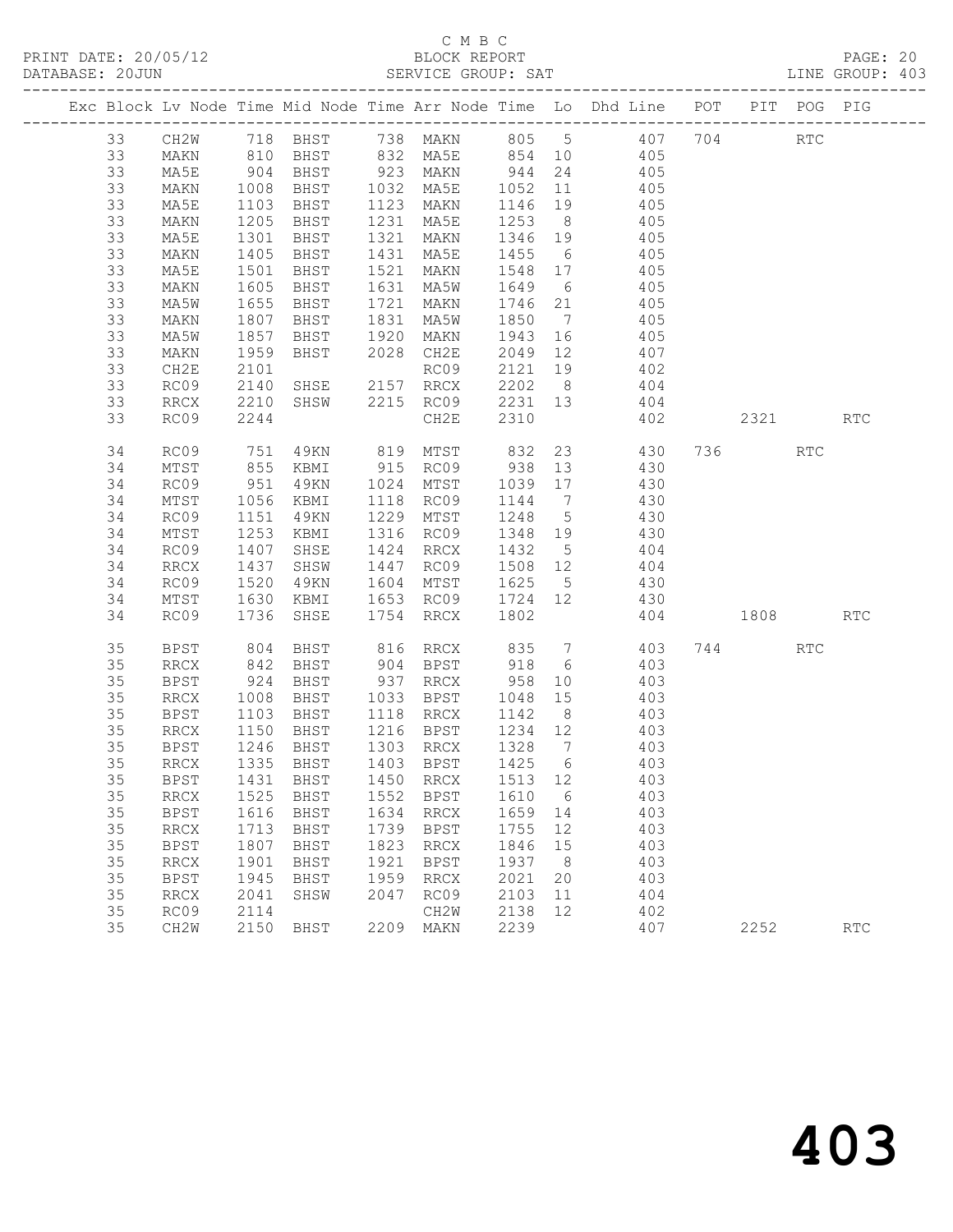## C M B C<br>BLOCK REPORT

| DATABASE: 20JUN |          | ----------------------  |              |                |      | SERVICE GROUP: SAT                                 |                   |    |                                                                                                     |          |     | LINE GROUP: 403 |
|-----------------|----------|-------------------------|--------------|----------------|------|----------------------------------------------------|-------------------|----|-----------------------------------------------------------------------------------------------------|----------|-----|-----------------|
|                 |          |                         |              |                |      |                                                    |                   |    | Exc Block Lv Node Time Mid Node Time Arr Node Time Lo Dhd Line POT PIT POG PIG                      |          |     |                 |
|                 | 36       |                         |              |                |      |                                                    |                   |    | RRCX 803 BHST 825 BPST 838 6 403 755 RTC                                                            |          |     |                 |
|                 | 36       | BPST                    |              |                |      |                                                    |                   |    | 844 BHST 856 RRCX 917 7 403                                                                         |          |     |                 |
|                 | 36       | RRCX                    |              |                |      |                                                    |                   |    |                                                                                                     |          |     |                 |
|                 | 36       | BPST                    |              |                |      |                                                    |                   |    | 924 BHST 948 BPST 1003 15 403<br>1018 BHST 1033 RRCX 1055 11 403<br>1106 BHST 1132 BPST 1148 13 403 |          |     |                 |
|                 | 36       | RRCX                    |              |                |      |                                                    |                   |    | 403                                                                                                 |          |     |                 |
|                 | 36       | BPST                    | 1201         |                |      | BHST 1217 RRCX 1241 6 403                          |                   |    |                                                                                                     |          |     |                 |
|                 | 36       | RRCX                    | 1247         | <b>BHST</b>    |      |                                                    |                   |    | 1315 BPST 1337 9 403<br>1403 RRCX 1428 8 403<br>1505 BPST 1525 6 403                                |          |     |                 |
|                 | 36       | BPST                    | 1346         | BHST           |      |                                                    |                   |    |                                                                                                     |          |     |                 |
|                 | 36       | RRCX                    | 1436         | BHST           |      |                                                    |                   |    |                                                                                                     |          |     |                 |
|                 | 36       | BPST                    | 1531         |                |      | BHST 1550 RRCX 1615 12                             |                   |    | 403                                                                                                 |          |     |                 |
|                 | 36       | RRCX                    | 1627         | BHST           |      | 1654 BPST 1710 6                                   |                   |    | 403                                                                                                 |          |     |                 |
|                 | 36       | BPST                    | 1716         | BHST           |      | 1734 RRCX                                          | 1757 10           |    | 403<br>$1835$ 15 404                                                                                |          |     |                 |
|                 | 36       | RRCX                    | 1807<br>1850 | SHSW           |      | $1817 \t RCO9$                                     |                   |    | 49KN 1927 MTST 1942 13 430                                                                          |          |     |                 |
|                 | 36       | RC09                    |              |                |      |                                                    |                   |    |                                                                                                     |          |     |                 |
|                 | 36<br>36 | MTST                    | 1955         |                |      | 49KN 2126 MTST                                     | 2139              |    | KBMI 2013 RC09 2039 14 430                                                                          |          |     | <b>RTC</b>      |
|                 |          | RC09                    | 2053         |                |      |                                                    |                   |    | 430                                                                                                 | 2209     |     |                 |
|                 | 37       | CH2E                    | 831          |                |      |                                                    |                   |    | RC09 858 16 402 817                                                                                 |          | RTC |                 |
|                 | 37       | RC09                    | 914          |                |      |                                                    |                   |    | CH2W 936 10 402                                                                                     |          |     |                 |
|                 | 37       | CH2W                    | 946          |                |      |                                                    |                   |    | RC09 1011 15 407<br>CH2E 1049 11 407                                                                |          |     |                 |
|                 | 37       | RC09                    | 1026         |                |      |                                                    |                   |    | RC09 1128 10 402                                                                                    |          |     |                 |
|                 | 37       | CH2E                    | 1100         |                |      |                                                    |                   |    |                                                                                                     |          |     |                 |
|                 | 37       | RC09                    | 1138         |                |      | SHSE 1155 RRCX 1203 6 404                          |                   |    |                                                                                                     |          |     |                 |
|                 | 37       | RRCX                    | 1209         | SHSW 1217 RC09 |      |                                                    | 1235 15<br>1351 6 |    | 404                                                                                                 |          |     |                 |
|                 | 37<br>37 | RC09                    | 1250<br>1357 | 49KN           |      | 1330 MTST<br>1420 RC09 1452 13                     |                   |    | 430<br>430                                                                                          |          |     |                 |
|                 | 37       | $\mathtt{MTST}$<br>RC09 | 1505         | KBMI           |      | SHSE 1523 RRCX 1531 11                             |                   |    | 404                                                                                                 |          |     |                 |
|                 | 37       | RRCX                    | 1542         | BHST           |      | 1925 --<br>1609 BPST 1625 - 0<br>1010 BRCX 1712 16 |                   |    |                                                                                                     |          |     |                 |
|                 | 37       | BPST                    | 1631         | BHST           |      |                                                    |                   |    | 403<br>403                                                                                          |          |     |                 |
|                 | 37       | RRCX                    | 1728         | BHST           |      | 1754 BPST                                          | 1810 15           |    | $\frac{1}{403}$                                                                                     |          |     |                 |
|                 | 37       | BPST                    | 1825         | BHST 1841 RRCX |      |                                                    | 1904 7            |    | 403                                                                                                 |          |     |                 |
|                 | 37       | RRCX                    | 1911         | SHSW 1917 RC09 |      |                                                    | 1933 10           |    | 404                                                                                                 |          |     |                 |
|                 | 37       | RC09                    |              |                |      |                                                    |                   |    |                                                                                                     |          |     |                 |
|                 | 37       | CH2W                    |              |                |      |                                                    |                   |    |                                                                                                     |          |     |                 |
|                 | 37       | MAKN                    |              |                |      | 2130 BHST 2158 CH2E                                | 2219              |    | 407                                                                                                 | 2230 RTC |     |                 |
|                 | 38       | MAKN                    |              |                |      |                                                    |                   |    |                                                                                                     | 825 82   | RTC |                 |
|                 | 38       | MA5E                    |              |                |      |                                                    |                   |    |                                                                                                     |          |     |                 |
|                 |          |                         |              |                |      |                                                    |                   |    | 38 MAKN 1027 BHST 1059 CH2E 1121 9 407                                                              |          |     |                 |
|                 | 38       | CH2E                    | 1130         |                |      | RC09                                               | 1158              | 10 | 402                                                                                                 |          |     |                 |
|                 | 38       | RC09                    | 1208         | SHSE           |      | 1225 RRCX                                          | 1233              | 6  | 404                                                                                                 |          |     |                 |
|                 | 38       | RRCX                    | 1239         | SHSW           | 1247 | RC09                                               | 1305              | 15 | 404                                                                                                 |          |     |                 |
|                 | 38       | RC09                    | 1320         | 49KN           | 1400 | MTST                                               | 1421              | 8  | 430                                                                                                 |          |     |                 |
|                 | 38       | MTST                    | 1429         | KBMI           | 1452 | RC09                                               | 1524              | 11 | 430                                                                                                 |          |     |                 |
|                 | 38       | RC09                    | 1535         | SHSE           | 1553 | $\mathop{\rm RRCX}\nolimits$                       | 1601              | 6  | 404                                                                                                 |          |     |                 |
|                 | 38       | <b>RRCX</b>             | 1607         | SHSW           | 1617 | RC09                                               | 1635              | 15 | 404                                                                                                 |          |     |                 |
|                 | 38       | RC09                    | 1650         | 49KN           | 1731 | MTST                                               | 1752              | 5  | 430                                                                                                 |          |     |                 |
|                 | 38       | MTST                    | 1757         | KBMI           | 1819 | RC09                                               | 1848              |    | 430                                                                                                 | 1902     |     | <b>RTC</b>      |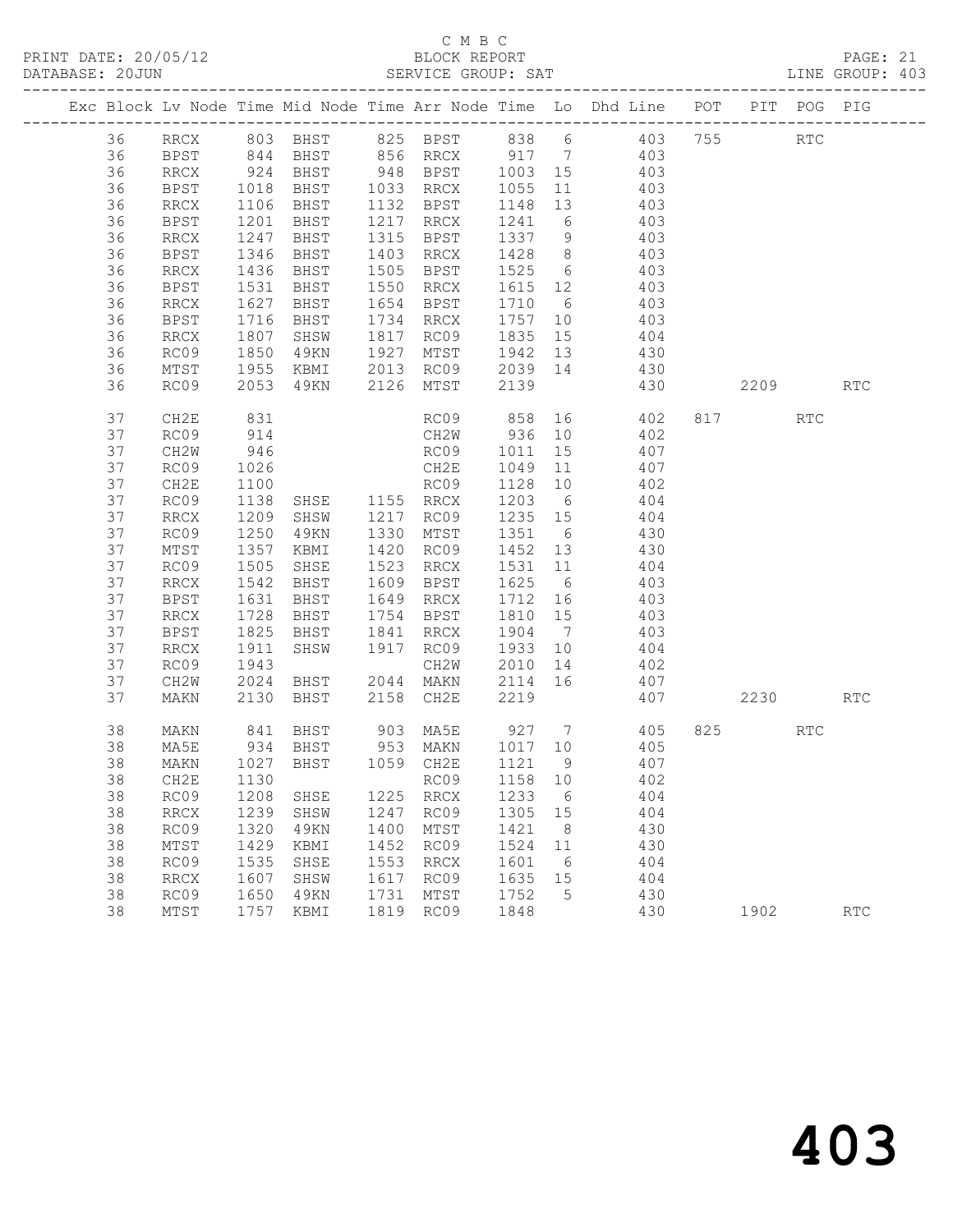PRINT DATE: 20/05/12 BLOCK REPORT<br>DATABASE: 20JUN BATABASE: 2010

### C M B C<br>BLOCK REPORT

PAGE: 22<br>LINE GROUP: 403

|  |          |              |              |                |      | Exc Block Lv Node Time Mid Node Time Arr Node Time Lo Dhd Line POT |                   |                 |     |        |          | PIT POG PIG          |                      |
|--|----------|--------------|--------------|----------------|------|--------------------------------------------------------------------|-------------------|-----------------|-----|--------|----------|----------------------|----------------------|
|  | 39       | RRCX         |              |                |      | 856 BHST 919 BPST 933 6 403                                        |                   |                 |     |        | 848      | $\operatorname{RTC}$ |                      |
|  | 39       | BPST         |              | 939 BHST       |      | 954 RRCX 1015 7 403                                                |                   |                 |     |        |          |                      |                      |
|  | 39       | RRCX         |              | BHST           |      | 1048 BPST                                                          |                   |                 |     | 403    |          |                      |                      |
|  | 39       | BPST         | 1022<br>1118 | BHST           |      | 1133 RRCX                                                          | 1103 15<br>1157 9 |                 |     | 403    |          |                      |                      |
|  | 39       | RRCX         | 1206         | BHST           |      | 1232 BPST                                                          | 1250 11           |                 | 403 |        |          |                      |                      |
|  | 39       | BPST         | 1301         | BHST           |      | 1318 RRCX                                                          | 1343              | $7\overline{ }$ | 403 |        |          |                      |                      |
|  | 39       | RRCX         | 1350         | BHST           |      | 1418 BPST                                                          | 1440              | 6               |     | 403    |          |                      |                      |
|  | 39       | BPST         | 1446         | BHST           |      | 1505 RRCX                                                          | 1528              | 9               |     | 403    |          |                      |                      |
|  | 39       | RRCX         | 1537         | SHSW           |      | 1547 RC09                                                          | 1605 15           |                 | 404 |        |          |                      |                      |
|  | 39       | RC09         | 1620         | 49KN           |      | 1701 MTST                                                          | 1722              | $\overline{7}$  | 430 |        |          |                      |                      |
|  | 39       | MTST         | 1729         | KBMI           | 1752 | RC09                                                               | 1821              | 16              |     | 430    |          |                      |                      |
|  | 39       | RC09         | 1837         | SHSE           |      | 1856 RRCX                                                          | 1904 16           |                 |     | 404    |          |                      |                      |
|  | 39       | RRCX         | 1920         | BHST           | 1940 | BPST                                                               | 1956 9            |                 | 403 |        |          |                      |                      |
|  | 39       | BPST         | 2005         | BHST           | 2019 | RRCX                                                               | 2041 5            |                 | 403 |        |          |                      |                      |
|  | 39       | RRCX         | 2046         |                |      | SH#5                                                               | 2050              |                 |     | 403    | 2053 200 |                      | <b>RTC</b>           |
|  | 40       | MAKN         | 938          | BHST           |      | 1003 MA5E                                                          | 1023              |                 |     | 11 405 | 922      | <b>RTC</b>           |                      |
|  | 40       | MA5E         | 1034         | BHST           |      | 1053 MAKN                                                          | 1116 10           |                 | 405 |        |          |                      |                      |
|  | 40       | MAKN         | 1126         | BHST 1159 CH2E |      |                                                                    | 1221              | 9               |     | 407    |          |                      |                      |
|  | 40       | CH2E         | 1230         |                |      | RC09                                                               | 1258 16           |                 |     | 402    |          |                      |                      |
|  | 40       | RC09         | 1314         |                |      | CH2W                                                               | 1340              | 6               |     | 402    |          |                      |                      |
|  | 40       | CH2W         | 1346         |                |      | RC09                                                               | 1413 13           |                 | 407 |        |          |                      |                      |
|  | 40       | RC09         | 1426         |                |      | CH2E                                                               | 1454              | 6               |     | 407    |          |                      |                      |
|  | 40       | CH2E         | 1500         |                |      | RC09                                                               | 1528 16           |                 |     | 402    |          |                      |                      |
|  | 40       | RC09         | 1544         |                |      | CH2W                                                               | 1611 7            |                 | 407 | 402    |          |                      |                      |
|  | 40       | CH2W         | 1618         | BHST 1643 MAKN |      |                                                                    | 1721 15           |                 |     |        |          |                      |                      |
|  | 40       | MAKN         | 1736<br>1828 | BHST           |      | 1801 MA5W                                                          | 1820<br>1914      | 8 <sup>8</sup>  | 405 | 405    |          |                      |                      |
|  | 40<br>40 | MA5W<br>MAKN | 1929         | BHST<br>BHST   |      | 1851 MAKN<br>1958 CH2E                                             | 2019              | 15<br>12        |     | 407    |          |                      |                      |
|  | 40       | CH2E         | 2031         |                |      | RC09                                                               | 2051              | 19              | 402 |        |          |                      |                      |
|  | 40       | RC09         | 2110         | SHSE           | 2127 | RRCX                                                               | 2132              | 16              | 404 |        |          |                      |                      |
|  | 40       | RRCX         | 2148         | BHST           | 2208 | BPST                                                               | 2218              | 15              |     | 403    |          |                      |                      |
|  | 40       | BPST         | 2233         | BHST           | 2247 | RRCX                                                               | 2309              | $5\overline{)}$ |     | 403    |          |                      |                      |
|  | 40       | RRCX         | 2314         | BHST           |      | 2333 BPST                                                          | 2343 17           |                 |     | 403    |          |                      |                      |
|  | 40       | BPST         | 2400         | J&N3           |      | SUKD                                                               | 2502 7 40 351     |                 |     |        |          |                      |                      |
|  | 40       | BPST         | 2549         | J&N3           |      | SUKD                                                               | 2647              |                 |     | 351    | 2713     |                      | <b>RTC</b>           |
|  | 41       | RRCX         | 941          | SHSW           |      | 947 RC09 1005 9 404                                                |                   |                 |     |        | 933      | RTC                  |                      |
|  | 41       | RC09         | 1014         |                |      | CH2W                                                               | 1040 6 402        |                 |     |        |          |                      |                      |
|  | 41       | CH2W         | 1046         |                |      | RC09                                                               | 1113 13           |                 |     | 407    |          |                      |                      |
|  | 41       | RC09         | 1126         |                |      | CH2E                                                               | 1151              | 9               |     | 407    |          |                      |                      |
|  | 41       | CH2E         | 1200         |                |      | RC09                                                               | 1228              | 16              |     | 402    |          |                      |                      |
|  | 41       | RC09         | 1244         |                |      | CH2W                                                               | 1310              | 6               |     | 402    |          |                      |                      |
|  | 41       | CH2W         | 1316         | BHST           | 1344 | MAKN                                                               | 1421              | 14              |     | 407    |          |                      |                      |
|  | 41       | MAKN         | 1435         | BHST           | 1501 | MA5W                                                               | 1519              | 6               |     | 405    |          |                      |                      |
|  | 41       | MA5W         | 1525         | BHST           | 1551 | MAKN                                                               | 1618              | 5               |     | 405    |          |                      |                      |
|  | 41       | MAKN         | 1623         | BHST           | 1658 | CH2E                                                               | 1722              | 9               |     | 407    |          |                      |                      |
|  | 41       | CH2E         | 1731         |                |      | RC09                                                               | 1757              | 16              |     | 402    |          |                      |                      |
|  | 41       | RC09         | 1813         |                |      | CH2E                                                               | 1842              | 19              |     | 402    |          |                      |                      |
|  | 41       | CH2E         | 1901         |                |      | RC09                                                               | 1925              | 15              |     | 402    |          |                      |                      |
|  | 41       | RC09         | 1940         | SHSE           | 1957 | RRCX                                                               | 2004              | 7               |     | 404    |          |                      |                      |
|  | 41       | <b>RRCX</b>  | 2011         | SHSW           | 2017 | RC09                                                               | 2033              | 11              |     | 404    |          |                      |                      |
|  | 41       | RC09         | 2044         |                |      | CH2W                                                               | 2108              | 16              |     | 402    |          |                      |                      |
|  | 41       | CH2W         | 2124         | BHST           | 2143 | MAKN                                                               | 2213              |                 |     | 407    | 2226     |                      | $\operatorname{RTC}$ |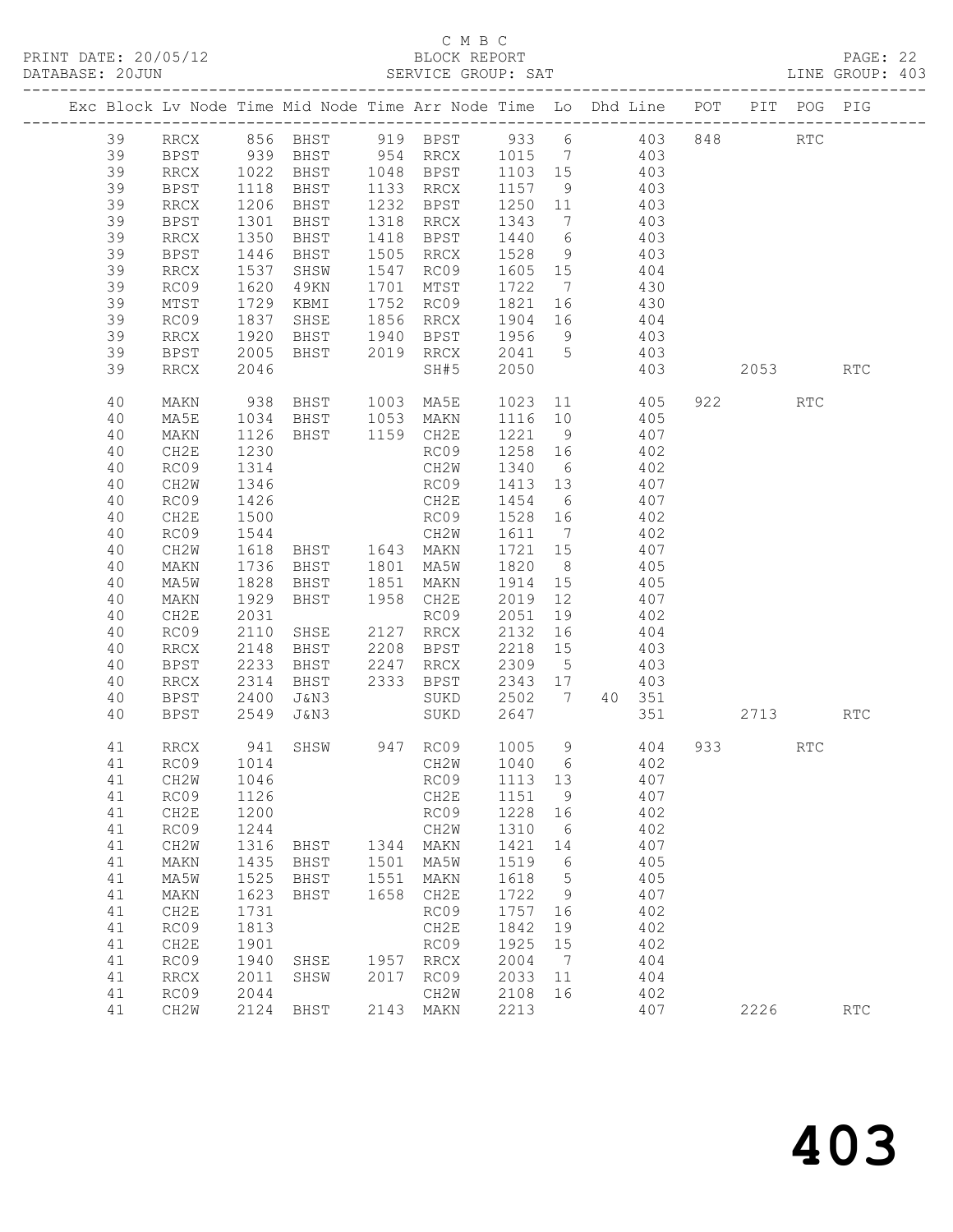|    |             |               |                                                        |      |                                |                     |                 | Exc Block Lv Node Time Mid Node Time Arr Node Time Lo Dhd Line POT PIT POG PIG |      |     |            |
|----|-------------|---------------|--------------------------------------------------------|------|--------------------------------|---------------------|-----------------|--------------------------------------------------------------------------------|------|-----|------------|
| 42 | SH#5 541    |               |                                                        |      |                                |                     |                 | RC09 558 5 404 537 RTC                                                         |      |     |            |
| 42 | RC09        |               |                                                        |      |                                |                     |                 | $\frac{402}{402}$                                                              |      |     |            |
| 42 | CH2E        | 603<br>632    |                                                        |      | CH2E   627  5<br>RC09   654 18 |                     |                 |                                                                                |      |     |            |
| 42 | RC09        |               | 712 SHSE 725 RRCX                                      |      |                                | 730                 | $5\overline{)}$ | 404                                                                            |      |     |            |
| 42 | RRCX        |               |                                                        |      |                                |                     |                 | 403                                                                            |      |     |            |
| 42 | BPST        |               | EHST 755 BPST<br>BHST 836 RRCX<br>735 BHST<br>824 BHST |      |                                | 808 16<br>857 14    |                 | 403                                                                            |      |     |            |
| 42 | RRCX        | 911           | BHST                                                   |      | 934 BPST                       | 948                 | 6               | 403                                                                            |      |     |            |
| 42 | BPST        | 954<br>1037   | BHST 1009 RRCX<br>BHST 1103 BPST                       |      |                                | 1030 7<br>1118 14   |                 | 403                                                                            |      |     |            |
| 42 | RRCX        |               | BHST                                                   |      | 1103 BPST                      |                     |                 | 403                                                                            |      |     |            |
| 42 | <b>BPST</b> | 1132          | BHST                                                   |      | 1148 RRCX                      | 1212                | $6\overline{6}$ | 403                                                                            |      |     |            |
| 42 | RRCX        | 1218<br>1316  | BHST                                                   |      | 1246 BPST                      | 1306 10<br>1358 7   |                 | 403                                                                            |      |     |            |
| 42 | BPST        |               | BHST 1333 RRCX                                         |      |                                |                     |                 | $\frac{1}{403}$                                                                |      |     |            |
| 42 | RRCX        | 1405<br>1501  | BHST                                                   |      | 1433 BPST                      | 1455 6              |                 | 403                                                                            |      |     |            |
| 42 | <b>BPST</b> |               | BHST                                                   |      | 1520 RRCX                      | 1543 14             |                 | 403                                                                            |      |     |            |
| 42 | <b>RRCX</b> | 1557          | BHST                                                   |      | 1624 BPST                      | 1640                | $6\overline{6}$ | 403                                                                            |      |     |            |
| 42 | <b>BPST</b> | 1646<br>1737  | BHST                                                   |      | 1704 RRCX                      | 1727                | 10              | 403                                                                            |      |     |            |
| 42 | <b>RRCX</b> |               | SHSW                                                   |      | 1747 RC09                      | 1805 15             |                 | 404                                                                            |      |     |            |
| 42 | RC09        | 1820          | 4 9 K N                                                |      | 1857 MTST                      | 1912 15             |                 | 430                                                                            |      |     |            |
| 42 | MTST        | 1927<br>2023  | KBMI                                                   |      | 1945 RC09                      | $2011$ -<br>2109 18 |                 | 430                                                                            |      |     |            |
| 42 | RC09        |               | 49KN                                                   |      | 2056 MTST                      |                     |                 | 430                                                                            |      |     |            |
| 42 | MTST        | 2127          | KBMI                                                   |      | 2144 RC09                      |                     |                 | 430                                                                            | 2220 |     | <b>RTC</b> |
| 43 | RC09        | 1220          | 49KN                                                   |      |                                |                     |                 | 1258 MTST 1317 8 430 1205                                                      |      | RTC |            |
| 43 | MTST        | 1325          | KBMI 1348 RC09                                         |      |                                | 1420 16             |                 | 430                                                                            |      |     |            |
| 43 | RC09        |               | SHSE                                                   |      |                                |                     |                 | 404                                                                            |      |     |            |
| 43 | RRCX        | $142$<br>1510 | BHST                                                   |      | 1453 RAV.                      | 1501 9<br>1555 6    |                 | 403                                                                            |      |     |            |
| 43 | <b>BPST</b> | 1601          | BHST                                                   |      | 1619 RRCX                      | 1644 14             |                 | 403                                                                            |      |     |            |
| 43 | RRCX        |               |                                                        |      | 1724 BPST                      |                     |                 | 403                                                                            |      |     |            |
| 43 | <b>BPST</b> | 1658<br>1749  | BHST<br>BHST<br>BHST                                   |      | 1805 RRCX                      | 1740 9<br>1828 11   |                 | 403                                                                            |      |     |            |
| 43 | RRCX        | 1839          | SHSW                                                   |      | 1847 RC09                      | 1903                | $5\overline{)}$ | 404                                                                            |      |     |            |
| 43 | RC09        | 1908          | SHSE                                                   |      | 1927 RRCX                      | 1935                | $\overline{7}$  | 404                                                                            |      |     |            |
| 43 | RRCX        | 1942          | BHST                                                   |      | 2002 BPST                      | $2018$ 15           |                 | 403                                                                            |      |     |            |
| 43 | BPST        | 2033          | BHST                                                   |      |                                | 2109 5              |                 | 403                                                                            |      |     |            |
| 43 | RRCX        | 2114          | BHST                                                   |      | 2047 RRCX<br>2134 BPST         | 2148 15             |                 | 403                                                                            |      |     |            |
| 43 | <b>BPST</b> | 2203          | BHST                                                   |      | 2217 RRCX                      | 2239                | 10              | 403                                                                            |      |     |            |
| 43 | <b>RRCX</b> | 2249          | BHST                                                   | 2308 | BPST                           | 2318                | 11              | 403                                                                            |      |     |            |
| 43 | <b>BPST</b> | 2329          | BHST                                                   |      | 2341 RRCX                      | 2400                | $5\overline{)}$ | 403                                                                            |      |     |            |
| 43 | RRCX        | 2405          | BHST                                                   |      | 2422 BPST                      | 2431                | $5\overline{)}$ | 403                                                                            |      |     |            |
| 43 | BPST        |               | BHST                                                   |      |                                |                     | 5 <sup>5</sup>  | 403                                                                            |      |     |            |
| 43 | RRCX        | 2436<br>2510  | BHST                                                   |      |                                |                     | $5\overline{)}$ | 403                                                                            |      |     |            |
| 43 | BPST        | 2541          | BHST                                                   |      | 2551 RRCX 2608 5               |                     |                 | 403                                                                            |      |     |            |
| 43 | RRCX        | 2613          |                                                        |      | SH#5                           | 2617                |                 | 403                                                                            | 2620 |     | <b>RTC</b> |
|    |             |               |                                                        |      |                                |                     |                 |                                                                                |      |     |            |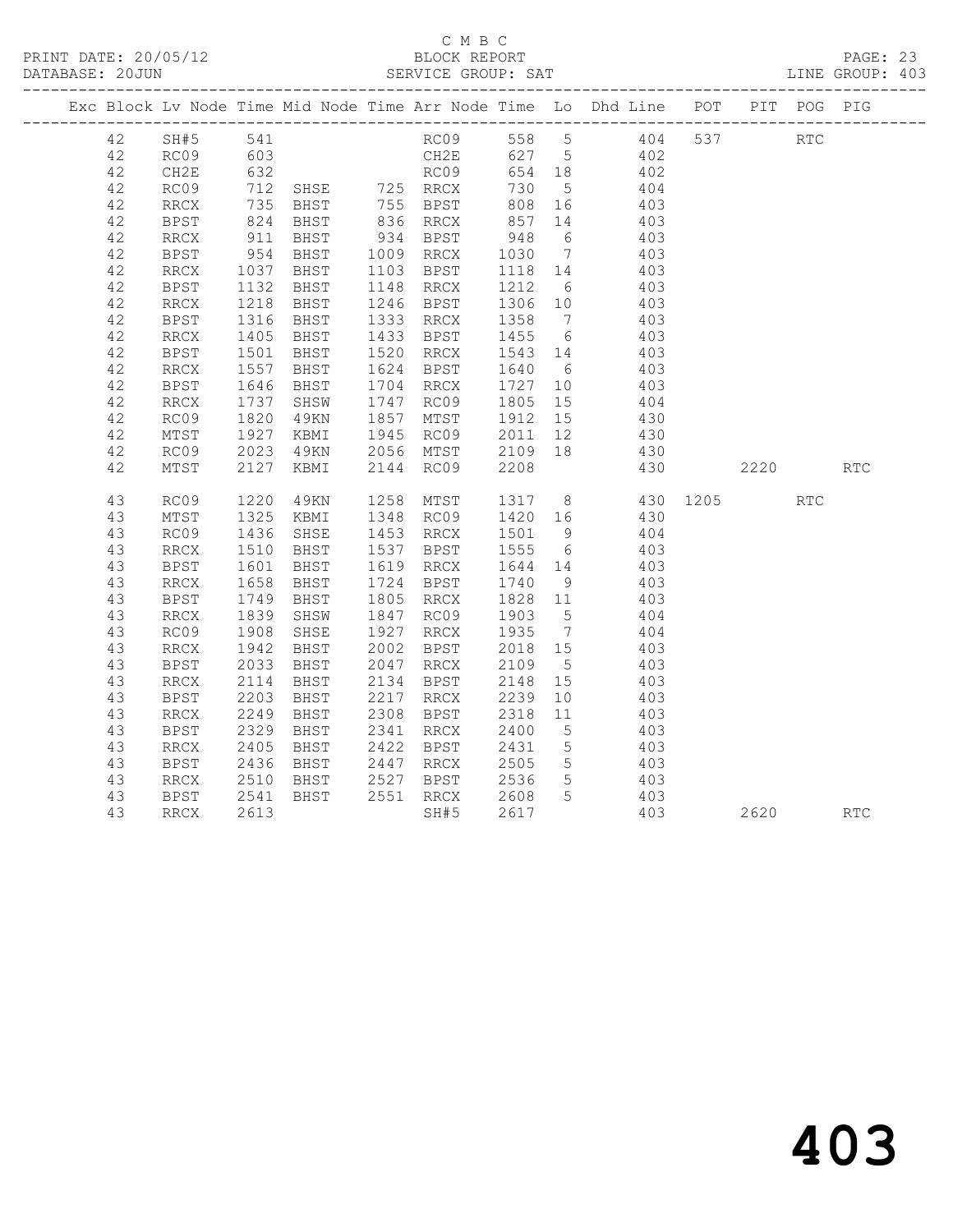|  | DATABASE: 20JUN | PRINT DATE: 20/05/12                       |              |                        |              | C M B C<br>BLOCK REPORT                       |              |             | DESCRIPTION DESCRIPTION DESCRIPTION DESCRIPTION DESCRIPTION DESCRIPTION DESCRIPTIONS DESCRIPTION DESCRIPTIONS<br>DATABASE: 20JUN SERVICE GROUP: SAT LINE GROUP: 430 |     |         |            | PAGE: 24 |  |
|--|-----------------|--------------------------------------------|--------------|------------------------|--------------|-----------------------------------------------|--------------|-------------|---------------------------------------------------------------------------------------------------------------------------------------------------------------------|-----|---------|------------|----------|--|
|  |                 | 49CE 49 AV & CAMBIE<br>ULP UNIVERSITY LOOP |              |                        |              |                                               |              |             | 49CW 49 AV & CAMBIE                                                                                                                                                 |     |         |            |          |  |
|  |                 |                                            |              |                        |              |                                               |              |             | Exc Block Lv Node Time Mid Node Time Arr Node Time Lo Dhd Line POT PIT POG PIG                                                                                      |     |         |            |          |  |
|  | 60<br>60        |                                            |              |                        |              |                                               |              |             | 49GR 609 49CE 613 MTST 633 6 049 549 RTC<br>MTST 639 49CW 700 ULP 726 11 049                                                                                        |     |         |            |          |  |
|  | 60              |                                            |              |                        |              |                                               |              |             | ULP 737 49CE 802 MTST 826 5 049                                                                                                                                     |     |         |            |          |  |
|  | 60              | MTST                                       | 831          |                        |              |                                               |              |             | 49CW 900 ULP 929 5 049<br>49CE 1002 MTST 1030 10 049<br>49CW 1112 ULP 1142 16 049                                                                                   |     |         |            |          |  |
|  | 60              | ULP 934<br>MTST 1040                       |              |                        |              |                                               |              |             |                                                                                                                                                                     |     |         |            |          |  |
|  | 60              |                                            |              |                        |              |                                               |              |             |                                                                                                                                                                     |     |         |            |          |  |
|  | 60              | ULP                                        | 1158         | 49CE                   | 1227         | MTST 1302                                     |              |             | 10 049                                                                                                                                                              |     |         |            |          |  |
|  | 60              | MTST                                       | 1312         | 49CW                   |              |                                               |              |             |                                                                                                                                                                     |     |         |            |          |  |
|  | 60              | ULP                                        | 1430<br>1546 | 49CE                   |              |                                               |              |             | 1348 ULP 1419 11 049<br>1500 MTST 1537 9 049<br>1620 ULP 1652 9 049                                                                                                 |     |         |            |          |  |
|  | 60              | MTST                                       |              | 49CW                   |              |                                               |              |             |                                                                                                                                                                     |     |         |            |          |  |
|  | 60              | ULP                                        | 1701         | 49CE                   | 1730         |                                               |              |             | MTST 1804 11 049                                                                                                                                                    |     |         |            |          |  |
|  | 60              | MTST                                       | 1815         | 49CW                   | 1847         | ULP 1918                                      |              |             | 6 049                                                                                                                                                               |     |         |            |          |  |
|  | 60<br>60        | ULP<br>MTST                                | 1924<br>2032 | 49CE<br>49CW           | 1950<br>2059 |                                               |              |             | MTST 2018 14 049<br>ULP 2129 5 049                                                                                                                                  |     |         |            |          |  |
|  | 60              | ULP                                        | 2134         | 49CE                   | 2200         |                                               |              |             | MTST 2228 8 049                                                                                                                                                     |     |         |            |          |  |
|  | 60              | MTST                                       |              | 2236 49CW              |              |                                               |              |             | 2300 ULP 2324 11 049                                                                                                                                                |     |         |            |          |  |
|  | 60              | ULP                                        | 2335         | 49CE                   | 2400         | MTST 2426                                     |              |             | 049 2456                                                                                                                                                            |     |         |            | RTC      |  |
|  | 61              | MTST 620                                   |              |                        |              |                                               |              |             | 49CW 644 ULP 709 5 049                                                                                                                                              |     | 550 RTC |            |          |  |
|  | 61              | ULP                                        | 714          | 49CE                   |              |                                               |              |             | 739 MTST 801 9 049                                                                                                                                                  |     |         |            |          |  |
|  | 61              | MTST                                       | 810          | 49CW                   |              | 836 ULP 904<br>938 MTST 1006<br>1048 ULP 1118 |              |             | $\begin{matrix} 6 & 049 \end{matrix}$                                                                                                                               |     |         |            |          |  |
|  | 61              | ULP                                        | 910          | 49CE                   |              |                                               |              | 10          | 049                                                                                                                                                                 |     |         |            |          |  |
|  | 61              | MTST                                       | 1016         | 49CW                   |              | 1048 ULP                                      |              |             | $\frac{18}{12}$ 049                                                                                                                                                 |     |         |            |          |  |
|  | 61              | ULP                                        | 1130         | 49CE                   |              | 1159 MTST 1232                                |              |             | 16 049                                                                                                                                                              |     |         |            |          |  |
|  | 61              | MTST                                       | 1248         | 49CW                   |              | 1324 ULP 1355                                 |              |             | 11 049                                                                                                                                                              |     |         |            |          |  |
|  | 61<br>61        | ULP                                        | 1406<br>1526 | 49CE<br>49CW           | 1600         | MTST 1513 13<br>ULP 1632 8<br>1436 MTST       |              |             | 049<br>$\begin{array}{cc}\n 13 & 049 \\  \hline\n 8 & 049\n \end{array}$                                                                                            |     |         |            |          |  |
|  | 61              | MTST<br>ULP                                | 1640         | 49CE                   | 1710         |                                               |              |             | MTST 1745 18 049                                                                                                                                                    |     |         |            |          |  |
|  | 61              | MTST                                       | 1803         | 49CW                   |              |                                               |              |             |                                                                                                                                                                     |     |         |            |          |  |
|  | 61              | ULP                                        |              |                        |              |                                               |              |             |                                                                                                                                                                     |     |         |            |          |  |
|  | 61              | MTST                                       |              | 1912 49CE<br>2020 49CW |              |                                               |              |             | 1835 ULP 1906 6 049<br>1938 MTST 2006 14 049<br>2047 ULP 2117 049<br>049 2146 RTC                                                                                   |     |         |            |          |  |
|  | 62              | 49GR                                       | 624          | 49CE                   | 628          | MTST                                          | 648          | 7           | 049                                                                                                                                                                 | 604 |         | <b>RTC</b> |          |  |
|  | 62              | $\mathtt{MTST}$                            | 655          | 49CW                   | 716          | ULP                                           | 742          | 7           | 049                                                                                                                                                                 |     |         |            |          |  |
|  | 62              | ULP                                        | 749          | <b>49CE</b>            | 814          | MTST                                          | 838          | $\mathsf S$ | 049                                                                                                                                                                 |     |         |            |          |  |
|  | 62              | MTST                                       | 843          | 49CW                   | 912          | ULP                                           | 941          | 5           | 049                                                                                                                                                                 |     |         |            |          |  |
|  | 62              | ULP                                        | 946          | 49CE                   | 1014         | MTST                                          | 1042         | 10          | 049                                                                                                                                                                 |     |         |            |          |  |
|  | 62              | MTST                                       | 1052         | 49CW<br><b>49CE</b>    | 1124<br>1239 | ULP                                           | 1154         | 14          | 049<br>049                                                                                                                                                          |     |         |            |          |  |
|  | 62<br>62        | $_{\rm ULP}$<br>MTST                       | 1208<br>1325 | 49CW                   | 1400         | MTST<br>ULP                                   | 1316<br>1432 | 9<br>8      | 049                                                                                                                                                                 |     |         |            |          |  |
|  | 62              | ULP                                        | 1440         | 49CE                   | 1510         | MTST                                          | 1547         | 9           | 049                                                                                                                                                                 |     |         |            |          |  |
|  | 62              | MTST                                       | 1556         | 49CW                   | 1630         | $_{\rm ULP}$                                  | 1702         | 9           | 049                                                                                                                                                                 |     |         |            |          |  |
|  | 62              | $_{\rm ULP}$                               | 1711         | 49CE                   | 1740         | MTST                                          | 1814         | 13          | 049                                                                                                                                                                 |     |         |            |          |  |
|  | 62              | $\mathtt{MTST}$                            | 1827         | 49CW                   | 1859         | $_{\rm ULP}$                                  | 1930         | 6           | 049                                                                                                                                                                 |     |         |            |          |  |
|  | 62              | ULP                                        | 1936         | 49CE                   | 2002         | MTST                                          | 2030         | 14          | 049                                                                                                                                                                 |     |         |            |          |  |
|  | 62              | $\mathtt{MTST}$                            | 2044         | 49CW                   | 2111         | $_{\rm ULP}$                                  | 2141         | 13          | 049                                                                                                                                                                 |     |         |            |          |  |
|  | 62              | ULP                                        | 2154         | 49CE                   | 2220         | MTST                                          | 2248         | 8           | 049                                                                                                                                                                 |     |         |            |          |  |
|  | 62              | MTST                                       | 2256         | 49CW                   | 2320         | $_{\rm ULP}$                                  | 2344         | 11          | 049                                                                                                                                                                 |     |         |            |          |  |
|  | 62              | ULP                                        | 2355         | 49CE                   | 2420         | MTST                                          | 2446         |             | 049                                                                                                                                                                 |     | 2516    |            | RTC      |  |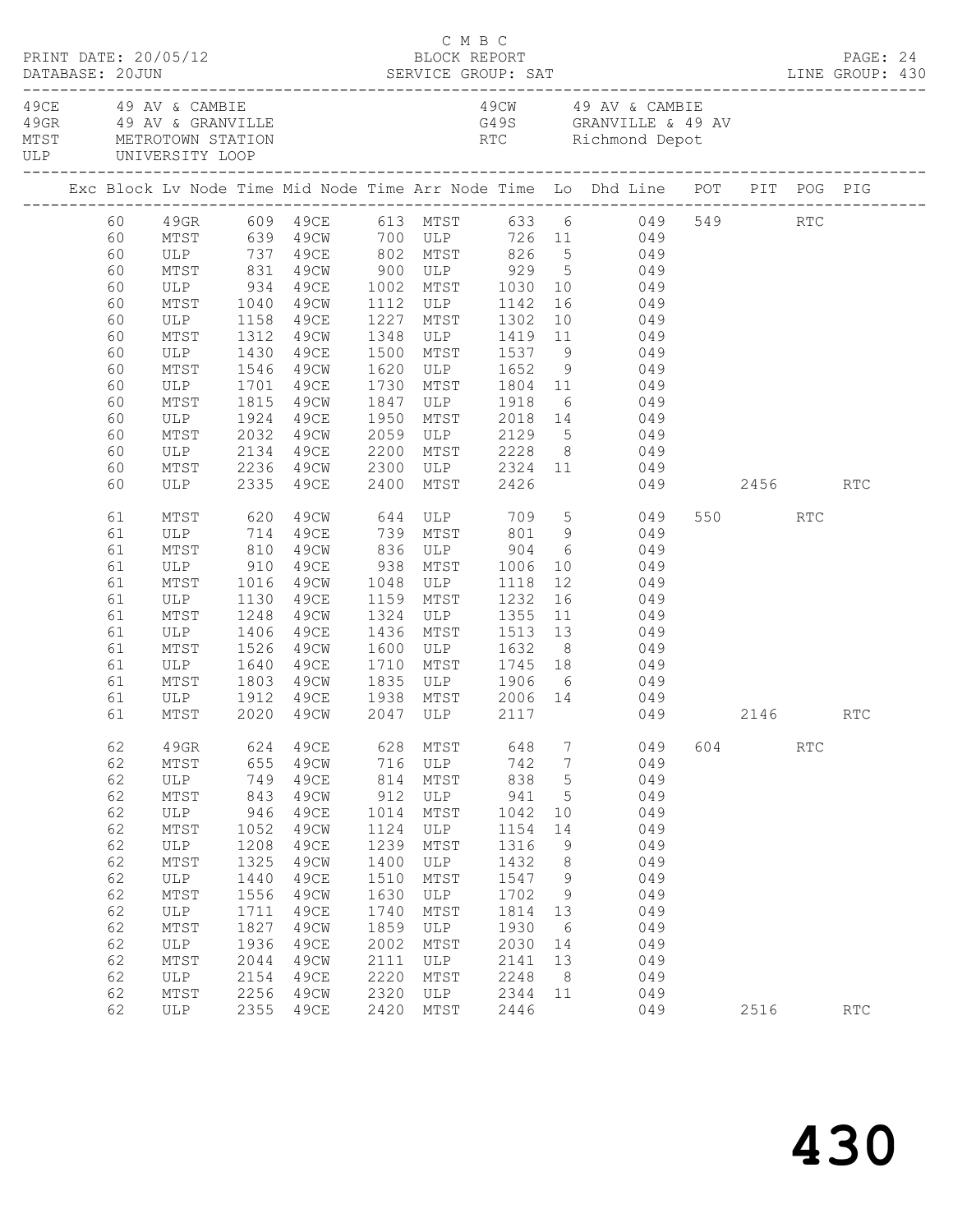PRINT DATE: 20/05/12<br>DATABASE: 20JUN

|    |                      |                  |                                   |      |               |         |                 | Exc Block Lv Node Time Mid Node Time Arr Node Time Lo Dhd Line POT PIT POG PIG |     |          |            |                             |  |
|----|----------------------|------------------|-----------------------------------|------|---------------|---------|-----------------|--------------------------------------------------------------------------------|-----|----------|------------|-----------------------------|--|
|    |                      |                  |                                   |      |               |         |                 | 63 ULP 652 49CE 717 MTST 739 8 049 607 RTC                                     |     |          |            |                             |  |
| 63 |                      |                  |                                   |      |               |         |                 | MTST 747 49CW 812 ULP 840 7 049                                                |     |          |            |                             |  |
| 63 | ULP 847              |                  |                                   |      |               |         |                 | 49CE 914 MTST 941 11 049                                                       |     |          |            |                             |  |
| 63 |                      |                  |                                   |      | 49CW 1024 ULP |         |                 |                                                                                |     |          |            |                             |  |
| 63 | MTST 952<br>ULP 1106 |                  | 49CE                              |      | 1135 MTST     |         |                 | 1053 13 049<br>1208 6 049                                                      |     |          |            |                             |  |
| 63 | MTST                 | 1214             | 49CW                              | 1248 | ULP           |         |                 | 1318 14 049                                                                    |     |          |            |                             |  |
| 63 | ULP                  | 1332             | 49CE                              | 1402 | MTST          |         |                 | 1439 6 049                                                                     |     |          |            |                             |  |
| 63 | MTST                 | 1445             | 49CW                              | 1520 | ULP           |         |                 | 1552 8 049                                                                     |     |          |            |                             |  |
| 63 | ULP                  | 1600             | 49CE                              | 1630 | MTST          | 1707 11 |                 | 049                                                                            |     |          |            |                             |  |
| 63 | MTST                 | 1718             | 49CW                              | 1750 | ULP           | 1823    |                 | 13 049                                                                         |     |          |            |                             |  |
| 63 | ULP                  | 1836             | 49CE                              | 1902 | MTST          |         |                 | 1934 10 049                                                                    |     |          |            |                             |  |
| 63 | MTST                 | 1944             | 49CW                              | 2011 | ULP           |         |                 | 2041 13 049                                                                    |     |          |            |                             |  |
| 63 | ULP                  | 2054             | 49CE                              | 2120 | MTST          | 2148 5  |                 | 049                                                                            |     |          |            |                             |  |
| 63 | MTST                 | 2153             | 49CW                              | 2220 | ULP           |         |                 | $2250$ 5 049                                                                   |     |          |            |                             |  |
| 63 | ULP                  | 2255             | 49CE                              | 2320 |               |         |                 | MTST 2346 10 049                                                               |     |          |            |                             |  |
| 63 | MTST                 | 2356             | 49CW                              | 2420 | G49S          | 2424    |                 |                                                                                |     | 049 2439 |            | $\mathop{\rm RTC}\nolimits$ |  |
|    |                      |                  |                                   |      |               |         |                 |                                                                                |     |          |            |                             |  |
| 64 | 49GR                 | 636              | 49CE 640                          |      | MTST          |         |                 | 700 7 049                                                                      |     | 616 RTC  |            |                             |  |
| 64 | MTST                 | 707              | 49CW                              | 732  |               |         |                 | ULP 759 14 049                                                                 |     |          |            |                             |  |
| 64 | ULP                  | 813              | 49CE                              | 838  | MTST          | 905     |                 | 12<br>049                                                                      |     |          |            |                             |  |
| 64 | MTST                 | 917              | 49CW                              | 948  | <b>ULP</b>    |         |                 | $\begin{array}{cccc} 1017 & 15 & & 049 \\ 1131 & 7 & & 049 \end{array}$        |     |          |            |                             |  |
| 64 | ULP                  | 1032             | 49CE                              | 1101 | MTST          |         |                 |                                                                                |     |          |            |                             |  |
| 64 | MTST                 | 1138             | 49CW                              | 1212 | ULP           | 1242 15 |                 | 049                                                                            |     |          |            |                             |  |
| 64 | ULP                  | 1257             | 49CE                              | 1327 | MTST          | 1404 9  |                 | 049                                                                            |     |          |            |                             |  |
| 64 | MTST                 | 1413             | 49CW                              | 1448 | ULP           | 1520 10 |                 | $049$<br>$049$                                                                 |     |          |            |                             |  |
| 64 | ULP                  | $\frac{1}{1530}$ | 49CE                              | 1600 | MTST          | 1637 11 |                 |                                                                                |     |          |            |                             |  |
| 64 | MTST                 | 1648             | 49CW                              | 1720 | ULP           |         |                 | 1753 17 049                                                                    |     |          |            |                             |  |
| 64 | ULP                  | 1810             | 49CE                              | 1838 | MTST          | 1911 7  |                 | 049                                                                            |     |          |            |                             |  |
| 64 | MTST                 | 1918             | 49CW                              | 1947 | ULP           | 2017 7  |                 | $049$<br>$049$                                                                 |     |          |            |                             |  |
| 64 | ULP                  | 2024             | 49CE                              | 2050 | MTST          | 2118 15 |                 |                                                                                |     |          |            |                             |  |
| 64 | MTST                 | 2133             | 49CW                              | 2200 | ULP           |         |                 | $2230$ 5 049                                                                   |     |          |            |                             |  |
| 64 | ULP                  | 2235             | 49CE                              | 2300 | MTST          |         |                 | 2326 10 049                                                                    |     |          |            |                             |  |
| 64 | MTST                 | 2336             | 49CW                              | 2400 | G49S          | 2404    |                 |                                                                                |     | 049 2419 |            | $\mathop{\rm RTC}\nolimits$ |  |
| 65 | 49GR                 | 649              |                                   |      |               |         |                 | 49CE 653 MTST 714 7 049                                                        |     | 629      | RTC        |                             |  |
| 65 | MTST                 | 721              |                                   |      |               |         |                 | 49CW 746 ULP 813 12 049                                                        |     |          |            |                             |  |
| 65 | ULP                  | 825              | 49CE                              |      | 850 MTST      | 917 11  |                 | 049                                                                            |     |          |            |                             |  |
|    |                      |                  | 65 MTST 928 49CW 1000 ULP 1029 14 |      |               |         |                 | 049                                                                            |     |          |            |                             |  |
| 65 | ULP                  | 1043             | 49CE                              | 1112 | MTST          | 1142    | 8               | 049                                                                            |     |          |            |                             |  |
| 65 | MTST                 | 1150             | 49CW                              | 1224 | ULP           | 1254    | 15              | 049                                                                            |     |          |            |                             |  |
| 65 | ULP                  | 1309             | 49CE                              | 1339 | MTST          | 1416    | 9               | 049                                                                            |     |          |            |                             |  |
| 65 | MTST                 | 1425             | 49CW                              | 1500 | ULP           | 1532    | 8               | 049                                                                            |     |          |            |                             |  |
| 65 | ULP                  | 1540             | 49CE                              | 1610 | MTST          | 1647    | 11              | 049                                                                            |     |          |            |                             |  |
| 65 | MTST                 | 1658             | 49CW                              | 1730 | ULP           | 1803    |                 | 049                                                                            |     | 1832     |            | $\operatorname{RTC}$        |  |
| 66 | 49GR                 | 702              | 49CE                              | 706  | MTST          | 728     | 7               | 049                                                                            | 642 |          | <b>RTC</b> |                             |  |
| 66 |                      | 735              | 49CW                              | 800  |               | 828     | $7\phantom{.0}$ | 049                                                                            |     |          |            |                             |  |
|    | MTST                 | 835              |                                   | 902  | ULP           | 929     |                 | 049                                                                            |     |          |            |                             |  |
| 66 | ULP                  |                  | 49CE                              |      | MTST          |         | 11              |                                                                                |     |          |            |                             |  |
| 66 | MTST                 | 940              | 49CW                              | 1012 | ULP           | 1041    | 13              | 049                                                                            |     |          |            |                             |  |
| 66 | ULP                  | 1054             | 49CE                              | 1123 | ${\tt MTST}$  | 1153    | $\overline{9}$  | 049                                                                            |     |          |            |                             |  |
| 66 | MTST                 | 1202             | 49CW                              | 1236 | ULP           | 1306    | 15              | 049                                                                            |     |          |            |                             |  |
| 66 | ULP                  | 1321             | 49CE                              | 1351 | MTST          | 1428    | $7\phantom{.0}$ | 049                                                                            |     |          |            |                             |  |
| 66 | MTST                 | 1435             | 49CW                              | 1510 | ULP           | 1542    | 8               | 049                                                                            |     |          |            |                             |  |
| 66 | ULP                  | 1550             | 49CE                              | 1620 | ${\tt MTST}$  | 1657    | 11              | 049                                                                            |     |          |            |                             |  |
| 66 | MTST                 | 1708             | 49CW                              | 1740 | ULP           | 1813    | $\mathsf 9$     | 049                                                                            |     |          |            |                             |  |
| 66 | ULP                  | 1822             | 49CE                              | 1850 | MTST          | 1923    | $7\phantom{.0}$ | 049                                                                            |     |          |            |                             |  |
| 66 | MTST                 | 1930             | 49CW                              | 1959 | ULP           | 2029    | $7\overline{ }$ | 049                                                                            |     |          |            |                             |  |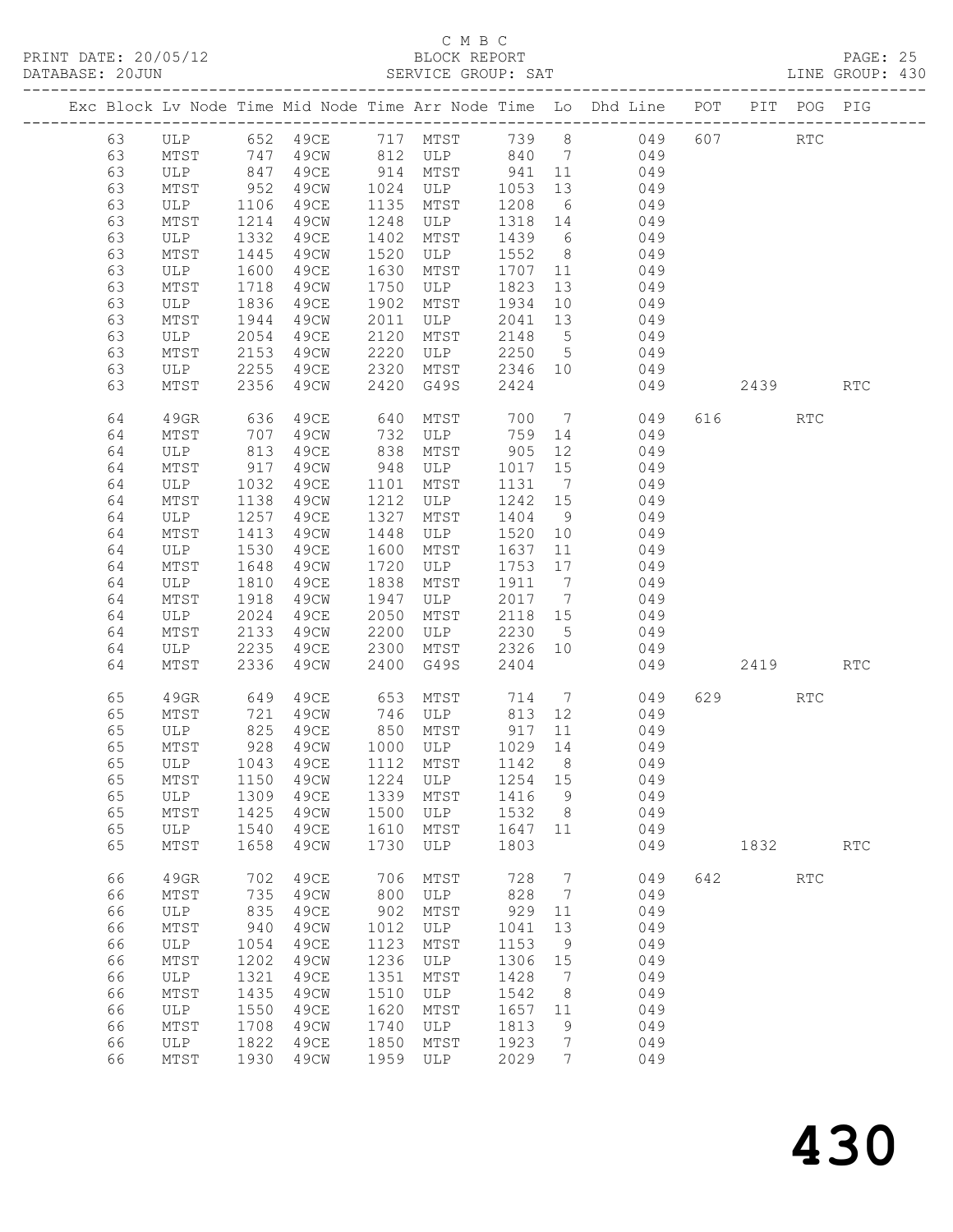PRINT DATE: 20/05/12 BLOCK REPORT BATABASE: 20JUN

#### C M B C<br>BLOCK REPORT

PAGE: 26<br>LINE GROUP: 430

|  |    |              |      |                                 |      |          |         |                 | Exc Block Lv Node Time Mid Node Time Arr Node Time Lo Dhd Line POT PIT POG PIG |     |         |                             |                             |
|--|----|--------------|------|---------------------------------|------|----------|---------|-----------------|--------------------------------------------------------------------------------|-----|---------|-----------------------------|-----------------------------|
|  | 66 |              |      | ULP 2036 49CE 2102 MTST         |      |          |         |                 | 2130                                                                           | 049 | 2200    |                             | <b>RTC</b>                  |
|  | 67 | ULP 703 49CE |      |                                 |      | 728 MTST |         |                 | 750 9<br>049                                                                   |     | 618 RTC |                             |                             |
|  | 67 | MTST         | 759  | 49CW                            | 824  | ULP      | 852 7   |                 | 049                                                                            |     |         |                             |                             |
|  | 67 | ULP          | 859  | 49CE                            | 926  | MTST     | 953     | 11              | 049                                                                            |     |         |                             |                             |
|  | 67 | MTST         | 1004 | 49CW                            | 1036 | ULP      | 1106    | 12              | 049                                                                            |     |         |                             |                             |
|  | 67 | ULP          | 1118 | 49CE                            | 1147 | MTST     | 1220    | 16              | 049                                                                            |     |         |                             |                             |
|  | 67 | MTST         | 1236 | 49CW                            | 1312 | ULP      | 1343    | 11              | 049                                                                            |     |         |                             |                             |
|  |    |              |      |                                 |      | MTST     |         |                 |                                                                                |     |         |                             |                             |
|  | 67 | ULP          | 1354 | 49CE                            | 1424 |          | 1501    | 14              | 049                                                                            |     |         |                             |                             |
|  | 67 | MTST         | 1515 | 49CW                            | 1550 | ULP      | 1622    | 8 <sup>8</sup>  | 049                                                                            |     |         |                             |                             |
|  | 67 | ULP          | 1630 | 49CE                            | 1700 | MTST     | 1735 16 |                 | 049                                                                            |     |         |                             |                             |
|  | 67 | MTST         | 1751 | 49CW                            | 1823 | ULP      | 1854    | 6               | 049                                                                            |     |         |                             |                             |
|  | 67 | ULP          | 1900 | 49CE                            | 1926 | MTST     | 1958    | 10              | 049                                                                            |     |         |                             |                             |
|  | 67 | MTST         | 2008 | 49CW                            | 2035 | ULP      | 2105    | 9               | 049                                                                            |     |         |                             |                             |
|  | 67 | ULP          | 2114 | 49CE                            | 2140 | MTST     | 2208    | $5\overline{)}$ | 049                                                                            |     |         |                             |                             |
|  | 67 | MTST         | 2213 | 49CW                            | 2240 | ULP      | 2310    | 5               | 049                                                                            |     |         |                             |                             |
|  | 67 | ULP          | 2315 | 49CE                            | 2340 | MTST     | 2406    |                 | 049                                                                            |     | 2436    |                             | <b>RTC</b>                  |
|  | 68 | ULP 801      |      | 49CE                            | 826  | MTST     | 850     | $5\overline{)}$ | 049                                                                            |     | 716     | RTC                         |                             |
|  | 68 | MTST         | 855  | 49CW                            | 924  | ULP      | 953     | 5               | 049                                                                            |     |         |                             |                             |
|  | 68 | ULP          | 958  | 49CE                            | 1026 | MTST     | 1054    | 10              | 049                                                                            |     |         |                             |                             |
|  | 68 | MTST         | 1104 | 49CW                            | 1136 | ULP      | 1206    | 14              | 049                                                                            |     |         |                             |                             |
|  | 68 | ULP          | 1220 | 49CE                            | 1251 | MTST     | 1328    | 9               | 049                                                                            |     |         |                             |                             |
|  | 68 | MTST         | 1337 | 49CW                            | 1412 | ULP      | 1444    | $6\overline{6}$ | 049                                                                            |     |         |                             |                             |
|  | 68 | ULP          | 1450 | 49CE                            | 1520 | MTST     | 1557    | 9               | 049                                                                            |     |         |                             |                             |
|  | 68 | MTST         | 1606 | 49CW                            | 1640 | ULP      | 1712    | 9               | 049                                                                            |     |         |                             |                             |
|  | 68 | ULP          | 1721 | 49CE                            | 1750 | MTST     | 1824 17 |                 | 049                                                                            |     |         |                             |                             |
|  | 68 | MTST         | 1841 | 49CW                            | 1911 | ULP      | 1942    | 6               | 049                                                                            |     |         |                             |                             |
|  | 68 | ULP          | 1948 | 49ce                            | 2014 | MTST     | 2042 14 |                 | 049                                                                            |     |         |                             |                             |
|  | 68 | MTST         | 2056 | 49CW                            | 2123 | ULP      | 2153    |                 | 049                                                                            |     | 2222    |                             | <b>RTC</b>                  |
|  | 69 | 49GR         | 746  | 49CE                            | 750  | MTST     | 812     |                 | 10<br>049                                                                      |     | 716     | RTC                         |                             |
|  | 69 | MTST         | 822  | 49CW                            | 848  | ULP      | 917 5   |                 | 049                                                                            |     |         |                             |                             |
|  | 69 | ULP          | 922  | 49CE                            | 950  | MTST     | 1018    | 10              | 049                                                                            |     |         |                             |                             |
|  | 69 | MTST         | 1028 | 49CW                            | 1100 | ULP      | 1130    | 14              | 049                                                                            |     |         |                             |                             |
|  | 69 | ULP          | 1144 | 49CE                            | 1213 | MTST     | 1248    | 12              | 049                                                                            |     |         |                             |                             |
|  | 69 | MTST         | 1300 | 49CW                            | 1336 | ULP      | 1407    | 11              | 049                                                                            |     |         |                             |                             |
|  | 69 | ULP          | 1418 | 49CE                            | 1448 | MTST     | 1525    | 11              | 049                                                                            |     |         |                             |                             |
|  | 69 | MTST         | 1536 | 49CW                            |      | 1610 ULP | 1642    |                 | 8 049                                                                          |     |         |                             |                             |
|  |    |              |      | 69 ULP 1650 49CE 1720 MTST 1755 |      |          |         |                 | 049                                                                            |     | 1825    |                             | $\mathop{\rm RTC}\nolimits$ |
|  | 70 | MTST         | 905  | 49CW                            | 936  | ULP      | 1005    | 5               | 049                                                                            | 835 |         | $\mathop{\rm RTC}\nolimits$ |                             |
|  | 70 | ULP          | 1010 | 49CE                            | 1038 | MTST     | 1107    | 9               | 049                                                                            |     |         |                             |                             |
|  | 70 | MTST         | 1116 | 49CW                            | 1148 | ULP      | 1218    | 15              | 049                                                                            |     |         |                             |                             |
|  | 70 | $_{\rm ULP}$ | 1233 | 49CE                            | 1303 | MTST     | 1340    | 9               | 049                                                                            |     |         |                             |                             |
|  | 70 | MTST         | 1349 | 49CW                            | 1424 | ULP      | 1456    | 14              | 049                                                                            |     |         |                             |                             |
|  | 70 | ULP          | 1510 | <b>49CE</b>                     | 1540 | MTST     | 1617    | 11              | 049                                                                            |     |         |                             |                             |
|  | 70 | MTST         | 1628 | 49CW                            | 1700 | ULP      | 1733    | 12              | 049                                                                            |     |         |                             |                             |
|  | 70 | ULP          | 1745 | <b>49CE</b>                     | 1814 | MTST     | 1847    | 6               | 049                                                                            |     |         |                             |                             |
|  | 70 | MTST         | 1853 | 49CW                            | 1923 | ULP      | 1954    | 6               | 049                                                                            |     |         |                             |                             |
|  | 70 | ULP          | 2000 | 49CE                            | 2026 | MTST     | 2054    | 14              | 049                                                                            |     |         |                             |                             |
|  | 70 | MTST         | 2108 | 49CW                            | 2135 | ULP      | 2205    | 9               | 049                                                                            |     |         |                             |                             |
|  | 70 | ULP          | 2214 | <b>49CE</b>                     | 2240 | MTST     | 2308    | 8               | 049                                                                            |     |         |                             |                             |
|  | 70 | MTST         | 2316 | 49CW                            | 2340 | ULP      | 2404    | 11              | 049                                                                            |     |         |                             |                             |
|  | 70 | ULP          | 2415 | 49CE                            | 2440 | MTST     | 2506    |                 | 049                                                                            |     | 2536    |                             | $\operatorname{RTC}$        |
|  |    |              |      |                                 |      |          |         |                 |                                                                                |     |         |                             |                             |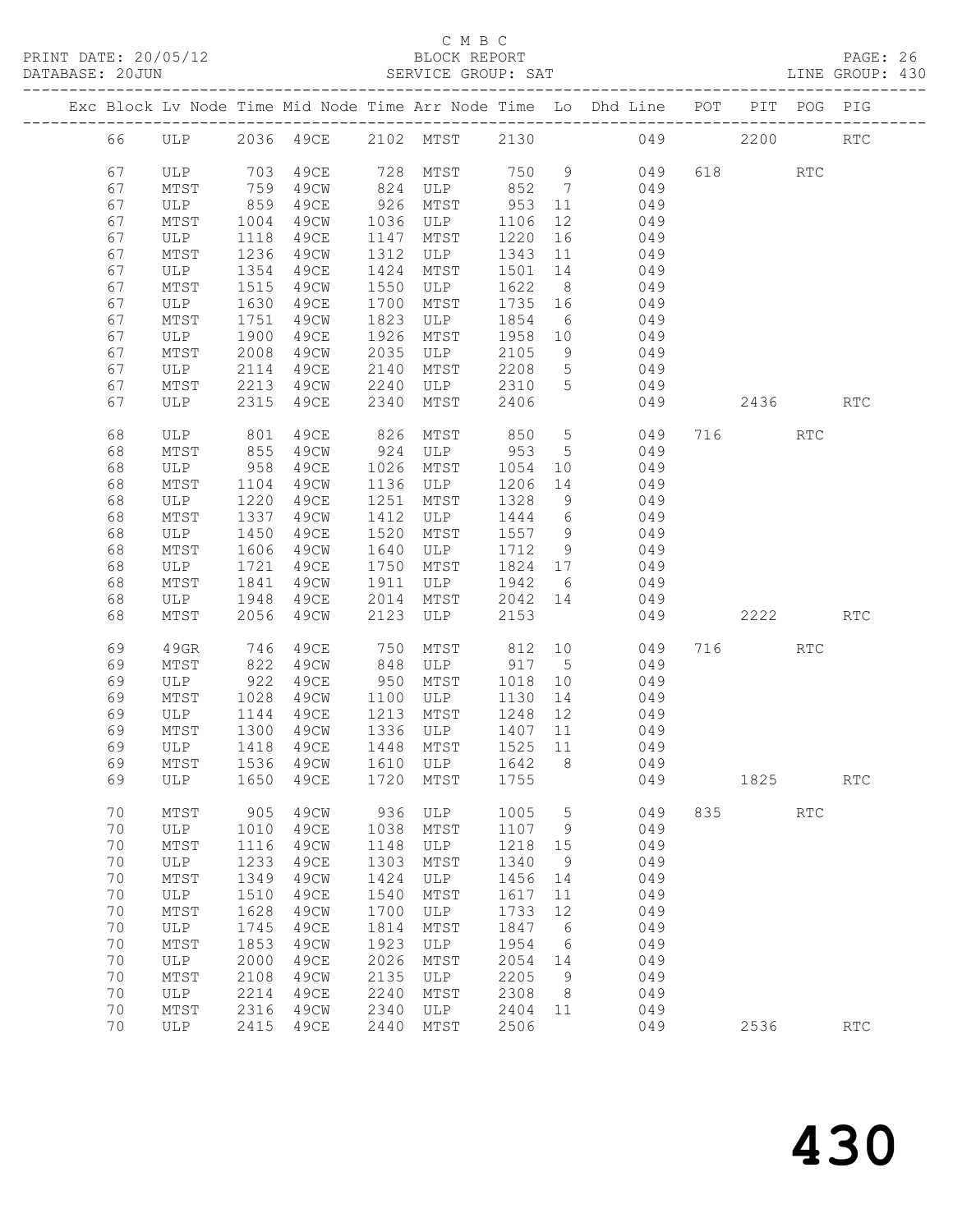|    |      |      |      |      |      |        |                | Exc Block Lv Node Time Mid Node Time Arr Node Time Lo Dhd Line | POT       | PIT  | POG        | PIG        |
|----|------|------|------|------|------|--------|----------------|----------------------------------------------------------------|-----------|------|------------|------------|
| 71 | ULP  | 1022 | 49CE | 1050 | MTST | 1119   | $\overline{7}$ | 049                                                            |           | 937  | <b>RTC</b> |            |
| 71 | MTST | 1126 | 49CW | 1200 | ULP  | 1230   | 15             | 049                                                            |           |      |            |            |
| 71 | ULP  | 1245 | 49CE | 1315 | MTST | 1352   | - 9            | 049                                                            |           |      |            |            |
| 71 | MTST | 1401 | 49CW | 1436 | ULP  | 1508   | 12             | 049                                                            |           |      |            |            |
| 71 | ULP  | 1520 | 49CE | 1550 | MTST | 1627   | 11             | 049                                                            |           |      |            |            |
| 71 | MTST | 1638 | 49CW | 1710 | ULP  | 1743   | 14             | 049                                                            |           |      |            |            |
| 71 | ULP  | 1757 | 49CE | 1826 | MTST | 1859   | $\overline{7}$ | 049                                                            |           |      |            |            |
| 71 | MTST | 1906 | 49CW | 1935 | ULP  | 2005   | $\overline{7}$ | 049                                                            |           |      |            |            |
| 71 | ULP  | 2012 | 49CE | 2038 | MTST | 2106   | 14             | 049                                                            |           |      |            |            |
| 71 | MTST | 2120 | 49CW | 2147 | ULP  | 2217   |                | 049                                                            |           | 2246 |            | <b>RTC</b> |
|    |      |      |      |      |      |        |                |                                                                |           |      |            |            |
| 72 | MTST | 1224 | 49CW | 1300 | ULP  | 1331   |                | 12 —                                                           | 049 1154  |      | <b>RTC</b> |            |
| 72 | ULP  | 1343 | 49CE | 1413 | MTST | 1450   | 15             | 049                                                            |           |      |            |            |
| 72 | MTST | 1505 | 49CW | 1540 | ULP  | 1612   | 8 <sup>8</sup> | 049                                                            |           |      |            |            |
| 72 | ULP  | 1620 | 49CE | 1650 | MTST | 1727   | 12             | 049                                                            |           |      |            |            |
| 72 | MTST | 1739 | 49CW | 1811 | ULP  | 1842   | 6              | 049                                                            |           |      |            |            |
| 72 | ULP  | 1848 | 49CE | 1914 | MTST | 1946   | 10             | 049                                                            |           |      |            |            |
| 72 | MTST | 1956 | 49CW | 2023 | ULP  | 2053   |                |                                                                | 049 — 104 | 2122 |            | <b>RTC</b> |
|    |      |      |      |      |      |        |                |                                                                |           |      |            |            |
| 73 | ULP  | 1500 | 49CE | 1530 | MTST | 1607 9 |                |                                                                | 049 1415  |      | <b>RTC</b> |            |
| 73 | MTST | 1616 | 49CW | 1650 | ULP  | 1722   | 11             | 049                                                            |           |      |            |            |
| 73 | ULP  | 1733 | 49CE | 1802 | MTST | 1835   |                |                                                                | 049       | 1905 |            | <b>RTC</b> |
|    |      |      |      |      |      |        |                |                                                                |           |      |            |            |
| 74 | MTST | 1455 | 49CW | 1530 | ULP  | 1602   |                | $8 \overline{)}$                                               | 049 1415  |      | RTC        |            |
| 74 | ULP  | 1610 | 49CE | 1640 | MTST | 1717   | 11             | 049                                                            |           |      |            |            |
| 74 | MTST | 1728 | 49CW | 1800 | ULP  | 1831   |                |                                                                | 049 1900  |      |            | <b>RTC</b> |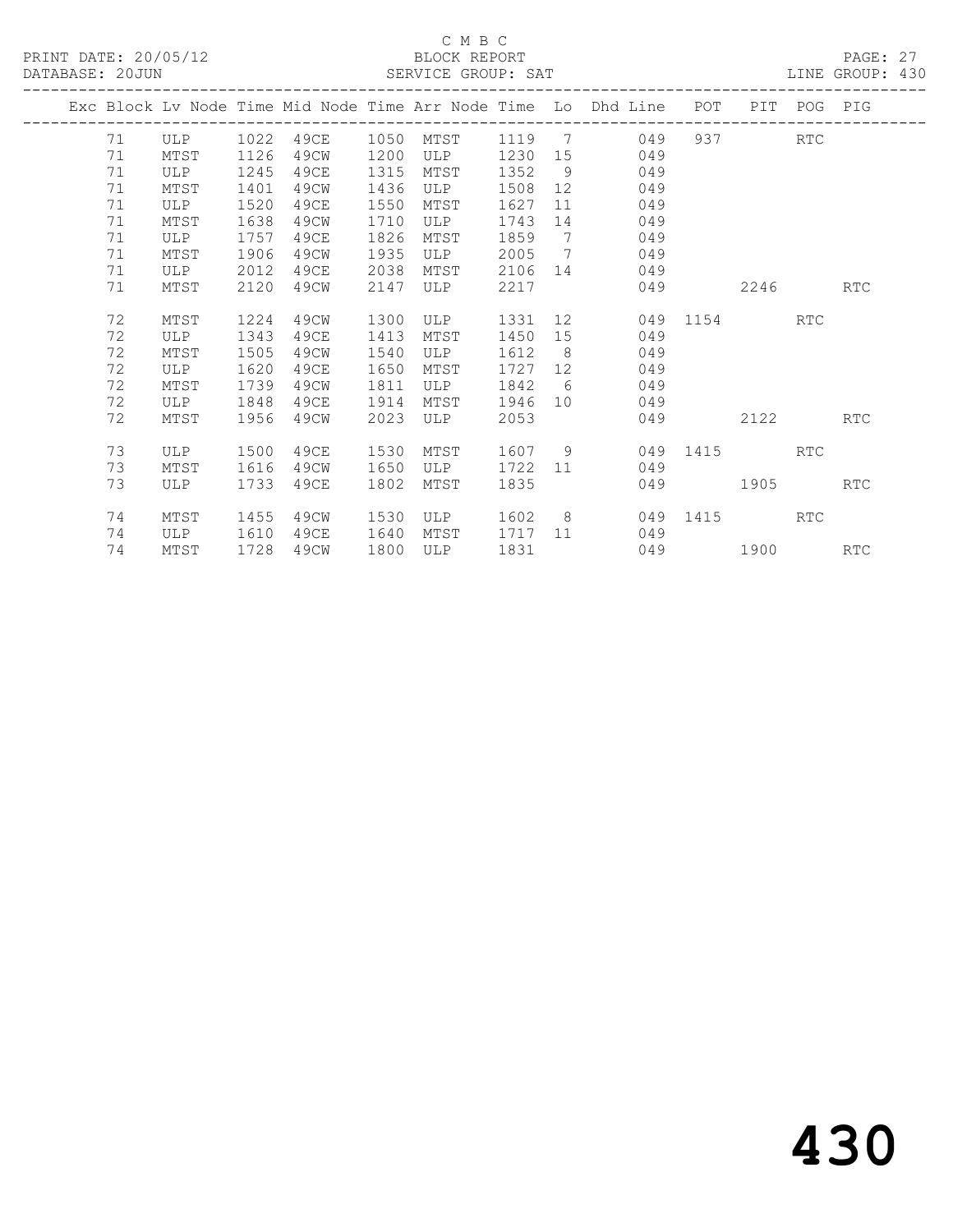| BLOCK REPORT<br>PRINT DATE: 20/05/12<br>DATABASE: 20JUN |          |                                                                                |              |  |  |             |              | C M B C |                           |                       |                 |                    |         |     | PAGE: 28 |  |
|---------------------------------------------------------|----------|--------------------------------------------------------------------------------|--------------|--|--|-------------|--------------|---------|---------------------------|-----------------------|-----------------|--------------------|---------|-----|----------|--|
|                                                         |          | CAEX CARVOLTH EXCHANGE<br>RTC Richmond Depot                                   |              |  |  |             |              |         |                           |                       |                 | LOST LOUGHEED STN  |         |     |          |  |
|                                                         |          | Exc Block Lv Node Time Mid Node Time Arr Node Time Lo Dhd Line POT PIT POG PIG |              |  |  |             |              |         |                           |                       |                 |                    |         |     |          |  |
|                                                         | 20       | CAEX 644                                                                       |              |  |  |             |              |         |                           |                       |                 | LOST 702 6 555 554 |         | RTC |          |  |
|                                                         | 20       | LOST                                                                           |              |  |  |             |              |         |                           |                       |                 |                    |         |     |          |  |
|                                                         | 20       | CAEX                                                                           |              |  |  |             |              |         |                           |                       |                 |                    |         |     |          |  |
|                                                         | 20<br>20 | LOST<br>CAEX                                                                   | 844          |  |  |             |              |         | EXECUTE: 1902             |                       |                 | 6 555              |         |     |          |  |
|                                                         | 20       | LOST                                                                           | 908          |  |  | <b>CAEX</b> |              |         | 926                       |                       |                 | 18 555             |         |     |          |  |
|                                                         | 20       | CAEX                                                                           | 944          |  |  |             | LOST         |         |                           |                       |                 |                    |         |     |          |  |
|                                                         | 20       | LOST                                                                           | 1008         |  |  |             | CAEX         |         | 1002<br>1026              |                       |                 | 6 555<br>8 555     |         |     |          |  |
|                                                         | 20       | CAEX                                                                           | 1034         |  |  |             | LOST         |         | 1052                      |                       |                 | 6 555              |         |     |          |  |
|                                                         | 20       | LOST                                                                           | 1058         |  |  |             | CAEX         |         | 1116                      |                       |                 | 18 555             |         |     |          |  |
|                                                         | 20       | CAEX                                                                           | 1134         |  |  |             | LOST         |         | 1152                      |                       | $6\overline{)}$ | 555                |         |     |          |  |
|                                                         | 20       | LOST                                                                           | 1158         |  |  |             | CAEX         |         | 1216 18                   |                       |                 | 555                |         |     |          |  |
|                                                         | 20       | CAEX                                                                           | 1234         |  |  |             |              |         | LOST 1252                 |                       |                 | 6 555              |         |     |          |  |
|                                                         | 20       | LOST                                                                           | 1258         |  |  |             |              | CAEX    | 1316 18 555               |                       |                 |                    |         |     |          |  |
|                                                         | 20       | CAEX                                                                           | 1334         |  |  |             | LOST         |         | 1352                      |                       | $6\overline{)}$ | 555                |         |     |          |  |
|                                                         | 20<br>20 | LOST<br>CAEX                                                                   | 1358<br>1434 |  |  |             |              |         | CAEX 1416 18<br>LOST 1452 |                       |                 | 555<br>6 555       |         |     |          |  |
|                                                         | 20       | LOST                                                                           | 1458         |  |  |             | CAEX         |         | 1516 18 555               |                       |                 |                    |         |     |          |  |
|                                                         | 20       | CAEX                                                                           | 1534         |  |  |             | LOST         |         | 1552 6 555                |                       |                 |                    |         |     |          |  |
|                                                         | 20       | LOST                                                                           | 1558         |  |  |             | CAEX         |         | 1616 18                   |                       |                 | 555                |         |     |          |  |
|                                                         | 20       | CAEX                                                                           | 1634         |  |  |             |              |         | LOST 1652 6 555           |                       |                 |                    |         |     |          |  |
|                                                         | 20       | LOST                                                                           | 1658         |  |  |             |              | CAEX    | 1716                      |                       |                 | 555 1806 RTC       |         |     |          |  |
|                                                         | 21       | CAEX                                                                           | 714<br>738   |  |  |             |              | LOST    | 732                       |                       |                 | 6 555              | 624 RTC |     |          |  |
|                                                         | 21       | LOST                                                                           |              |  |  |             | CAEX         |         |                           |                       |                 | 756 18 555         |         |     |          |  |
|                                                         | 21       | CAEX                                                                           | 814          |  |  |             |              | LOST    | 832                       |                       |                 | 6 555              |         |     |          |  |
|                                                         | 21<br>21 | LOST<br>CAEX                                                                   | 838<br>914   |  |  |             | CAEX<br>LOST |         | 856<br>932                | 18<br>$6\overline{6}$ |                 | 555<br>555         |         |     |          |  |
|                                                         | 21       | LOST                                                                           | 938          |  |  |             | CAEX         |         | 956                       |                       | 18              | 555                |         |     |          |  |
|                                                         | 21       | CAEX                                                                           | 1014         |  |  |             |              |         | LOST 1032                 |                       |                 | 6 555              |         |     |          |  |
|                                                         | 21       | LOST                                                                           | 1038         |  |  |             |              | CAEX    | 1056 18 555               |                       |                 |                    |         |     |          |  |
|                                                         | 21       | CAEX                                                                           | 1114         |  |  |             | LOST         |         | 1132 6                    |                       |                 | 555                |         |     |          |  |
|                                                         | 21       | LOST                                                                           | 1138         |  |  |             | CAEX         |         | 1156 18                   |                       |                 | 555                |         |     |          |  |
|                                                         | 21       | CAEX 1214                                                                      |              |  |  |             |              |         | LOST 1232 6               |                       |                 | 555                |         |     |          |  |
|                                                         | 21       | LOST                                                                           | 1238         |  |  |             | CAEX         |         | 1256 18                   |                       |                 | 555                |         |     |          |  |
|                                                         | 21       | CAEX                                                                           | 1314         |  |  |             | LOST         |         | 1332                      | $6\overline{6}$       |                 | 555                |         |     |          |  |
|                                                         | 21       | LOST                                                                           | 1338         |  |  |             | CAEX         |         | 1356                      | 18                    |                 | 555                |         |     |          |  |
|                                                         | 21<br>21 | CAEX                                                                           | 1414         |  |  |             | LOST         |         | 1432<br>1456              | 6                     |                 | 555<br>555         |         |     |          |  |
|                                                         | 21       | LOST<br>CAEX                                                                   | 1438<br>1514 |  |  |             | CAEX<br>LOST |         | 1532                      | 18<br>6               |                 | 555                |         |     |          |  |
|                                                         | 21       | LOST                                                                           | 1538         |  |  |             | CAEX         |         | 1556                      | 18                    |                 | 555                |         |     |          |  |
|                                                         | 21       | CAEX                                                                           | 1614         |  |  |             | LOST         |         | 1632                      | $6\overline{6}$       |                 | 555                |         |     |          |  |
|                                                         | 21       | LOST                                                                           | 1638         |  |  |             | CAEX         |         | 1656                      | 18                    |                 | 555                |         |     |          |  |
|                                                         | 21       | CAEX                                                                           | 1714         |  |  |             | LOST         |         | 1732                      | $6\overline{6}$       |                 | 555                |         |     |          |  |
|                                                         | 21       | LOST                                                                           | 1738         |  |  |             | CAEX         |         | 1756                      | 18                    |                 | 555                |         |     |          |  |
|                                                         | 21       | CAEX                                                                           | 1814         |  |  |             | LOST         |         | 1832                      | $6\overline{6}$       |                 | 555                |         |     |          |  |
|                                                         | 21       | LOST                                                                           | 1838         |  |  |             | CAEX         |         | 1856                      | 18                    |                 | 555                |         |     |          |  |
|                                                         | 21       | ${\tt CAEX}$                                                                   | 1914         |  |  |             | LOST         |         | 1932                      | $6\overline{6}$       |                 | 555                |         |     |          |  |
|                                                         | 21       | LOST                                                                           | 1938         |  |  |             | CAEX         |         | 1956                      | 18                    |                 | 555                |         |     |          |  |
|                                                         | 21<br>21 | CAEX                                                                           | 2014<br>2038 |  |  |             | LOST<br>CAEX |         | 2032<br>2056              | $6\overline{6}$       |                 | 555<br>555         |         |     |          |  |
|                                                         | 21       | LOST<br>CAEX                                                                   | 2114         |  |  |             | LOST         |         | 2132                      | 18<br>6               |                 | 555                |         |     |          |  |
|                                                         | 21       | LOST                                                                           | 2138         |  |  |             | CAEX         |         | 2156                      | 18                    |                 | 555                |         |     |          |  |
|                                                         | 21       | CAEX                                                                           | 2214         |  |  |             | LOST         |         | 2232                      | - 6                   |                 | 555                |         |     |          |  |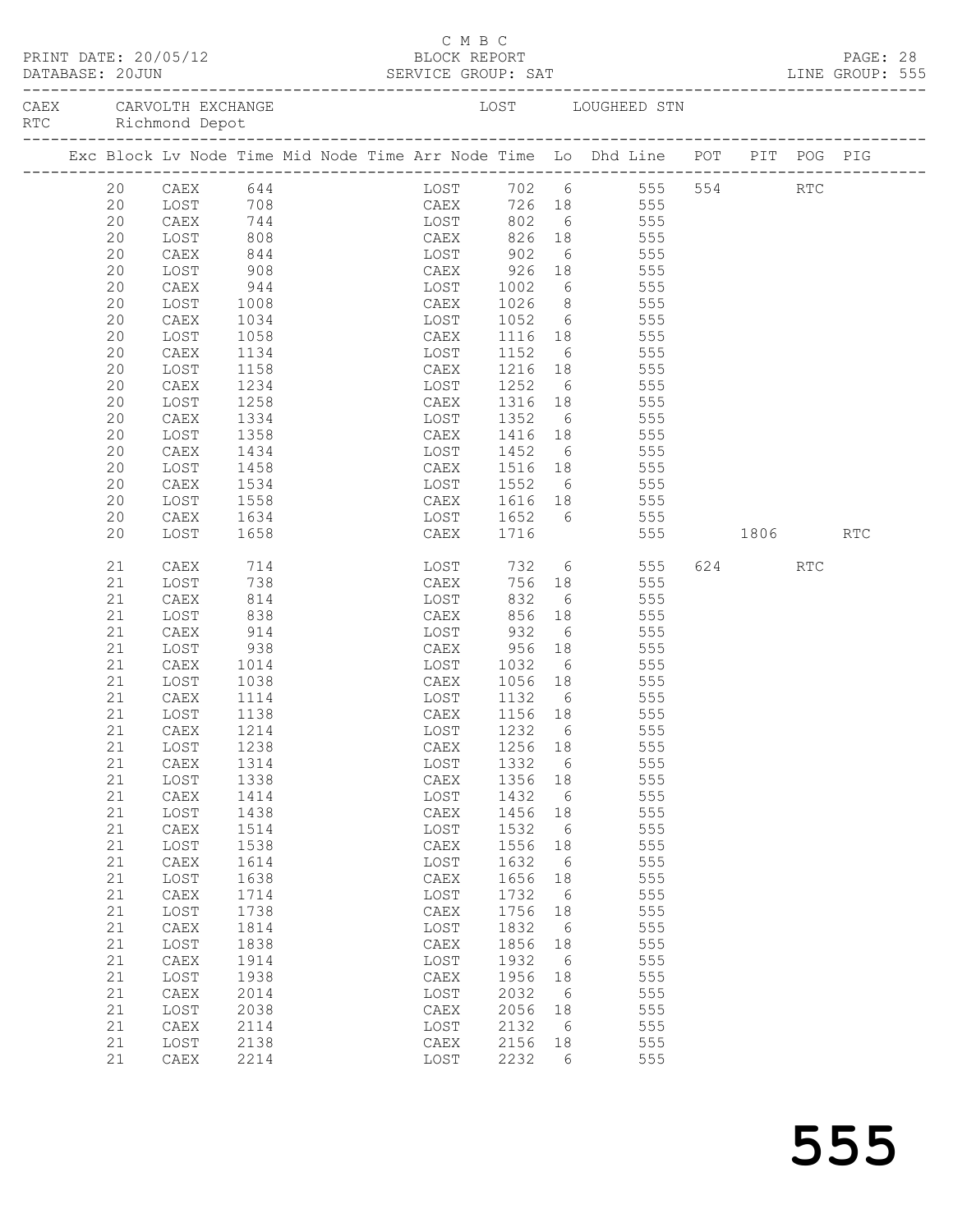### C M B C<br>BLOCK REPORT

| DATABASE: 20JUN |    |      |      |  |      |      |   | SERVICE GROUP: SAT                                                             |  | LINE GROUP: 555 |  |
|-----------------|----|------|------|--|------|------|---|--------------------------------------------------------------------------------|--|-----------------|--|
|                 |    |      |      |  |      |      |   | Exc Block Lv Node Time Mid Node Time Arr Node Time Lo Dhd Line POT PIT POG PIG |  |                 |  |
|                 |    |      |      |  |      |      |   | 21 LOST 2238 CAEX 2256 555 2346 RTC                                            |  |                 |  |
|                 | 22 | CAEX | 1054 |  |      |      |   | LOST 1112 6 555 1004 RTC                                                       |  |                 |  |
|                 | 22 | LOST | 1118 |  | CAEX | 1136 |   | 555                                                                            |  |                 |  |
|                 | 22 | CAEX | 1154 |  | LOST | 1212 |   | $6\degree$<br>555                                                              |  |                 |  |
|                 | 22 | LOST | 1218 |  | CAEX | 1236 |   | 555                                                                            |  |                 |  |
|                 | 22 | CAEX | 1254 |  | LOST | 1312 |   | $6\overline{6}$<br>555                                                         |  |                 |  |
|                 | 22 | LOST | 1318 |  | CAEX | 1336 |   | 555                                                                            |  |                 |  |
|                 | 22 | CAEX | 1354 |  | LOST | 1412 |   | 555<br>$6\degree$                                                              |  |                 |  |
|                 | 22 | LOST | 1418 |  | CAEX | 1436 |   | 555                                                                            |  |                 |  |
|                 | 22 | CAEX | 1454 |  | LOST | 1512 |   | $6\degree$<br>555                                                              |  |                 |  |
|                 | 22 | LOST | 1518 |  | CAEX | 1536 |   | 555                                                                            |  |                 |  |
|                 | 22 | CAEX | 1554 |  | LOST | 1612 |   | 555<br>$6\degree$                                                              |  |                 |  |
|                 | 22 | LOST | 1618 |  | CAEX | 1636 |   | 555                                                                            |  |                 |  |
|                 | 22 | CAEX | 1654 |  | LOST | 1712 |   | $6\degree$<br>555                                                              |  |                 |  |
|                 | 22 | LOST | 1718 |  | CAEX | 1736 |   | $8 \overline{)}$<br>555                                                        |  |                 |  |
|                 | 22 | CAEX | 1744 |  | LOST | 1802 |   | $6\degree$<br>555                                                              |  |                 |  |
|                 | 22 | LOST | 1808 |  | CAEX | 1826 |   | 555                                                                            |  |                 |  |
|                 | 22 | CAEX | 1844 |  | LOST | 1902 |   | $6\degree$<br>555                                                              |  |                 |  |
|                 | 22 | LOST | 1908 |  | CAEX | 1926 |   | 555                                                                            |  |                 |  |
|                 | 22 | CAEX | 1944 |  | LOST | 2002 | 6 | 555                                                                            |  |                 |  |
|                 | 22 | LOST | 2008 |  | CAEX | 2026 |   | 555                                                                            |  |                 |  |
|                 | 22 | CAEX | 2044 |  | LOST | 2102 | 6 | 555                                                                            |  |                 |  |

 22 LOST 2108 CAEX 2126 18 555 22 CAEX 2144 LOST 2202 6 555 22 LOST 2208 CAEX 2226 18 555 22 CAEX 2244 LOST 2302 6 555

22 LOST 2308 CAEX 2326 555 2416 RTC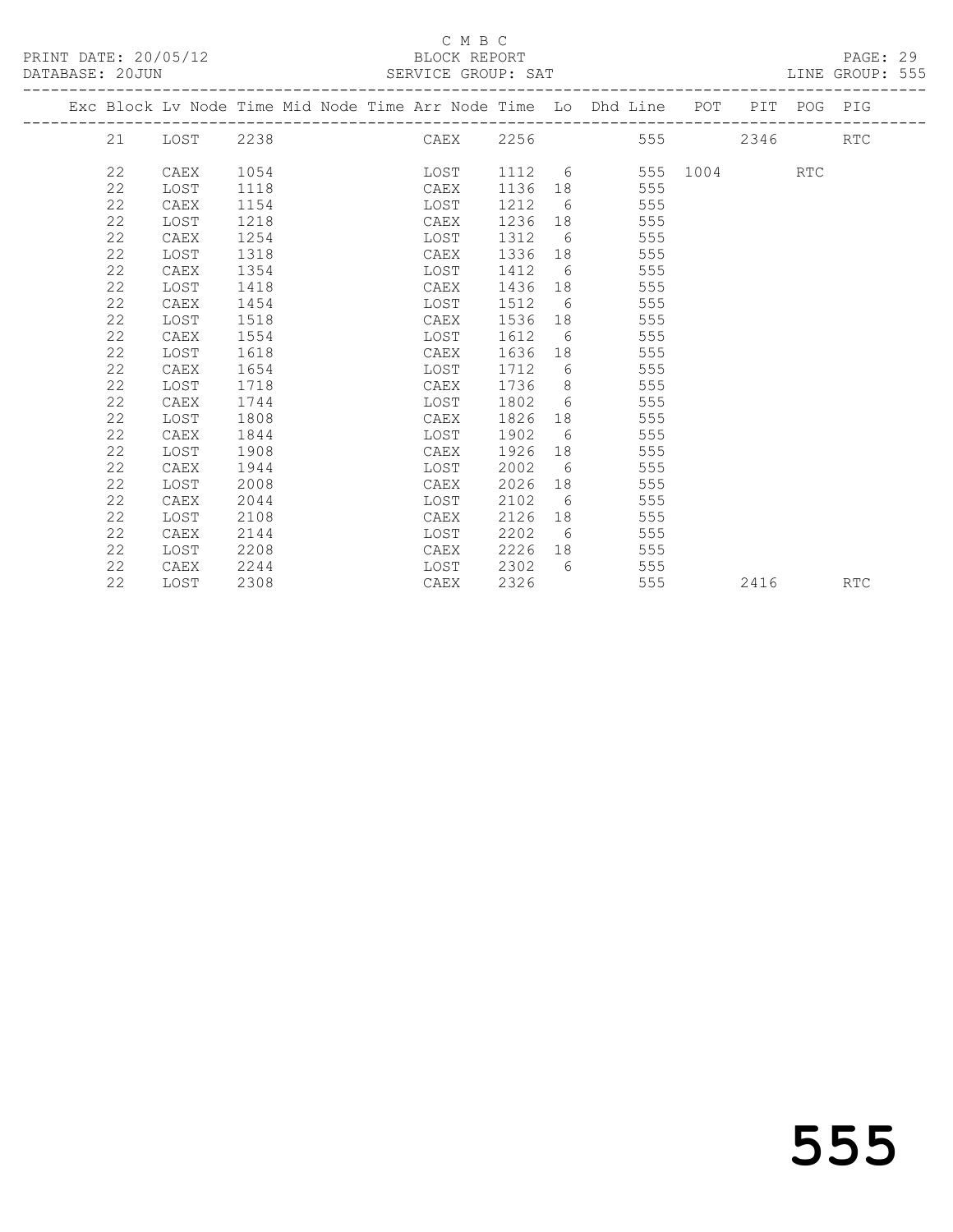|  |                                                                                                                                                                                                                                                                                                                                                                                                              | PRINT DATE: 20/05/12                                                                                                                                                   |                                                                                                          |                                                                                                                                       |                                                           | C M B C                                                                                                                                         | BLOCK REPORT                                                                                                             |                                                                                                                               | DATABASE: 20JUN<br>DATABASE: 20JUN SERVICE GROUP: SAT LINE GROUP: 601                                                                                                                                                                                                                                                                                                                                                                                                                                                                                                                                                                                                                                                                                                                                                                                                                                    |                         |                             | PAGE: 30                    |  |
|--|--------------------------------------------------------------------------------------------------------------------------------------------------------------------------------------------------------------------------------------------------------------------------------------------------------------------------------------------------------------------------------------------------------------|------------------------------------------------------------------------------------------------------------------------------------------------------------------------|----------------------------------------------------------------------------------------------------------|---------------------------------------------------------------------------------------------------------------------------------------|-----------------------------------------------------------|-------------------------------------------------------------------------------------------------------------------------------------------------|--------------------------------------------------------------------------------------------------------------------------|-------------------------------------------------------------------------------------------------------------------------------|----------------------------------------------------------------------------------------------------------------------------------------------------------------------------------------------------------------------------------------------------------------------------------------------------------------------------------------------------------------------------------------------------------------------------------------------------------------------------------------------------------------------------------------------------------------------------------------------------------------------------------------------------------------------------------------------------------------------------------------------------------------------------------------------------------------------------------------------------------------------------------------------------------|-------------------------|-----------------------------|-----------------------------|--|
|  |                                                                                                                                                                                                                                                                                                                                                                                                              | BPST BRIDGEPORT STN                                                                                                                                                    |                                                                                                          |                                                                                                                                       |                                                           |                                                                                                                                                 |                                                                                                                          |                                                                                                                               | 28CR $128$ ST & CRESCENT RD $2A52$ 2ND AV & 52A ST TERMINUS<br>LADX LADNER EXCHANGE<br>MAEX MATHEWS EXCHANGE OXVN OXFORD ST FS VINE AV THE AVENUE OXVN OXFORD ST FS VINE AVENUE AT A RIDE SURD SULLIVAN & KIDD<br>SSPR SOUTH SURREY PARK N RIDE                                                                                                                                                                                                                                                                                                                                                                                                                                                                                                                                                                                                                                                          |                         |                             |                             |  |
|  |                                                                                                                                                                                                                                                                                                                                                                                                              |                                                                                                                                                                        |                                                                                                          |                                                                                                                                       |                                                           |                                                                                                                                                 |                                                                                                                          |                                                                                                                               | Exc Block Lv Node Time Mid Node Time Arr Node Time Lo Dhd Line POT PIT POG PIG                                                                                                                                                                                                                                                                                                                                                                                                                                                                                                                                                                                                                                                                                                                                                                                                                           |                         |                             |                             |  |
|  | $\mathbf{1}$<br>$\mathbf{1}$<br>$\mathbf{1}$<br>$\mathbf{1}$<br>$\mathbf{1}$<br>$\mathbf{1}$<br>$\mathbf{1}$<br>$\mathbf{1}$<br>$\mathbf{1}$<br>$\mathbf{1}$<br>$\mathbf{1}$<br>$\mathbf{2}$<br>$\mathbf{2}$<br>$\mathbf{2}$<br>$\mathbf{2}$<br>$\mathbf{2}$<br>$\mathbf{2}$<br>$\mathbf{2}$<br>$\mathbf{2}$<br>$\mathbf{2}$<br>$\mathbf{2}$<br>$\mathbf{2}$<br>$\mathbf{2}$<br>$\mathbf{2}$<br>$\mathbf{2}$ | 2A52<br>BPST<br>2A52<br>BPST<br>2A52<br>BPST<br>2A52<br>2A52<br>BPST<br>2A52<br>BPST<br>SUKD<br>BPST<br>OXVN<br>BPST<br>OXVN<br>BPST<br>OXVN<br>BPST<br>OXVN<br>BPST   | 827<br>1341<br>1444<br>1541<br>1741                                                                      | J&N5<br>1243 SSPR<br>MAEX<br>SSPR<br>MAEX                                                                                             |                                                           |                                                                                                                                                 | 1401 OXVN 1430 14                                                                                                        |                                                                                                                               | 1 28CR 417 J&N5 BPST 505 15 351 353 RTC<br>1 BPST 520 MAEX 536 SUKD 609 19 351<br>SUKD 628 J&N5 BPST 724 6 351<br>BPST 730 LADX 748 2A52 818 13 601<br>2A52 831 LADX 900 BPST 918 12 601<br>BPST 930 LADX 948 2A52 1021 5 601<br>1026 LADX 1100 BPST 1121 22 601<br>1143 LADX 1201 2A52 1235 12 601<br>1247 LADX 1320 BPST 1340 23 601<br>1403 LADX 1423 2A52 1457 8 601<br>1505 LADX 1540 BPST 1600 23 601<br>1623 LADX 1643 2A52 1717 12 601<br>1729 LADX 1800 BPST 1822 601<br>601 1835 RTC<br>420 LADX 445 BPST 502 18 601<br>520 LADX 538 2A52 606 21 601<br>627 LADX 652 BPST 709 19 601<br>728 MAEX 745 SUKD 821 6 351<br>BPST 931 12 351<br>943 MAEX 1000 OXVN 1028 14 351<br>1042 SSPR 1102 BPST 1132 11 351<br>1143 MAEX 1202 OXVN 1229 14 351<br>1303 BPST 1333 8 351<br>351<br>1504 BPST 1534 7 351<br>1602 OXVN 1630 17 351<br>1647 SSPR 1704 BPST 1734 7 351<br>MAEX 1802 OXVN 1828 12 351 | 354 356                 | RTC                         |                             |  |
|  | $\mathbf{2}$<br>$\mathbf{2}$<br>$\overline{2}$                                                                                                                                                                                                                                                                                                                                                               | OXVN<br>BPST                                                                                                                                                           |                                                                                                          | 1840 SSPR   1857  BPST   1926  15<br>1941  MAEX   2000  OXVN   2025  12                                                               |                                                           |                                                                                                                                                 |                                                                                                                          |                                                                                                                               | 351<br>351<br>OXVN 2037 SSPR 2054 BPST 2121 20 351                                                                                                                                                                                                                                                                                                                                                                                                                                                                                                                                                                                                                                                                                                                                                                                                                                                       |                         |                             |                             |  |
|  | 2<br>3<br>3<br>3<br>3<br>$\mathsf 3$<br>3<br>3<br>3<br>$\mathsf 3$<br>3<br>3<br>3<br>3<br>3<br>3                                                                                                                                                                                                                                                                                                             | <b>BPST</b><br>28CR<br>BPST<br>SUKD<br><b>BPST</b><br>OXVN<br><b>BPST</b><br>SUKD<br><b>BPST</b><br>SUKD<br><b>BPST</b><br>SUKD<br><b>BPST</b><br>SUKD<br>BPST<br>SUKD | 2141<br>627<br>731<br>843<br>933<br>1028<br>1140<br>1256<br>1409<br>1526<br>1644<br>1756<br>1908<br>2026 | MAEX<br>515 J&N5<br>MAEX<br>J&N5<br>MAEX<br>SSPR<br>MAEX<br>J&N5<br>MAEX<br>J&N5<br>MAEX<br>J&N5<br>MAEX<br>J&N5<br>MAEX<br>2135 J&N5 | 2200<br>644<br>900<br>952<br>1046<br>1316<br>1547<br>1817 | SUKD<br>BPST<br>SUKD<br><b>BPST</b><br>OXVN<br>BPST<br>SUKD<br>BPST<br>SUKD<br>BPST<br>SUKD<br><b>BPST</b><br>SUKD<br>BPST<br>2045 SUKD<br>BPST | 2240<br>605<br>718<br>829<br>924<br>1022<br>1128<br>1248<br>1404<br>1519<br>1634<br>1749<br>1900<br>2008<br>2126<br>2230 | 22<br>13<br>14<br>9<br>$6\overline{6}$<br>12<br>8<br>5<br>$\overline{7}$<br>10<br>$\overline{7}$<br>8 <sup>8</sup><br>18<br>9 | 351<br>351<br>351<br>351<br>351<br>351<br>351<br>351<br>351<br>351<br>351<br>351<br>351<br>351<br>351<br>351                                                                                                                                                                                                                                                                                                                                                                                                                                                                                                                                                                                                                                                                                                                                                                                             | 2308<br>451 000<br>2243 | $\mathop{\rm RTC}\nolimits$ | RTC<br>$\operatorname{RTC}$ |  |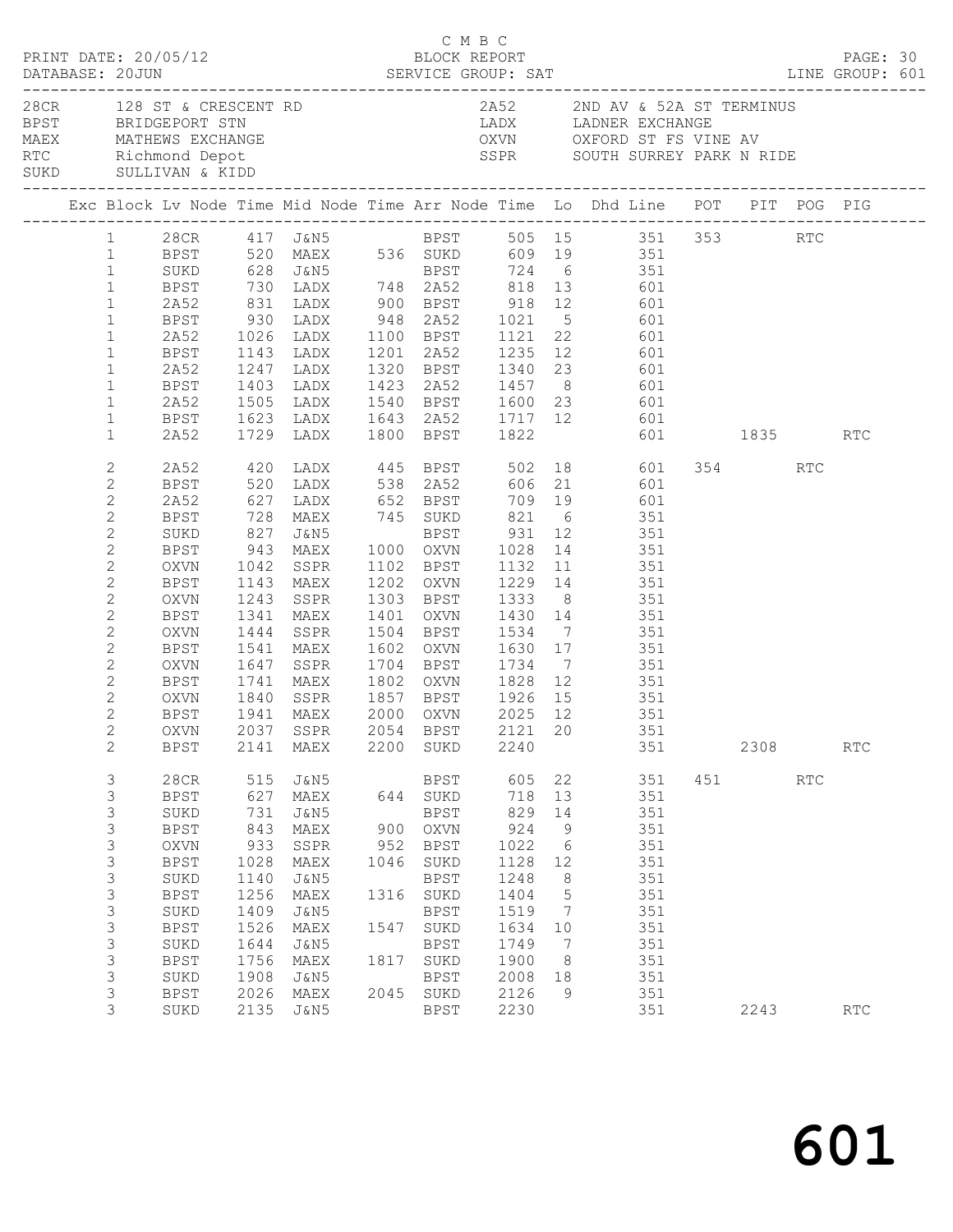PRINT DATE: 20/05/12 BLOCK REPORT<br>
DATABASE: 20JUN SERVICE GROUP: SAT

## C M B C<br>BLOCK REPORT

PAGE: 31<br>LINE GROUP: 601

|  |                |             |      |                              |      |             |        |                              | Exc Block Lv Node Time Mid Node Time Arr Node Time Lo Dhd Line POT PIT POG PIG<br>------------------------------------ |     |                |            |                             |
|--|----------------|-------------|------|------------------------------|------|-------------|--------|------------------------------|------------------------------------------------------------------------------------------------------------------------|-----|----------------|------------|-----------------------------|
|  | $\overline{4}$ | 2A52        |      | 523 LADX                     |      | 548 BPST    | 605 5  |                              | 601                                                                                                                    | 457 |                | <b>RTC</b> |                             |
|  | 4              | BPST        | 610  | LADX                         |      | 628 2A52    | 656    | $5^{\circ}$                  | 601                                                                                                                    |     |                |            |                             |
|  | 4              | 2A52        | 701  | LADX                         | 727  | BPST        | 744    | 16                           | 601                                                                                                                    |     |                |            |                             |
|  | 4              | <b>BPST</b> | 800  | LADX                         | 818  | 2A52        | 849    | 8 <sup>8</sup>               | 601                                                                                                                    |     |                |            |                             |
|  | 4              | 2A52        | 857  | LADX                         |      | 930 BPST    | 950    | 8 <sup>8</sup>               | 601                                                                                                                    |     |                |            |                             |
|  | 4              | BPST        | 958  | LADX                         | 1016 | 2A52        | 1049   | $\overline{7}$               | 601                                                                                                                    |     |                |            |                             |
|  | 4              | 2A52        | 1056 | LADX                         | 1130 | BPST        | 1151   | 12                           | 601                                                                                                                    |     |                |            |                             |
|  | 4              | <b>BPST</b> | 1203 | LADX                         | 1223 | 2A52        | 1257   | 8 <sup>8</sup>               | 601                                                                                                                    |     |                |            |                             |
|  | 4              | 2A52        | 1305 | LADX                         | 1340 | BPST        | 1400   | 23                           | 601                                                                                                                    |     |                |            |                             |
|  | 4              | BPST        | 1423 | LADX                         | 1443 | 2A52        | 1517   | 9                            | 601                                                                                                                    |     |                |            |                             |
|  | 4              | 2A52        | 1526 | LADX                         | 1600 | BPST        | 1622   | 21                           | 601                                                                                                                    |     |                |            |                             |
|  | 4              | <b>BPST</b> | 1643 | LADX                         | 1703 | 2A52        | 1737   | 12                           | 601                                                                                                                    |     |                |            |                             |
|  | 4              | 2A52        | 1749 | LADX                         | 1820 | BPST        | 1842   | 13                           | 601                                                                                                                    |     |                |            |                             |
|  | 4              | BPST        | 1855 | LADX                         | 1913 | 2A52        | 1944   | 12                           | 601                                                                                                                    |     |                |            |                             |
|  | 4              | 2A52        | 1956 | LADX                         | 2027 | BPST        | 2045   | 12                           | 601                                                                                                                    |     |                |            |                             |
|  | 4              | <b>BPST</b> | 2057 | LADX                         | 2115 | 2A52        | 2146   | 12                           | 601                                                                                                                    |     |                |            |                             |
|  | 4              | 2A52        | 2158 | LADX                         | 2227 | BPST        | 2245   | 14                           | 601                                                                                                                    |     |                |            |                             |
|  | 4              | <b>BPST</b> | 2259 | MAEX                         | 2318 | SUKD        | 2358   |                              | 351                                                                                                                    |     | 2426           |            | RTC                         |
|  |                |             |      |                              |      |             |        |                              |                                                                                                                        |     |                |            |                             |
|  | 5              | <b>BPST</b> | 543  | MAEX                         | 559  | OXVN        | 619    | 6                            | 351                                                                                                                    |     | 523 and $\sim$ | <b>RTC</b> |                             |
|  | 5              | OXVN        | 625  | SSPR                         | 641  | BPST        | 708    | $5\overline{)}$              | 351                                                                                                                    |     |                |            |                             |
|  | 5              | <b>BPST</b> | 713  | MAEX                         | 730  | OXVN        | 754    | 6                            | 351                                                                                                                    |     |                |            |                             |
|  | 5              | OXVN        | 800  | SSPR                         | 816  | BPST        | 844    | 14                           | 351                                                                                                                    |     |                |            |                             |
|  | 5              | <b>BPST</b> | 858  | MAEX                         |      | 915 SUKD    | 954    | 15                           | 351                                                                                                                    |     |                |            |                             |
|  | 5              | SUKD        | 1009 | J&N5                         |      | BPST        | 1116   | 12                           | 351                                                                                                                    |     |                |            |                             |
|  | 5              | <b>BPST</b> | 1128 | MAEX                         |      | 1147 SUKD   | 1233   | $7\overline{ }$              | 351                                                                                                                    |     |                |            |                             |
|  | 5              | SUKD        | 1240 | J&N5                         |      | <b>BPST</b> | 1348   | 8                            | 351                                                                                                                    |     |                |            |                             |
|  | 5              | <b>BPST</b> | 1356 | MAEX                         |      | 1416 SUKD   | 1503   | 8 <sup>8</sup>               | 351                                                                                                                    |     |                |            |                             |
|  | $\mathsf S$    | SUKD        | 1511 | J&N5                         |      | BPST        | 1619   | $7\phantom{.0}\phantom{.0}7$ | 351                                                                                                                    |     |                |            |                             |
|  | 5              | <b>BPST</b> | 1626 | MAEX                         |      | 1647 SUKD   | 1732   | 9                            | 351                                                                                                                    |     |                |            |                             |
|  | 5              | SUKD        | 1741 | J&N5                         |      | BPST        | 1843   | 13                           | 351                                                                                                                    |     |                |            |                             |
|  | 5              | <b>BPST</b> | 1856 | MAEX                         |      | 1915 SUKD   | 1958   | 10                           | 351                                                                                                                    |     |                |            |                             |
|  | 5              | SUKD        | 2008 | J&N5                         |      | BPST        | 2106   | 15                           | 351                                                                                                                    |     |                |            |                             |
|  | 5              | BPST        | 2121 | MAEX                         |      | 2140 SUKD   | 2220   | 13                           | 351                                                                                                                    |     |                |            |                             |
|  | 5              | SUKD        | 2233 | J&N5                         |      | BPST        | 2326   |                              | 351                                                                                                                    |     | 2339           |            | <b>RTC</b>                  |
|  |                |             |      |                              |      |             |        |                              |                                                                                                                        |     |                |            |                             |
|  | 6              | SUKD        | 554  | J&N5                         |      | BPST        | 650    | $\overline{7}$               | 351                                                                                                                    |     | 525            | <b>RTC</b> |                             |
|  | 6              | BPST        | 657  | MAEX                         |      | 714 SUKD    | 748    | 10                           | 351                                                                                                                    |     |                |            |                             |
|  | 6              | SUKD        | 758  | J&N5                         |      | BPST        | 859 14 |                              | 351                                                                                                                    |     |                |            |                             |
|  | 6              | <b>BPST</b> | 913  | MAEX                         | 930  | OXVN        | 957    | 12                           | 351                                                                                                                    |     |                |            |                             |
|  | 6              | <b>OXVN</b> | 1009 | SSPR                         | 1028 | <b>BPST</b> | 1058   | 15                           | 351                                                                                                                    |     |                |            |                             |
|  | $\epsilon$     | <b>BPST</b> | 1113 | MAEX                         | 1132 | OXVN        | 1158   | 15                           | 351                                                                                                                    |     |                |            |                             |
|  | 6              | OXVN        | 1213 | SSPR                         | 1233 | <b>BPST</b> | 1303   | 8                            | 351                                                                                                                    |     |                |            |                             |
|  | 6              | <b>BPST</b> | 1311 | MAEX                         | 1331 | <b>OXVN</b> | 1400   | 14                           | 351                                                                                                                    |     |                |            |                             |
|  | 6              | OXVN        | 1414 | SSPR                         | 1434 | <b>BPST</b> | 1504   | 7                            | 351                                                                                                                    |     |                |            |                             |
|  | $\epsilon$     | BPST        | 1511 | MAEX                         | 1531 | OXVN        | 1600   | 17                           | 351                                                                                                                    |     |                |            |                             |
|  | $\epsilon$     | OXVN        | 1617 | SSPR                         | 1634 | <b>BPST</b> | 1704   | 7                            | 351                                                                                                                    |     |                |            |                             |
|  | 6              | <b>BPST</b> | 1711 | MAEX                         | 1732 | OXVN        | 1800   | 12                           | 351                                                                                                                    |     |                |            |                             |
|  | 6              | OXVN        | 1812 | SSPR                         | 1829 | <b>BPST</b> | 1857   | 14                           | 351                                                                                                                    |     |                |            |                             |
|  | 6              | <b>BPST</b> | 1911 | $\ensuremath{\mathsf{MAEX}}$ | 1930 | OXVN        | 1955   | 12                           | 351                                                                                                                    |     |                |            |                             |
|  | 6              | OXVN        | 2007 | SSPR                         | 2024 | <b>BPST</b> | 2051   | 10                           | 351                                                                                                                    |     |                |            |                             |
|  | 6              | <b>BPST</b> | 2101 | MAEX                         | 2120 | SUKD        | 2200   |                              | 351                                                                                                                    |     | 2228           |            | $\mathop{\rm RTC}\nolimits$ |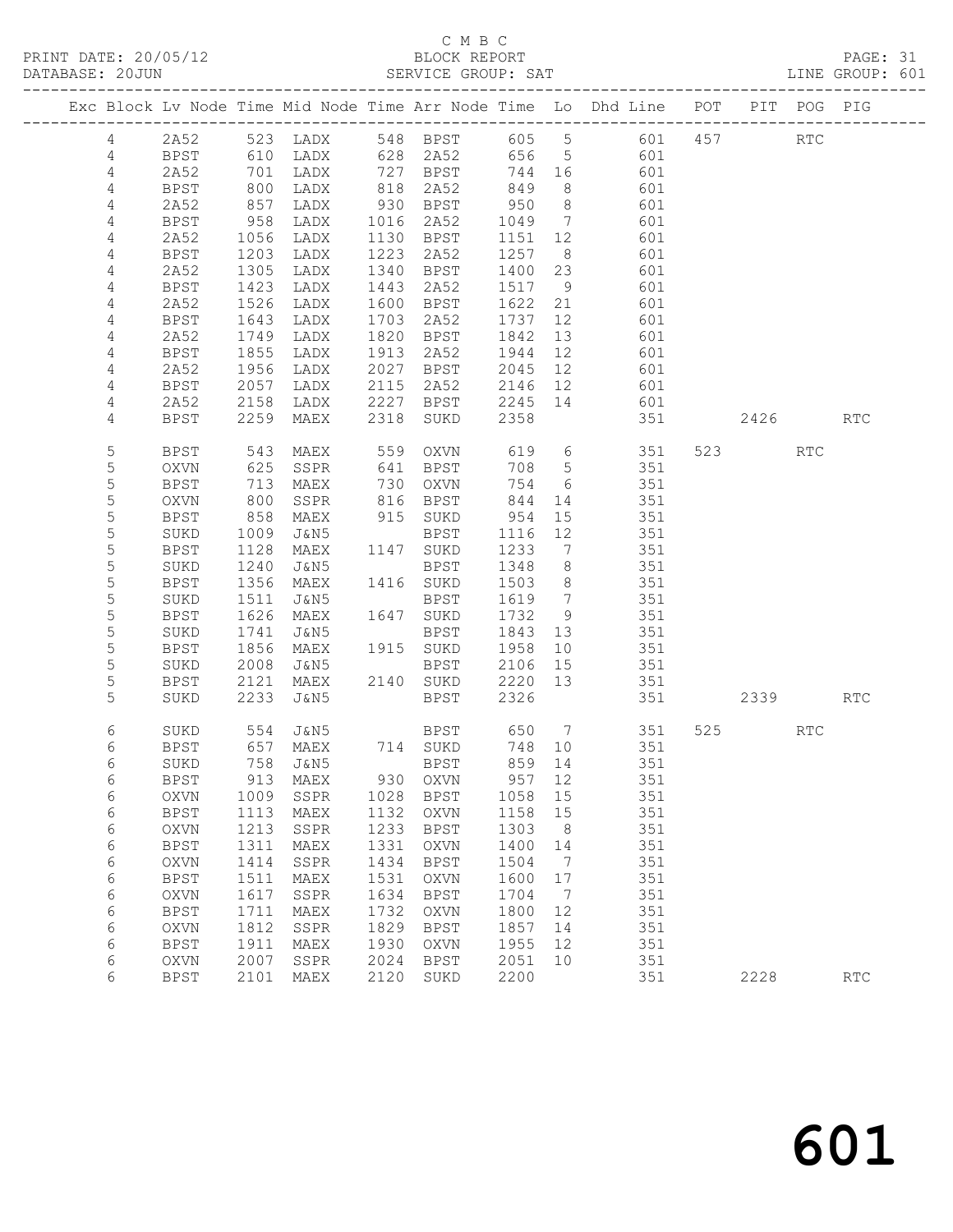PRINT DATE: 20/05/12 BLOCK REPORT BATABASE: 20JUN

#### C M B C<br>BLOCK REPORT

PAGE: 32<br>LINE GROUP: 601

|                 |                     |              |                            |              |                          |                 |                      | Exc Block Lv Node Time Mid Node Time Arr Node Time Lo Dhd Line POT |     |                        | PIT POG PIG |                             |
|-----------------|---------------------|--------------|----------------------------|--------------|--------------------------|-----------------|----------------------|--------------------------------------------------------------------|-----|------------------------|-------------|-----------------------------|
| $7\phantom{.0}$ | BPST                |              |                            |              |                          |                 |                      |                                                                    |     |                        | RTC         |                             |
| $7\overline{ }$ | SUKD                |              |                            |              |                          |                 |                      |                                                                    |     |                        |             |                             |
| $7\phantom{.0}$ | <b>BPST</b>         |              | 813 MAEX                   |              | 830 OXVN 854             |                 | $\overline{7}$       | 351                                                                |     |                        |             |                             |
| 7               | OXVN                | 901          | SSPR                       |              | 919 BPST                 | 949             | 9                    | 351                                                                |     |                        |             |                             |
| $7\phantom{.0}$ | BPST                | 958          | MAEX                       |              | 1015 SUKD                | 1057 13         |                      | 351                                                                |     |                        |             |                             |
| $7\phantom{.0}$ | SUKD                | 1110         | J&N5                       |              | BPST                     | 1218            | 8 <sup>8</sup>       | 351                                                                |     |                        |             |                             |
| $7\phantom{.0}$ | BPST                | 1226         | MAEX                       |              | 1246 SUKD                | 1334            | $5\overline{)}$      | 351                                                                |     |                        |             |                             |
| 7               | SUKD                | 1339         | J&N5                       |              | BPST                     | 1449            | $\overline{7}$       | 351                                                                |     |                        |             |                             |
| $7\phantom{.0}$ | BPST                | 1456         | MAEX                       |              | 1516 SUKD                | 1603            | 11                   | 351                                                                |     |                        |             |                             |
| $7\phantom{.0}$ | SUKD                | 1614         | J&N5                       |              | BPST                     | 1719            | $\overline{7}$       | 351                                                                |     |                        |             |                             |
| $7\phantom{.0}$ | BPST                | 1726         | MAEX                       |              | 1747 SUKD                | 1830            | 9                    | 351                                                                |     |                        |             |                             |
| 7               | SUKD                | 1839         | J&N5                       |              | BPST                     | 1940 16         |                      | 351                                                                |     |                        |             |                             |
| 7               | BPST                | 1956         | MAEX                       |              | 2015 SUKD                | 2056            | 12                   | 351                                                                |     |                        |             |                             |
| 7               | SUKD                | 2108         | J&N5                       |              | BPST                     | 2206            |                      | 351                                                                |     | 2219                   |             | <b>RTC</b>                  |
| 8               | BPST                | 612          | MAEX                       |              | 629 OXVN                 | 651             |                      | 6 351                                                              |     | 552 31                 | <b>RTC</b>  |                             |
| 8               | <b>OXVN</b>         | 657          | SSPR                       | 713          | BPST                     | 740             | 18                   | 351                                                                |     |                        |             |                             |
| $\,8\,$         | BPST                | 758          | MAEX                       |              | 815 SUKD                 | 851             | 8 <sup>8</sup>       | 351                                                                |     |                        |             |                             |
| 8               | SUKD                | 859          | J&N5                       |              | BPST                     | 1004            | 9                    | 351                                                                |     |                        |             |                             |
| 8               | BPST                | 1013         | MAEX                       |              | 1031 OXVN                | 1057 16         |                      | 351                                                                |     |                        |             |                             |
| 8               | OXVN                | 1113         | SSPR                       |              | 1133 BPST                | 1203            | 8 <sup>8</sup>       | 351                                                                |     |                        |             |                             |
| 8               | BPST                | 1211         | MAEX                       | 1231         | OXVN                     | 1258            | 15                   | 351                                                                |     |                        |             |                             |
| 8               | OXVN                | 1313         | SSPR                       | 1333         | BPST                     | 1403            | 8 <sup>8</sup>       | 351                                                                |     |                        |             |                             |
| 8               | BPST                | 1411         | MAEX                       | 1431         | OXVN                     | 1500            | 14                   | 351                                                                |     |                        |             |                             |
| 8               | OXVN                | 1514         | SSPR                       | 1534         | BPST                     | 1604            | $\overline{7}$       | 351                                                                |     |                        |             |                             |
| 8               | BPST                | 1611         | MAEX                       | 1632         | OXVN                     | 1700            | 16                   | 351                                                                |     |                        |             |                             |
| 8               | OXVN                | 1716         | SSPR                       | 1733         | BPST                     | 1803            | 8 <sup>8</sup>       | 351                                                                |     |                        |             |                             |
| 8               | BPST                | 1811         | MAEX                       | 1831         | OXVN                     | 1857            | 11                   | 351                                                                |     |                        |             |                             |
| 8               | OXVN                | 1908         | SSPR                       | 1925         | BPST                     | 1954            | 17                   | 351                                                                |     |                        |             |                             |
| 8               | BPST                | 2011         | MAEX                       | 2030         | OXVN                     | 2055            | 12                   | 351                                                                |     |                        |             |                             |
| 8               | OXVN                | 2107         | SSPR                       | 2124<br>2227 | BPST                     | 2151 19<br>2256 | $5^{\circ}$          | 351<br>601                                                         |     |                        |             |                             |
| 8<br>8          | BPST<br>2A52        | 2210<br>2301 | LADX<br>LADX               | 2329         | 2A52<br>BPST             | 2347            |                      | 601                                                                |     | 2400                   |             | $\mathop{\rm RTC}\nolimits$ |
|                 |                     |              |                            |              |                          |                 |                      |                                                                    |     |                        |             |                             |
| 9               | BPST                | 642          | MAEX                       | 659          | OXVN                     |                 |                      | 721 6<br>351                                                       |     | 622 and $\overline{a}$ | RTC         |                             |
| 9               | OXVN                | 727          | SSPR                       |              | 743 BPST                 | 810             | 18                   | 351                                                                |     |                        |             |                             |
| 9               | BPST                | 828          | MAEX                       |              | 845 SUKD                 | 921             | 12                   | 351                                                                |     |                        |             |                             |
| 9               | SUKD                | 933          | J&N5                       |              | BPST                     | 1040            | 18                   | 351                                                                |     |                        |             |                             |
| 9               | <b>BPST</b>         | 1058         | MAEX                       |              | 1116 SUKD                | 1201 9          |                      | 351                                                                |     |                        |             |                             |
| 9               |                     |              | SUKD 1210 J&N5 BPST 1318 8 |              |                          |                 |                      | 351                                                                |     |                        |             |                             |
| 9               | BPST                | 1326         | MAEX                       |              | 1346 SUKD                | 1433            | 6                    | 351                                                                |     |                        |             |                             |
| 9               | SUKD                | 1439         | J&N5                       |              | BPST                     | 1549            | $7\phantom{.0}$      | 351                                                                |     |                        |             |                             |
| $\mathsf 9$     | BPST                | 1556         | MAEX                       |              | 1617 SUKD                | 1704            | 8                    | 351                                                                |     |                        |             |                             |
| 9<br>9          | SUKD                | 1712<br>1826 | J&N5<br>MAEX               |              | <b>BPST</b><br>1846 SUKD | 1817<br>1929    | 9<br>9               | 351<br>351                                                         |     |                        |             |                             |
| 9               | BPST<br>SUKD        | 1938         | J&N5                       |              | <b>BPST</b>              | 2036            |                      | 351                                                                |     | 2049                   |             | $\operatorname{RTC}$        |
|                 |                     |              |                            |              |                          |                 |                      |                                                                    |     |                        |             |                             |
| 10              | BPST                | 700          | LADX                       | 718          | 2A52                     | 748             | 13                   | 601                                                                | 640 |                        | <b>RTC</b>  |                             |
| 10              | 2A52                | 801          | LADX                       | 829          | BPST                     | 847             | 13                   | 601                                                                |     |                        |             |                             |
| 10              | <b>BPST</b>         | 900          | LADX                       | 918          | 2A52                     | 949             | $\overline{7}$       | 601                                                                |     |                        |             |                             |
| 10              | 2A52                | 956          | LADX                       | 1030         | BPST                     | 1051            | 12                   | 601                                                                |     |                        |             |                             |
| 10              | <b>BPST</b>         | 1103         | LADX                       | 1121         | 2A52                     | 1154            | 13                   | 601                                                                |     |                        |             |                             |
| 10              | 2A52                | 1207         | LADX                       | 1240         | BPST                     | 1300            | 23                   | 601                                                                |     |                        |             |                             |
| 10<br>10        | <b>BPST</b><br>2A52 | 1323<br>1425 | LADX                       | 1343<br>1500 | 2A52                     | 1417<br>1520    | 8 <sup>8</sup><br>23 | 601<br>601                                                         |     |                        |             |                             |
| 10              | <b>BPST</b>         | 1543         | LADX<br>LADX               | 1603         | BPST<br>2A52             | 1637            | $\overline{9}$       | 601                                                                |     |                        |             |                             |
| 10              | 2A52                |              | 1646 LADX                  | 1720         | BPST                     | 1742 21         |                      | 601                                                                |     |                        |             |                             |
|                 |                     |              |                            |              |                          |                 |                      |                                                                    |     |                        |             |                             |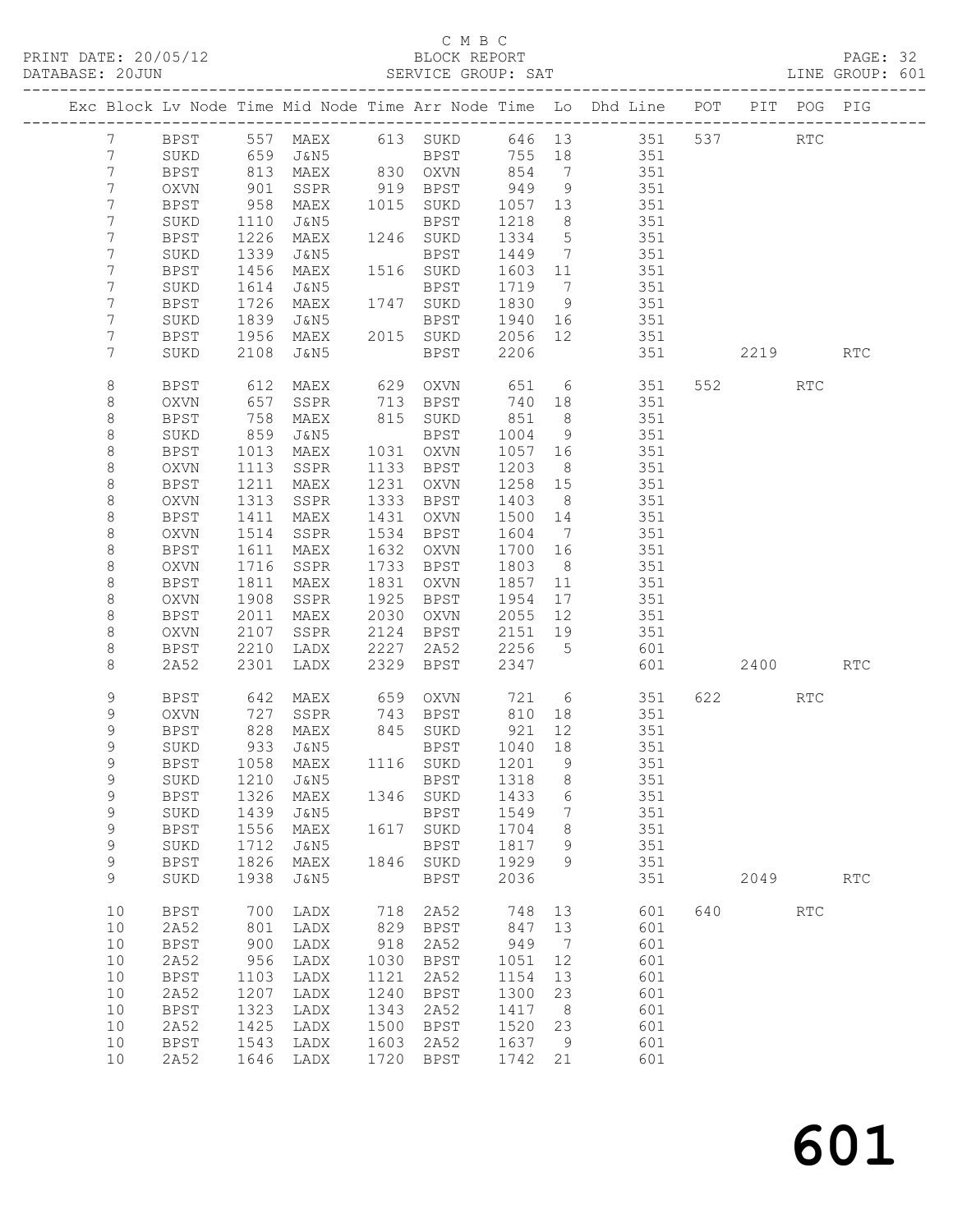PRINT DATE: 20/05/12 BLOCK REPORT<br>DATABASE: 20JUN SERVICE GROUP: SAT

#### C M B C<br>BLOCK REPORT

#### PAGE: 33<br>LINE GROUP: 601

|  |    |             |                  |                      |      |                              |                   |                 | Exc Block Lv Node Time Mid Node Time Arr Node Time Lo Dhd Line POT PIT POG PIG |          |      |                             |                             |
|--|----|-------------|------------------|----------------------|------|------------------------------|-------------------|-----------------|--------------------------------------------------------------------------------|----------|------|-----------------------------|-----------------------------|
|  | 10 | BPST        |                  |                      |      | 1803 LADX 1823 2A52 1856     |                   |                 |                                                                                | 601 1916 |      |                             | RTC                         |
|  | 11 | <b>BPST</b> |                  | 743 MAEX<br>829 SSPR |      | 800 OXVN<br>846 BPST         | 824 5             |                 | 351                                                                            | 723      |      | $\mathop{\rm RTC}\nolimits$ |                             |
|  | 11 | OXVN        |                  | SSPR                 |      |                              | 914 14            |                 | 351                                                                            |          |      |                             |                             |
|  | 11 | <b>BPST</b> | 928              | MAEX                 |      | 945 SUKD                     | 1025 15           |                 | 351                                                                            |          |      |                             |                             |
|  | 11 | $\rm SUKD$  | 1040             | J&N5                 |      | BPST                         | 1148              | $\overline{9}$  | 351                                                                            |          |      |                             |                             |
|  | 11 | BPST        | 1157             | MAEX                 |      | 1216 SUKD                    | 1302              | 8 <sup>8</sup>  | 351                                                                            |          |      |                             |                             |
|  | 11 | SUKD        |                  | J&N5                 |      | BPST                         | 1418 8<br>1533 10 |                 | 351                                                                            |          |      |                             |                             |
|  | 11 | BPST        | 1310<br>1426     | MAEX                 |      | 1446 SUKD                    |                   |                 | 351                                                                            |          |      |                             |                             |
|  | 11 | SUKD        |                  | J&N5                 |      | BPST                         | 1649              | $7\phantom{0}$  | 351                                                                            |          |      |                             |                             |
|  | 11 | BPST        | 1543<br>1656     | MAEX                 |      | 1717 SUKD                    | 1802 9            |                 | $351$                                                                          |          |      |                             |                             |
|  | 11 | $\rm SUKD$  | 1811<br>1926     | J&N5                 |      | BPST 1912 14<br>SUKD 2027 11 |                   |                 | 351                                                                            |          |      |                             |                             |
|  | 11 | BPST        | 1926             | MAEX                 |      | 1945 SUKD                    | 2027 11           |                 | 351                                                                            |          |      |                             |                             |
|  | 11 | SUKD        | 2038             | J&N5                 |      | BPST                         | 2136              |                 | 351                                                                            |          | 2149 |                             | RTC                         |
|  | 12 | 2A52        | 731              | LADX                 |      | 758 BPST                     | 816               | 14              | 601                                                                            | 705      |      | <b>RTC</b>                  |                             |
|  | 12 | <b>BPST</b> | 830<br>927       | LADX                 |      | 848 2A52                     | 919 8             |                 | 601                                                                            |          |      |                             |                             |
|  | 12 | 2A52        |                  | LADX                 |      | 1000 BPST                    | 1021              | 22              | 601                                                                            |          |      |                             |                             |
|  | 12 | <b>BPST</b> | 1043             | LADX                 |      | 1101 2A52                    | 1134              | 13              | 601                                                                            |          |      |                             |                             |
|  | 12 | 2A52        | 1147             | LADX                 |      | 1220 BPST                    | 1241              | 22              | 601                                                                            |          |      |                             |                             |
|  | 12 | <b>BPST</b> | $130J$<br>$1405$ | LADX                 |      | 1323 2A52                    | 1357 8            |                 | 601                                                                            |          |      |                             |                             |
|  | 12 | 2A52        |                  | LADX                 |      | 1440 BPST                    | 1500 23           |                 | 601                                                                            |          |      |                             |                             |
|  | 12 | <b>BPST</b> | 1523<br>1626     | LADX                 |      | 1543 2A52                    | 1617              | 9               | 601                                                                            |          |      |                             |                             |
|  | 12 | 2A52        | 1626             | LADX                 |      | 1700 BPST                    | 1722 21           |                 | 601                                                                            |          |      |                             |                             |
|  | 12 | BPST        | 1743             | LADX                 |      | 1803 2A52                    | 1837 19           |                 | 601                                                                            |          |      |                             |                             |
|  | 12 | 2A52        | $1856$<br>$1957$ | LADX                 |      | 1927 BPST                    | 1948 9<br>2046 10 | 9               | 601                                                                            |          |      |                             |                             |
|  | 12 | BPST        |                  | LADX                 |      | 2015 2A52                    |                   |                 | 601                                                                            |          |      |                             |                             |
|  | 12 | 2A52        | 2056             | LADX                 | 2127 | BPST                         | 2145              | 16              | 601<br>351                                                                     |          |      |                             |                             |
|  | 12 | BPST        | 2201             | MAEX                 |      | 2220 SUKD                    | 2300              | $5\overline{)}$ |                                                                                |          |      |                             |                             |
|  | 12 | SUKD        | 2305             | J&N5                 |      | BPST                         | 2358 22           |                 | 351                                                                            |          |      |                             |                             |
|  | 12 | BPST        | 2420             | LADX                 |      | 2437 2A52                    | 2504 5            |                 | 601                                                                            |          |      |                             |                             |
|  | 12 | 2A52        | 2509             | LADX                 |      | 2534 BPST                    | 2552              |                 | 601                                                                            |          | 2605 |                             | $\mathop{\rm RTC}\nolimits$ |
|  | 13 | BPST        | 1023             | LADX                 |      | 1041 2A52                    | 1114              | 13              | 601                                                                            | 1003     |      | <b>RTC</b>                  |                             |
|  | 13 | 2A52        | 1127             | LADX                 |      | 1200 BPST                    | 1221              | 22              | 601                                                                            |          |      |                             |                             |
|  | 13 | BPST        | 1243             | LADX                 |      | 1303 2A52                    | 1336              | 9               | 601                                                                            |          |      |                             |                             |
|  | 13 | 2A52        | 1345             | LADX                 |      | 1420 BPST                    | 1440 23           |                 | 601                                                                            |          |      |                             |                             |
|  | 13 | <b>BPST</b> | 1503             | LADX                 |      | 1523 2A52                    | 1557              | 9               | 601                                                                            |          |      |                             |                             |
|  | 13 | 2A52        | 1606             | LADX                 |      | 1640 BPST                    | 1702              | 21              | 601                                                                            |          |      |                             |                             |
|  | 13 | <b>BPST</b> | 1723             | LADX                 |      | 1743 2A52                    | 1817              | 12              | 601                                                                            |          |      |                             |                             |
|  | 13 | 2A52        | 1829             | LADX                 |      | 1900 BPST                    | 1921              | $6\overline{6}$ | 601                                                                            |          |      |                             |                             |
|  | 13 | <b>BPST</b> | 1927             | LADX                 |      | 1945 2A52                    | 2016 10           |                 | 601                                                                            |          |      |                             |                             |
|  | 13 | 2A52        | 2026             | LADX                 |      | 2057 BPST 2115 17            |                   |                 | 601                                                                            |          |      |                             |                             |
|  | 13 | BPST        | 2132             | LADX                 |      | 2150 2A52                    | 2221 7            |                 | 601                                                                            |          |      |                             |                             |
|  | 13 | 2A52        |                  | 2228 LADX            |      | 2257 BPST                    | 2315              |                 | 601                                                                            |          | 2328 |                             | <b>RTC</b>                  |
|  |    |             |                  |                      |      |                              |                   |                 |                                                                                |          |      |                             |                             |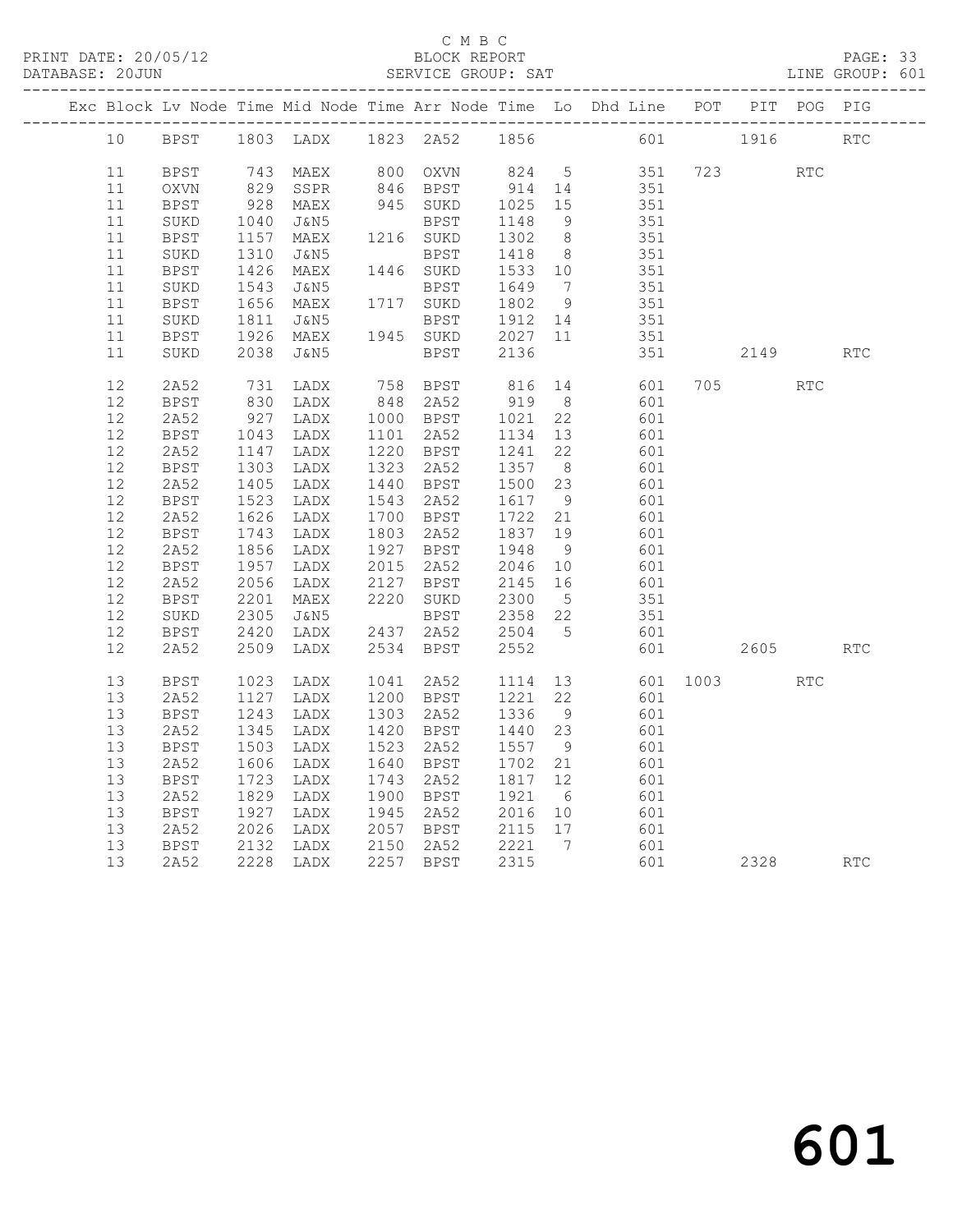PRINT DATE: 20/05/12 BLOCK REPORT BATABASE: 20JUN

#### C M B C<br>BLOCK REPORT

PAGE: 34<br>LINE GROUP: 601

|  |          |                     |              |              |              |              |              |                              | Exc Block Lv Node Time Mid Node Time Arr Node Time Lo Dhd Line POT |      |      | PIT POG PIG |            |
|--|----------|---------------------|--------------|--------------|--------------|--------------|--------------|------------------------------|--------------------------------------------------------------------|------|------|-------------|------------|
|  | 14       | <b>BPST</b>         | 1043         | MAEX         |              | 1101 OXVN    |              |                              | 1127 16 351 1023                                                   |      |      | RTC         |            |
|  | 14       | OXVN                | 1143         | SSPR         | 1203         | <b>BPST</b>  | 1233         | 8 <sup>8</sup>               | 351                                                                |      |      |             |            |
|  | 14       | <b>BPST</b>         | 1241         | MAEX         | 1301         | OXVN         | 1328         | 15                           | 351                                                                |      |      |             |            |
|  | 14       | <b>OXVN</b>         | 1343         | SSPR         | 1403         | BPST         | 1433         | 8 <sup>8</sup>               | 351                                                                |      |      |             |            |
|  | 14       | <b>BPST</b>         | 1441         | MAEX         | 1501         | OXVN         | 1530         | 16                           | 351                                                                |      |      |             |            |
|  | 14       | <b>OXVN</b>         | 1546         | SSPR         | 1604         | BPST         | 1634         | $7\phantom{.0}\phantom{.0}7$ | 351                                                                |      |      |             |            |
|  | 14       | BPST                | 1641         | MAEX         | 1702         | OXVN         | 1730         | 14                           | 351                                                                |      |      |             |            |
|  | 14       | OXVN                | 1744         | SSPR         | 1801         | BPST         | 1829         | 12                           | 351                                                                |      |      |             |            |
|  | 14       | <b>BPST</b>         | 1841         | MAEX         | 1900         | OXVN         | 1925         | 12                           | 351                                                                |      |      |             |            |
|  | 14       | <b>OXVN</b>         | 1937         | SSPR         | 1954         | <b>BPST</b>  | 2023         | 18                           | 351                                                                |      |      |             |            |
|  | 14       | BPST                | 2041         | MAEX         | 2100         | SUKD         | 2140         | 20                           | 351                                                                |      |      |             |            |
|  | 14       | SUKD                | 2200         | J&N5         |              | BPST         | 2255         | 15                           | 351                                                                |      |      |             |            |
|  | 14       | <b>BPST</b>         | 2310         | LADX         | 2327         | 2A52         | 2356         | $5^{\circ}$                  | 601                                                                |      |      |             |            |
|  | 14       | 2A52                | 2401         | LADX         | 2429         | BPST         | 2447         |                              | 601                                                                |      | 2500 |             | RTC        |
|  |          |                     |              |              |              |              |              |                              |                                                                    |      |      |             |            |
|  | 15       | BPST                | 1123<br>1227 | LADX         | 1141<br>1300 | 2A52         | 1214         | 13                           | 601<br>601                                                         | 1103 |      | <b>RTC</b>  |            |
|  | 15<br>15 | 2A52<br><b>BPST</b> | 1343         | LADX<br>LADX | 1403         | BPST         | 1320<br>1437 | 23<br>8 <sup>8</sup>         | 601                                                                |      |      |             |            |
|  | 15       | 2A52                | 1445         | LADX         | 1520         | 2A52<br>BPST | 1540         | 23                           | 601                                                                |      |      |             |            |
|  | 15       | <b>BPST</b>         | 1603         | LADX         | 1623         | 2A52         | 1657         | - 9                          | 601                                                                |      |      |             |            |
|  | 15       | 2A52                | 1706         | LADX         | 1740         | BPST         | 1802         | 21                           | 601                                                                |      |      |             |            |
|  | 15       | <b>BPST</b>         | 1823         | LADX         | 1843         | 2A52         | 1916         | 10                           | 601                                                                |      |      |             |            |
|  | 15       | 2A52                | 1926         | LADX         | 1957         | BPST         | 2016         | 11                           | 601                                                                |      |      |             |            |
|  | 15       | <b>BPST</b>         | 2027         | LADX         | 2045         | 2A52         | 2116         | 10                           | 601                                                                |      |      |             |            |
|  | 15       | 2A52                | 2126         | LADX         | 2157         | <b>BPST</b>  | 2215         | 14                           | 601                                                                |      |      |             |            |
|  | 15       | <b>BPST</b>         | 2229         | MAEX         | 2248         | $\rm SUKD$   | 2328         | 17                           | 351                                                                |      |      |             |            |
|  | 15       | SUKD                | 2345         | J&N5         |              | BPST         | 2437         | 8 <sup>8</sup>               | 351                                                                |      |      |             |            |
|  | 15       | <b>BPST</b>         | 2445         | J&N3         |              | SUKD         | 2547         |                              | 351                                                                |      | 2613 |             | <b>RTC</b> |
|  |          |                     |              |              |              |              |              |                              |                                                                    |      |      |             |            |
|  | 16       | BPST                | 1223         | LADX         | 1243         | 2A52         | 1317 8       |                              | 601                                                                | 1203 |      | <b>RTC</b>  |            |
|  | 16       | 2A52                | 1325         | LADX         | 1400         | <b>BPST</b>  | 1420         | 23                           | 601                                                                |      |      |             |            |
|  | 16       | <b>BPST</b>         | 1443         | LADX         | 1503         | 2A52         | 1537         | 9                            | 601                                                                |      |      |             |            |
|  | 16       | 2A52                | 1546         | LADX         | 1620         | BPST         | 1642         | 21                           | 601                                                                |      |      |             |            |
|  | 16       | <b>BPST</b>         | 1703         | LADX         | 1723         | 2A52         | 1757         | 12                           | 601                                                                |      |      |             |            |
|  | 16       | 2A52                | 1809         | LADX         | 1840         | <b>BPST</b>  | 1901         |                              | 601                                                                |      | 1914 |             | <b>RTC</b> |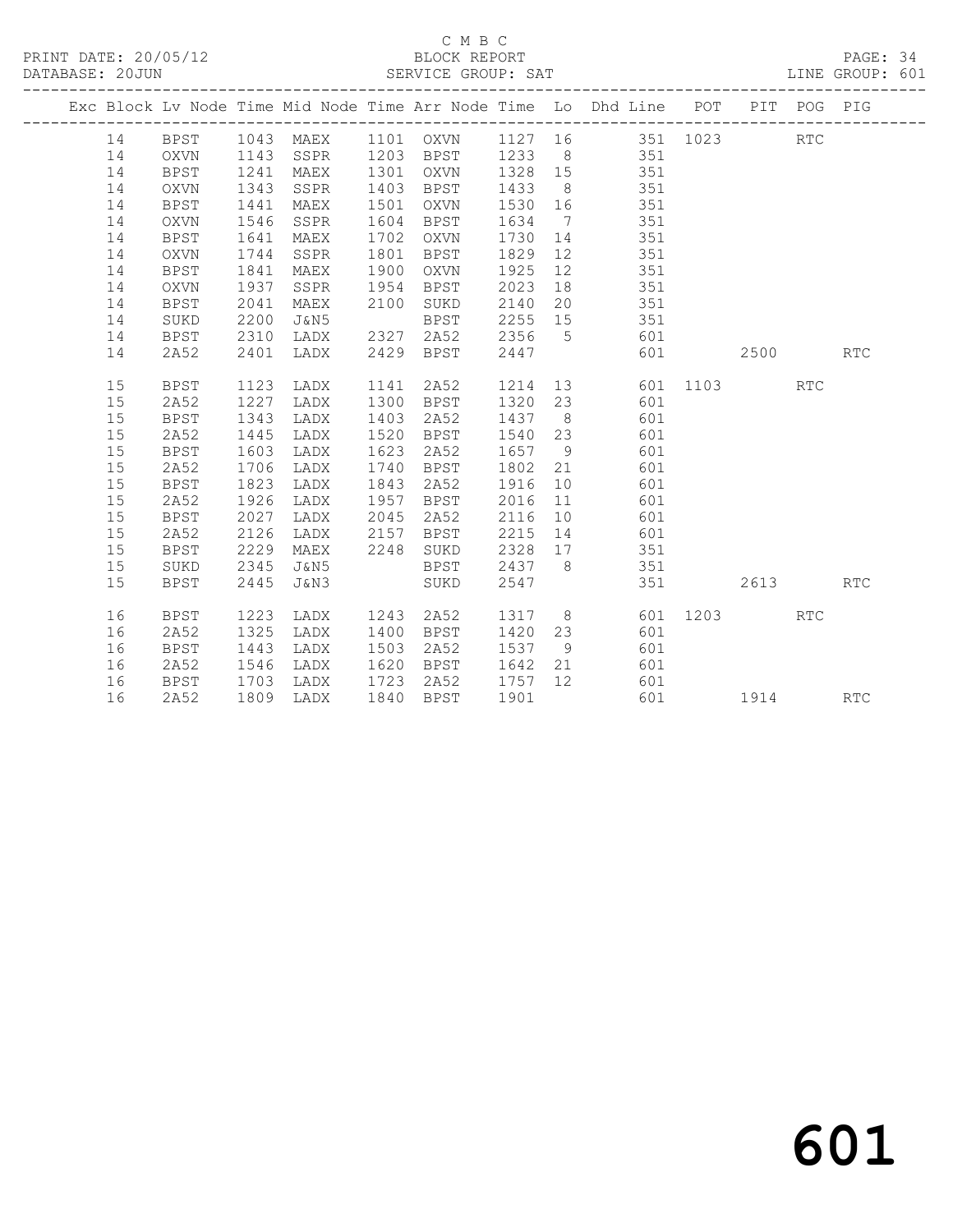|  |          |              |                      |                        |      |             |         |    | Exc Block Lv Node Time Mid Node Time Arr Node Time Lo Dhd Line POT PIT POG PIG                    |     |      |            |            |  |
|--|----------|--------------|----------------------|------------------------|------|-------------|---------|----|---------------------------------------------------------------------------------------------------|-----|------|------------|------------|--|
|  |          |              |                      |                        |      |             |         |    | 40 BPST 600 LADX 617 TSFE 632 28 620 540 RTC<br>40 TSFE 700 LADX 715 BPST 734 11 620              |     |      |            |            |  |
|  |          |              |                      |                        |      |             |         |    |                                                                                                   |     |      |            |            |  |
|  | 40       |              |                      |                        |      |             |         |    | BPST 745 LADX 802 TSFE 818 37 620                                                                 |     |      |            |            |  |
|  | 40       | TSFE         |                      |                        |      |             |         |    | 855 LADX 910 BPST 929 16 620<br>945 LADX 1003 TSFE 1020 35 620<br>1055 LADX 1111 BPST 1133 12 620 |     |      |            |            |  |
|  | 40       | BPST         |                      |                        |      |             |         |    |                                                                                                   |     |      |            |            |  |
|  | 40       | TSFE         |                      |                        |      |             |         |    |                                                                                                   |     |      |            |            |  |
|  | 40       | BPST         |                      | 1145 LADX              |      |             |         |    | 1203 TSFE 1220 35 620                                                                             |     |      |            |            |  |
|  | 40       | TSFE         | 1255                 | LADX                   |      |             |         |    | 1311 BPST 1333 12 620                                                                             |     |      |            |            |  |
|  | 40<br>40 | BPST<br>TSFE | 1345<br>1455         | LADX<br>LADX           |      |             |         |    | 1403 TSFE 1421 34 620<br>1511 BPST 1533 12 620                                                    |     |      |            |            |  |
|  | 40       | BPST         | 1545                 | LADX                   |      |             |         |    | 1603 TSFE 1620 35 620                                                                             |     |      |            |            |  |
|  | 40       | TSFE         | 1655                 | LADX                   |      |             |         |    | 1711 BPST 1733 12 620                                                                             |     |      |            |            |  |
|  | 40       | BPST         |                      |                        |      |             |         |    |                                                                                                   |     |      |            |            |  |
|  | 40       | TSFE         |                      | 1745 LADX<br>1855 LADX |      |             |         |    | 1803 TSFE 1820 35 620<br>1910 BPST 1929 16 620                                                    |     |      |            |            |  |
|  | 40       | BPST         |                      | 1945 LADX              |      |             |         |    | 2003 TSFE 2019 36 620                                                                             |     |      |            |            |  |
|  | 40       | TSFE         | 2055                 | LADX                   |      |             |         |    | 2109 BPST 2127 18 620                                                                             |     |      |            |            |  |
|  | 40       | BPST         |                      |                        |      |             |         |    |                                                                                                   |     |      |            |            |  |
|  | 40       | TSFE         |                      | 2145 LADX<br>2255 LADX |      |             |         |    | 2159 TSFE 2215 40 620<br>2309 BPST 2327 620<br>620 2340                                           |     |      |            | <b>RTC</b> |  |
|  | 41       | BPST         |                      | 605 LADX               |      |             |         |    | 622 TSFE 637 28 620                                                                               |     | 545  | <b>RTC</b> |            |  |
|  | 41       | TSFE         |                      |                        |      |             |         |    |                                                                                                   |     |      |            |            |  |
|  | 41       | BPST         |                      |                        |      |             |         |    |                                                                                                   |     |      |            |            |  |
|  | 41       | TSFE         |                      |                        |      |             |         |    |                                                                                                   |     |      |            |            |  |
|  | 41       | BPST         | 1000                 |                        |      |             |         |    | LADX 1018 TSFE 1035 25 620                                                                        |     |      |            |            |  |
|  | 41       | TSFE         | 1100<br>1200<br>1300 | LADX                   |      |             |         |    | 1116 BPST 1138 22 620<br>1218 TSFE 1235 25 620<br>1316 BPST 1338 22 620                           |     |      |            |            |  |
|  | 41       | BPST         |                      | LADX                   |      |             |         |    |                                                                                                   |     |      |            |            |  |
|  | 41       | TSFE         | 1400                 | LADX                   |      |             |         |    | 1418 TSFE 1436 24 620                                                                             |     |      |            |            |  |
|  | 41<br>41 | BPST<br>TSFE | 1500                 | LADX<br>LADX           |      |             |         |    |                                                                                                   |     |      |            |            |  |
|  | 41       | <b>BPST</b>  |                      | LADX                   |      |             |         |    |                                                                                                   |     |      |            |            |  |
|  | 41       | TSFE         | 1600<br>1700         | LADX                   |      |             |         |    | 1516 BPST 1538 22 620<br>1618 TSFE 1635 25 620<br>1716 BPST 1738 22 620                           |     |      |            |            |  |
|  | 41       | BPST         | 1800                 |                        |      |             |         |    | LADX 1818 TSFE 1835 25 620                                                                        |     |      |            |            |  |
|  | 41       | TSFE         | 1900                 | LADX                   |      |             |         |    |                                                                                                   |     |      |            |            |  |
|  | 41       | BPST         |                      | 2000 LADX              |      |             |         |    |                                                                                                   |     |      |            |            |  |
|  |          |              |                      |                        |      |             |         |    | 41 TSFE 2100 LADX 2114 BPST 2132 28 620                                                           |     |      |            |            |  |
|  | 41       | BPST         | 2200                 | LADX                   | 2214 | TSFE        | 2230 30 |    | 620                                                                                               |     |      |            |            |  |
|  | 41       | TSFE         | 2300                 | LADX                   | 2314 | BPST        | 2332    |    | 620                                                                                               |     | 2345 |            | RTC        |  |
|  | 42       | <b>BPST</b>  | 700                  | LADX                   | 717  | TSFE        | 732     | 28 | 620                                                                                               | 640 |      | RTC        |            |  |
|  | 42       | TSFE         | 800                  | LADX                   | 815  | BPST        | 834     | 21 | 620                                                                                               |     |      |            |            |  |
|  | 42       | <b>BPST</b>  | 855                  | LADX                   | 913  | TSFE        | 929     | 36 | 620                                                                                               |     |      |            |            |  |
|  | 42       | TSFE         | 1005                 | LADX                   | 1021 | <b>BPST</b> | 1041    | 14 | 620                                                                                               |     |      |            |            |  |
|  | 42       | <b>BPST</b>  | 1055                 | LADX                   | 1113 | TSFE        | 1130    | 35 | 620                                                                                               |     |      |            |            |  |
|  | 42       | TSFE         | 1205                 | LADX                   | 1221 | BPST        | 1243    | 12 | 620                                                                                               |     |      |            |            |  |
|  | 42       | BPST         | 1255                 | LADX                   | 1313 | TSFE        | 1330    | 35 | 620                                                                                               |     |      |            |            |  |
|  | 42       | TSFE         | 1405                 | LADX                   | 1421 | <b>BPST</b> | 1443    | 12 | 620                                                                                               |     |      |            |            |  |
|  | 42       | <b>BPST</b>  | 1455                 | LADX                   | 1513 | TSFE        | 1532    | 33 | 620                                                                                               |     |      |            |            |  |
|  | 42       | TSFE         | 1605                 | LADX                   | 1621 | <b>BPST</b> | 1643    |    | 620                                                                                               |     | 1656 |            | RTC        |  |

C M B C